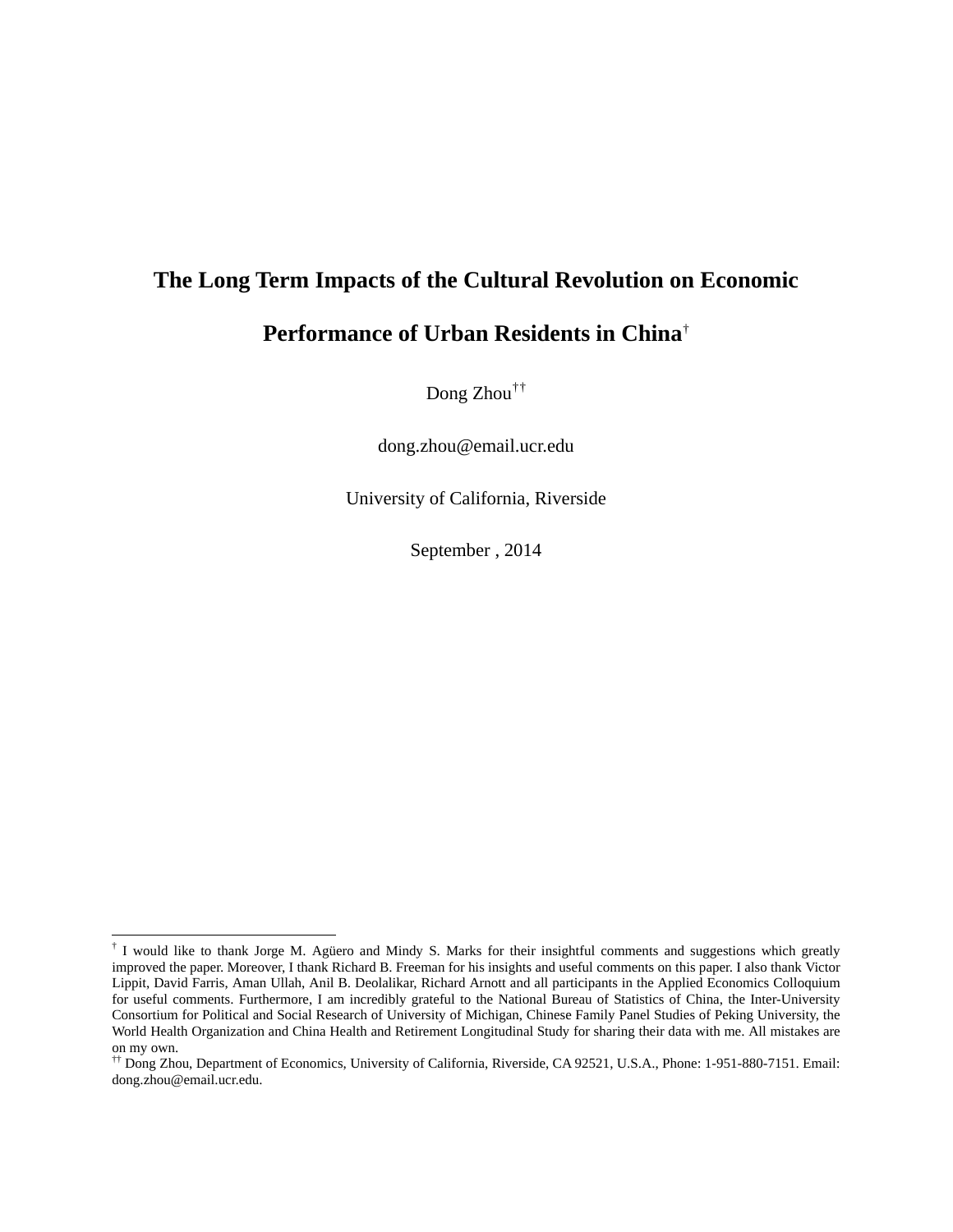#### **Abstract**

The Chinese Cultural Revolution was one of the most disruptive events in human history between 1966 and 1977. This study explores multiple datasets, constructs indexes measuring intensities of being treated by the large-scale closure of schools as well as the forced migration and evaluate the long-term impacts of exposure to the Cultural Revolution in urban China. Based on the theoretical framework of life-cycle model, empirical evidence consistently shows the Cultural Revolution has produced a lasting negative effect on permanent income for the subjected birth cohorts (1946-1961) since 1990s and this effect was amplified as Chinese market economy increasingly evolved. The mechanism of the impact includes channels of productivity determinants (e.g., education attainment, work experience and health condition), marriage life, and attitude towards the determinants of success. These conclusions are shown to be robust to contemporaneous and cross-regions comparisons, as well as to a variety of controls for family background and exposure to the Great Famine.

Key Words: The Cultural Revolution; Long Term Impacts; Economic Performance; Urban China

JEL codes: O22; O15; J48; I28; J24; J31;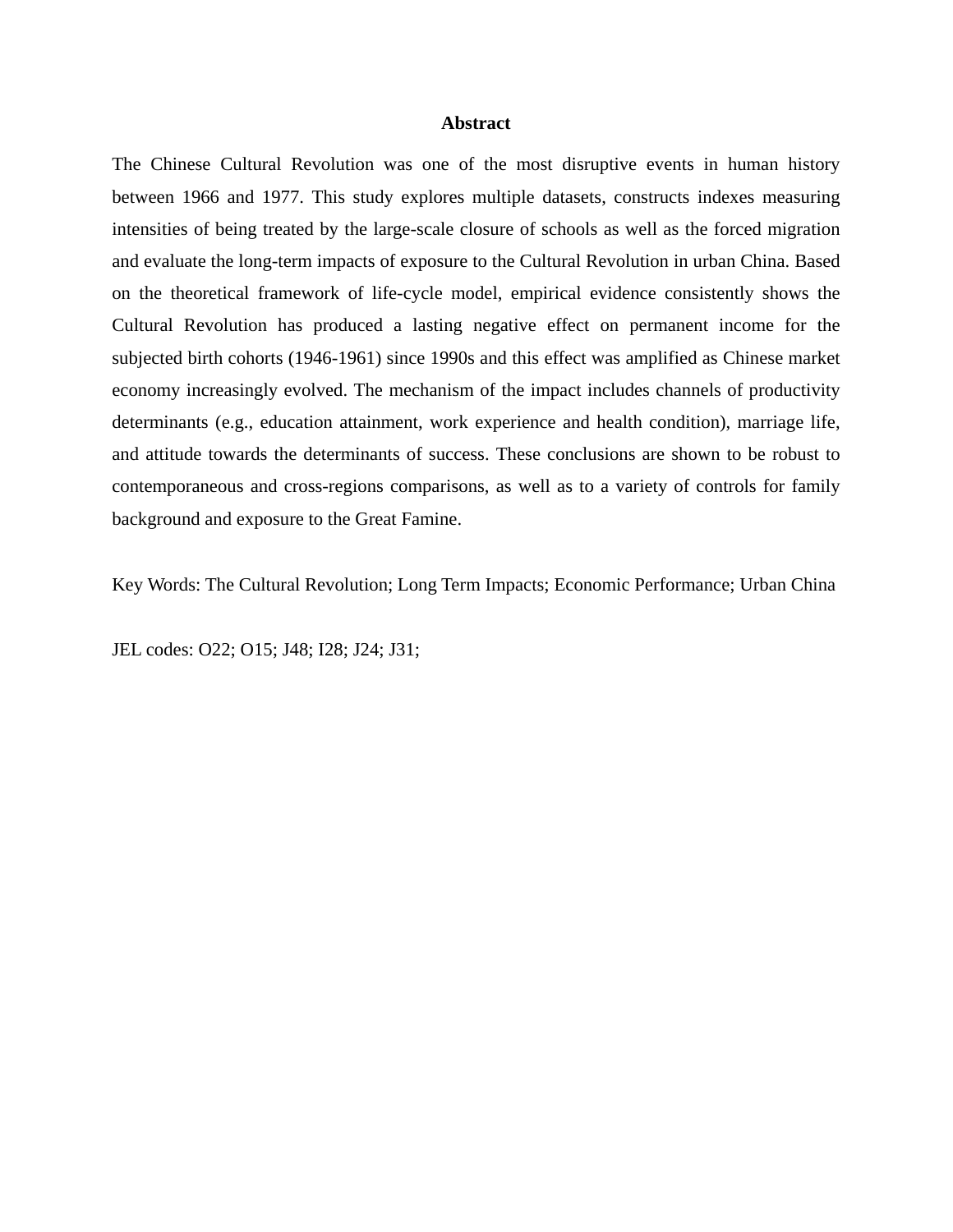#### **1. Introduction**

In the past decade, a growing branch of literature examining the impacts of historic legacies, such as the origins of the colonizers in the Americas, the slave trade and colonial institutions, has emerged. These studies provide empirical evidence supporting persistent effects of historical events on current economic development (Acemoglu et al., 2001; Banerjee et al., 2005; Engerman and Sokoloff, 1997; Glaeser and Shleifer, 2002; Ichino et al. 2004; Iyer, 2007; and Nunn 2007, 2008, 2009). A related article looking into micro perspectives is from Dell (2010): measuring the impact of the institution of forced labor (Mining Mita) on the affected households' current consumption in Peru. This paper contributes to the literature by examining how a historic event affected individual economic development: quantifying the effect of the Cultural Revolution in urban China. As noted by Nunn (2008), the existing research has its shortcomings in its inability to distinguish the channels through which historical events matter today. This study also adds dimension to the current literature by exploring the transmission mechanism from microeconomic-perspectives and discusses the potential channels through which the Cultural Revolution affects current economic performance of affected cohorts.

As the largest developing country, China has recently experienced substantial growth since its reform and opening to international trade. The Cultural Revolution (1966-1977) was deeply implicated in Chinese institutional transition away from a close and planned economy to an open and market-oriented economy. It lasted for more than a decade and during this period, there were dramatic and intricate policies implemented nationally (Deng and Treiman, 1997). For example, all levels of schools were shut down for certain years. No formal higher education was provided for a decade. Seventeen million urban youth were "rusticated", by being relocated to rural areas for several years in what came to be known as the Send-Down Movement. Considering the uniqueness and scale of these programs, it is intriguing to explore its current impacts in the urban labor market, and to understand the economic gain or loss to the population primarily subjected to them.

Research Papers on the Cultural Revolution have gradually increased since 1990s. Most of them are descriptive, with few empirical papers in publication. Gregory and Meng (2003) quantified the loss in education attainment caused by the closure of schools. But following studies found no adverse role of the educational interruption in reducing returns to schooling (Meng, 2003 and Zhang, 2007). Picking-up decision was explored by Han and Zhang (2007)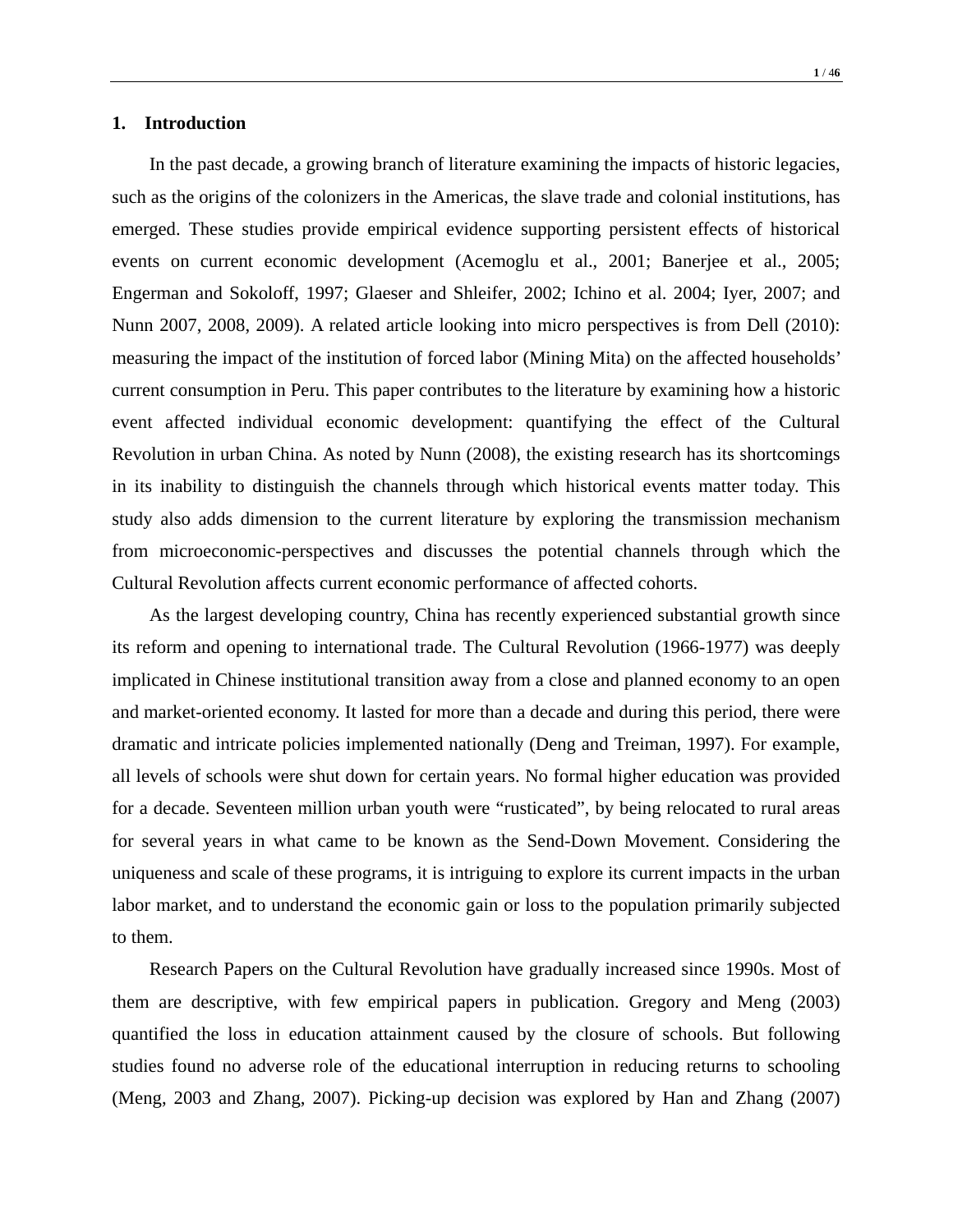who found substantial increases in subsequent education attainments of subjected generations (Han and Zhang, 2010). Another branch of the literature analyzes how the Send-Down Movement affects an individual's life course by comparing the sent-down with the non-sent-down youth. Hou and Zhou (1999) identified the sent-down group by the first year they entered labor market and showed that the sent-down youth earned more and had more schooling compared with their counterparts. Li, Rosenzweig and Zhang (2013) utilized twin survey in five cities and found that staying longer in the rural areas has a large positive effect on monthly earnings among the sent-down twins. Does the forced rustication experience during youthhood really benefit? As will be discussed later, selection problems across families and within households as well as simultaneous exposures to different interruptions cast doubts on simple comparisons between sent-down and non-sent-down urban youth and weaken the validity of the ex-post-facto positive effects of the Send-Down Movement.<sup>[1](#page-3-0)</sup> The positive marginal effect of staying an extra year in the rural areas might purely capture the subsequent evolvement of adaptability or performances of the more able children or twin.

Different from the existing literature, this paper studies how the concurrent policies have simultaneously impacted the subjected cohorts' permanent income based on deviations from the life-cycle model, examines how this effect changes as the market-oriented economy increasingly evolves and explores the channels of its transmission mechanism. To the best of my knowledge, this is the first paper that systematically and comprehensively evaluates the long-term impacts of the Cultural Revolution on individuals' annual earnings from different dimensions and points of time. One important problem is that it is difficult to find a single measure for the Cultural Revolution due to its complexity and the interrelationship of its different conflicts. For example, urban population is not only exposed to educational interruptions that varied by region, but also heterogeneous treatment of rustication implemented unevenly. Also other common specifics (e.g., public shamming) simultaneously happened during this period. Studies that focus on one aspect might lead to bias and misunderstanding the subsequent influences of the Cultural Revolution. With the rich urban micro-data of Chinese Household Income Project Survey (CHIPS), I design

<span id="page-3-0"></span><sup>&</sup>lt;sup>1</sup> Selective Sending and Returning: the well-educated elites, graduates of high schools as well as colleges and kids with particular family background were more likely to be sent at the beginning of the Cultural Revolution. Early returns to urban areas, to some extent, were potentially related with regional policies or household social network; Selective Placement: the sent-down experiences varied depending on which regions they had been sent. Some are sent to places with cumbersome manual works. But some rural areas were with better environments, e.g., there were expansions of construction of senior high schools in some rural areas (Zhang, 2010) and less violence. When it comes to the non-sent-youth at the same period, they encountered different conflicts in urban areas caused by the Cultural Revolution, for example, educational interruptions and public shamming (Zhou, 1999).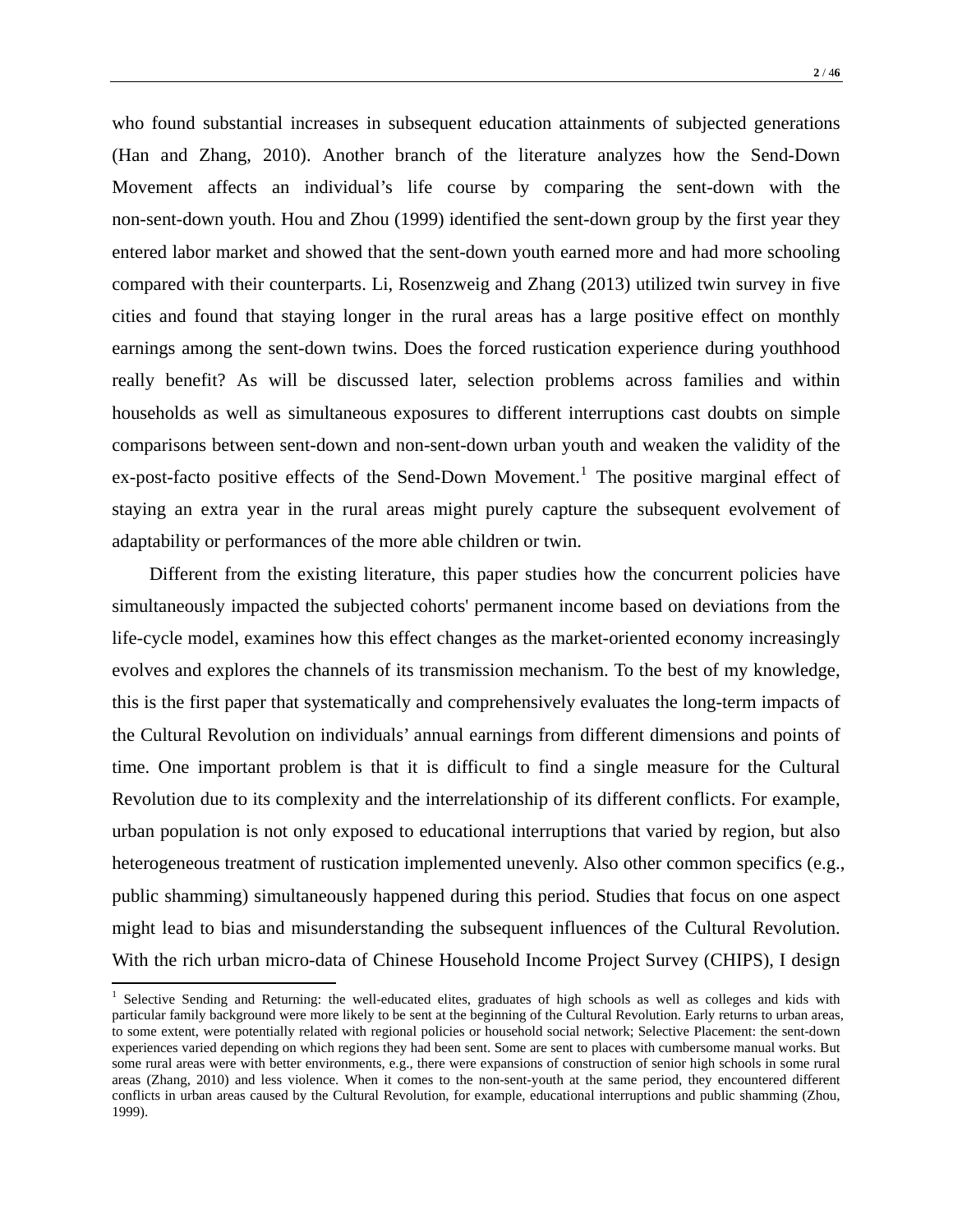three measures of different exposures to those policies to gauge the loss of the primary exposed cohorts and also to track them overtime.

Estimates from different measures and samples consistently show that the Cultural Revolution significantly lowers the subjected individuals' annual earnings (around 11%) and this effect was amplified from early 1990s to 2000s by 20% as the market became more competitive. Analyzing the closure of schools and the Send-Down Movement separately, empirical evidences show that the latter policy plays a significantly stronger adverse role. After establishing the existence of the impacts, I further look into channels through which it matters, including productivity determinants (e.g. educational attainment, working experience, and health condition), marriage life and preferences. Education attainment is the major channel and accounts for around 50% of the overall effect. Interestingly, estimates of a preference index indicate that the Send-Down Movement has shaped the sent-down youth's personality in a positive way making them become perseverant. Their attitude towards individuals' diligence against personal luck in determinant in personal success led them to being positive and earning more . The findings are shown to be robust to different subsample evaluations, and to a variety of controls for family background and confounding factors (e.g., the Great Famine: 1959-1961). Placebo tests for the rural permanent residents and rural-urban migrants have been done separately and strongly support the existence of causal effect.

The remaining part of this paper is organized as follows. Section 2 documents the historical background and explains the identification methodology. Section 3 describes the theoretical framework and empirical models. Section 4 presents the primary results and examines the potential channels through which the Cultural Revolution matters. Robustness checks are also provided. Section 5 concludes the paper.

#### **2. Historical Background and Identification Methodology**

The Cultural Revolution lasted for more than a decade and involved abundant conflicts (Li et al. 2013; Spence, 2001; Treiman et al., 1997; and Zhou et al., 1999). It has influenced the evolution of social values, the political institutions and individual developments in China. Considering the prime stage of human capital development, I focus on urban children of school ages during this period who were exposed to multiple interruptions to their developments (birth cohorts: 1946-1961). The first large-scale interruption is, as is well known, the educational interruption. Different levels of schools were closed for certain periods which disrupted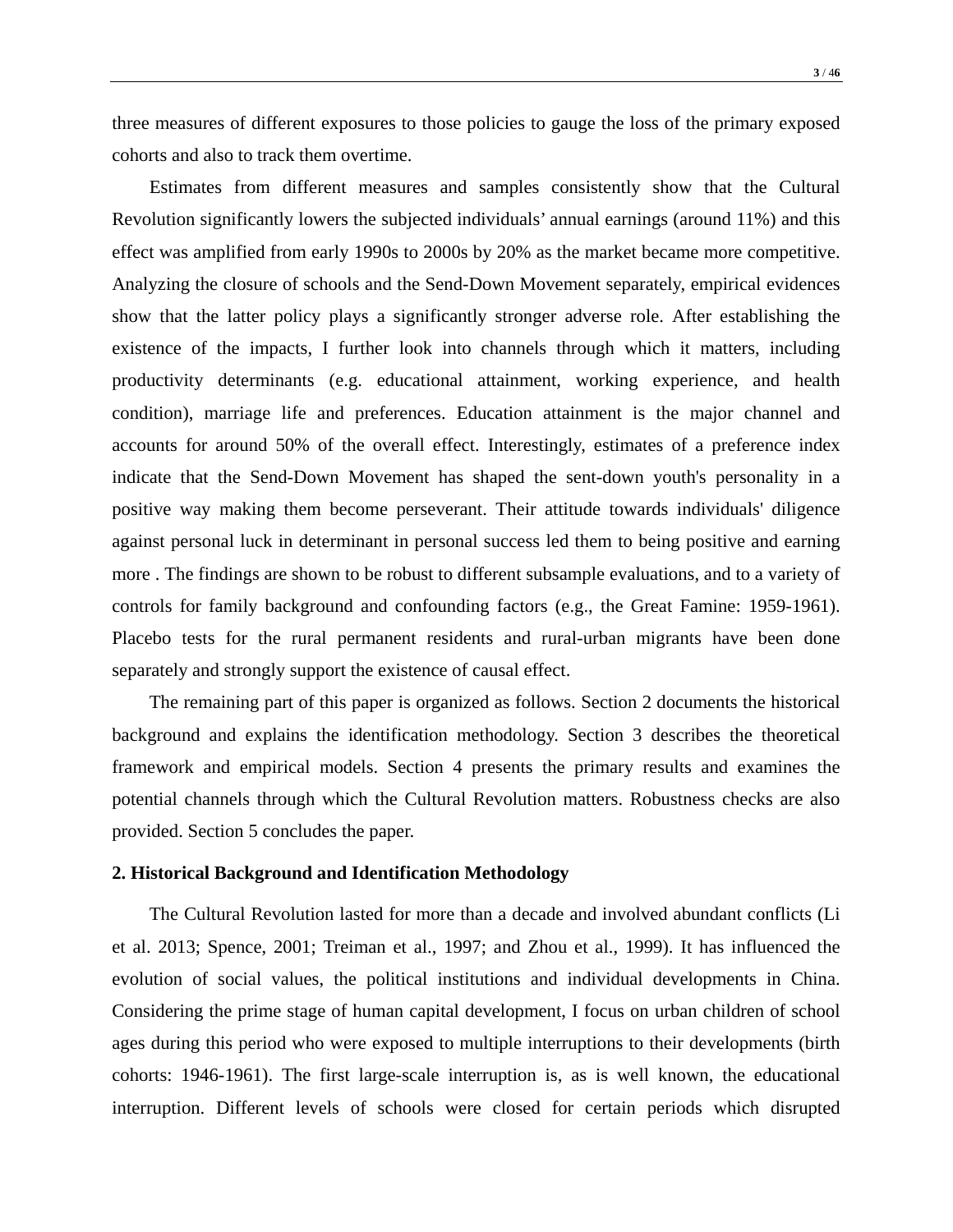advancement of students through the formal education system. Aside from the closure of schools, the length and substance of education were also changed. Secondly, at the same time, those cohorts also were forced to leave cities and live in rural areas (the Send-Down Movement). Thirdly, there were other conflicts, for example Red Guards Campaign and public shamming. Overall, the first two were large-scale and are more likely to have lasting impacts. Details of these two policies and identification methodology are documented in the following sections, respectively.

#### **2.1 The Closure of Schools**

Before the Cultural Revolution, the formal educational system has a six-three-three-four structure in China: six years of primary school, three years of junior secondary school, three years of senior secondary school, and four years of university education. Children began formal primary schooling at the age of 7 or 8. Primary and secondary schooling were the most important components and involved large portions of the population. Newly enrolled students in the secondary schools accounted for 17% of all enrollments and the proportion of primary students constituted 83% in 1965. Meanwhile, the ratio of enrolled students in colleges to all newly enrolled students was far below 1%. In all, the number of schools and students below colleges accounted for the major component in the formal education system before the Cultural Revolution (Data source is *China Education Statistics Year Books*: 1972-2008). Correspondingly, the closure of secondary and primary schools would impact majority of the population.

After the *May 16th Notification* in 1966*,* the Cultural Revolution was initiated and all urban schools were closed after June 1966. Primary schools resumed in October 1967, while many Junior Secondary Schools did not resume until the fall of 1968. Senior secondary schools resumed in September 1971, and grew in number from 500 to 4000 schools by 1972. The numbers of new enrolled students and full-time teachers in 1972 were more than double compared with situations in 1971 for urban areas. A small number of universities, all of which having been closed since 1966, gradually began reenrolling students after 1972. The majority of colleges did not formally reopen until October 1977, the year in which the National College Entrance Examination reinstituted. Hence, secondary schools and above were shut down for relatively longer periods.

#### [ Figure 1]

Considering both the exposed population and the length of school closures, the closure of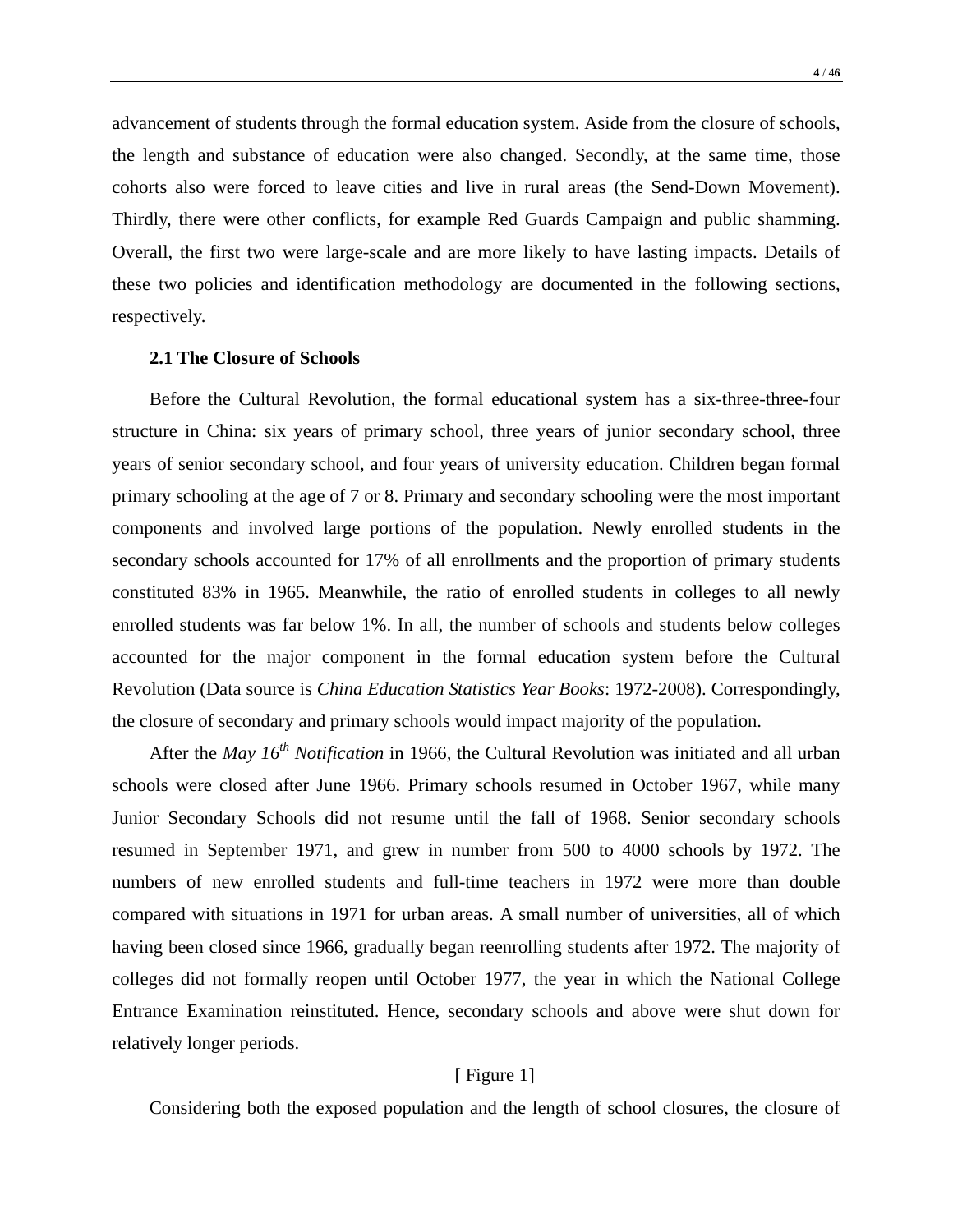secondary schools should have had a greater impact. As consistently illustrated in Figure 1, the completion of senior secondary schooling has been significantly affected. The increasing trends of senior and junior high attainments have been obviously disrupted for cohorts at school ages during this period (especially for birth cohorts: 1947-1959). Based on the regular age to attend or being attending secondary schools and the timing of the closure of schools, an index "Closure" for measuring the intensity of being treated over birth cohorts is constructed as follows:<sup>[2](#page-6-0)</sup>

Closure  $= 6$  if individual i was born in the birth cohort j: j =1952-1954

- 4 if individual i was born in the birth cohort j:  $j = 1950-1951$ , 1955-1956
- 1 if individual i was born in the birth cohort j:  $j = 1948-1949, 1957-1958$
- 0.5 if individual i was born in the birth cohort j:  $j = 1947, 1959$
- 0 otherwise

Unless specified otherwise, the subscript j always represents the birth year and i represents individual i in this paper. The value of the index can approximately be interpreted as how years of formal secondary education have been denied for cohort j. Birth cohorts of 1952-1954 are identified as the potentially most treated group because their junior and senior secondary schooling have both been disturbed. The second group (birth cohorts: 1950-1951; 1955-1956) partially received the educational interruptions at the secondary school level. The third group includes children born between 1957 and 1958 and those between 1948 and 1949. They were marginally affected either in their senior secondary schooling or primary schooling, and both were delayed in their potential college entrance. Grade repetition and early or delayed school entry could lead to bias in estimations if they are mistakenly considered to be treated or non-treated. Therefore, birth cohorts of 1947 and 1959 are also taken into consideration. A summary of this measure is presented in columns 2 of Table 1.

Aside from the closure of schools, the length of schooling and the substance of education were also affected. For some regions, the length of each schooling level had been shortened by half a year or one year.<sup>[3](#page-6-1)</sup> The substance of education was transformed into a half-working and half-studying style. Admission policies also deviated from being academic merit-based. For example, colleges selected students from specific social classes without any academic merit

<span id="page-6-0"></span><sup>&</sup>lt;sup>2</sup> Basically, the principle to categorize the birth cohorts is from the most to the least affected. Different scales for the measure of Closure have also been considered for robustness checks. For example, I rescale the groups using 0-0.5-1-2-3 as well as 0-1-2-3

<span id="page-6-1"></span>according to their different treatment intensities, instead of 0-0.5-1-4-6. In all, the empirical results are qualitatively consistent.<br><sup>3</sup> For example, primary schooling was cut from six to approximately five years. Mean was reduced to 2-3 years. College was also shortened to 2-3 years in some regions.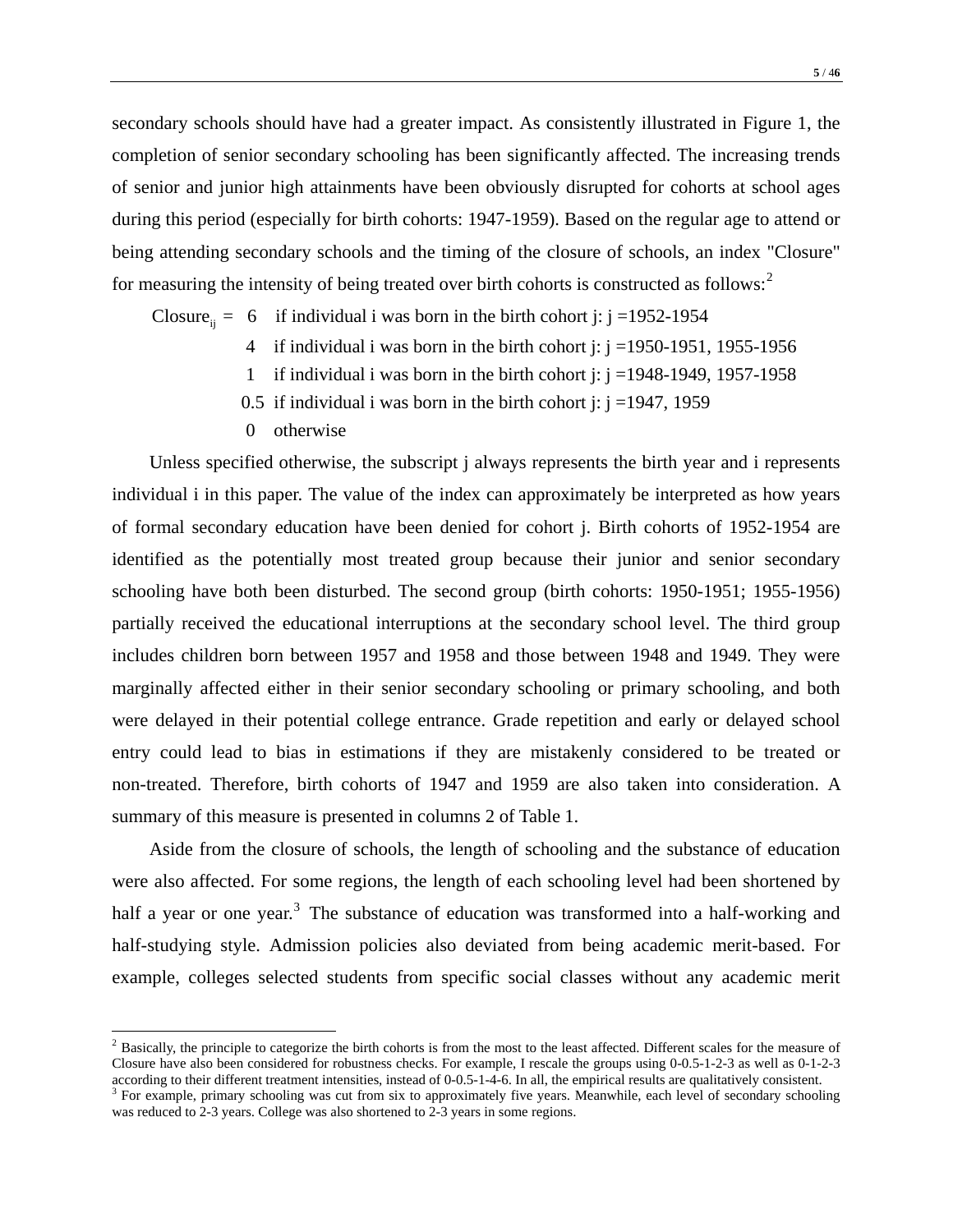criterion: workers, peasants and soldiers. These changes caused a downgrading of academic standards and an emphasis on political qualifications (Chang, 1974).

Additionally, due to the large geographic scope of China, the intensity of educational interruptions varied across rural and urban areas. With the goal of reducing gaps between rural and urban areas, the experience in rural areas was quite different. First, there was no such large scale closure of schools in rural areas as occurred in urban China (see Appendix A for administrative statistical evidence). Meng and Robert (2003) have provided empirical evidence for that the exposed rural children were not as significantly affected as their urban counterparts by the closure of schools. Secondly, Anreas et al. (2004), Han et al. (2001), Thogersen et al. (2002) and Zhang (2012) even mentioned that there was an expansion of middle schools in some rural areas between 1972 and 1978. Therefore, my evaluation particularly focuses on the permanent urban residents, while the rural residents will be used for placebo tests.

#### **2.2 The Send-Down Movement**

The major period of the Send-Down Movement was from 1968 to 1978 and it was implemented nation-wide. At the early stage of the Cultural Revolution, the sent-down youth included a small group of adult social elites with higher education as well as young adults from families with particular social status ("chengfen"). During the major period, the major population to be rusticated were the current students or graduates from secondary schools. Specifically, the highly exposed cohorts are those who were born between 1946 and 1961 no matter in which province (see Table 1 and Appendix B). Details of the sending policy varied across regions and kept changing over time. For some regions, the local governments required at least one child from each family be sent to a rural location. Meanwhile, some cities set up a criterion that only one child must be sent. An extreme case was Wu Han city in Hubei province, in which the government sent all age-eligible youth to the countryside in 1974 (Bernstein, 1977). Returning policy also varied across regions and over time. At first, returns sparsely started since 1973 but were limited before 1978 (Deng, 1993). After 1977, the returns of the sent-down youth became common and most of them returned to their original locations.<sup>[4](#page-7-0)</sup>

Different policies and bargain power of families make the duration of staying in the rural area vary among the sent-down youth. On average, the older birth cohorts were likely to be

<span id="page-7-0"></span><sup>&</sup>lt;sup>4</sup> Those who were married with local residents or worked in local government might have never returned (Li, et al., 2013; Xie, 2008; Zhou et al., 1999).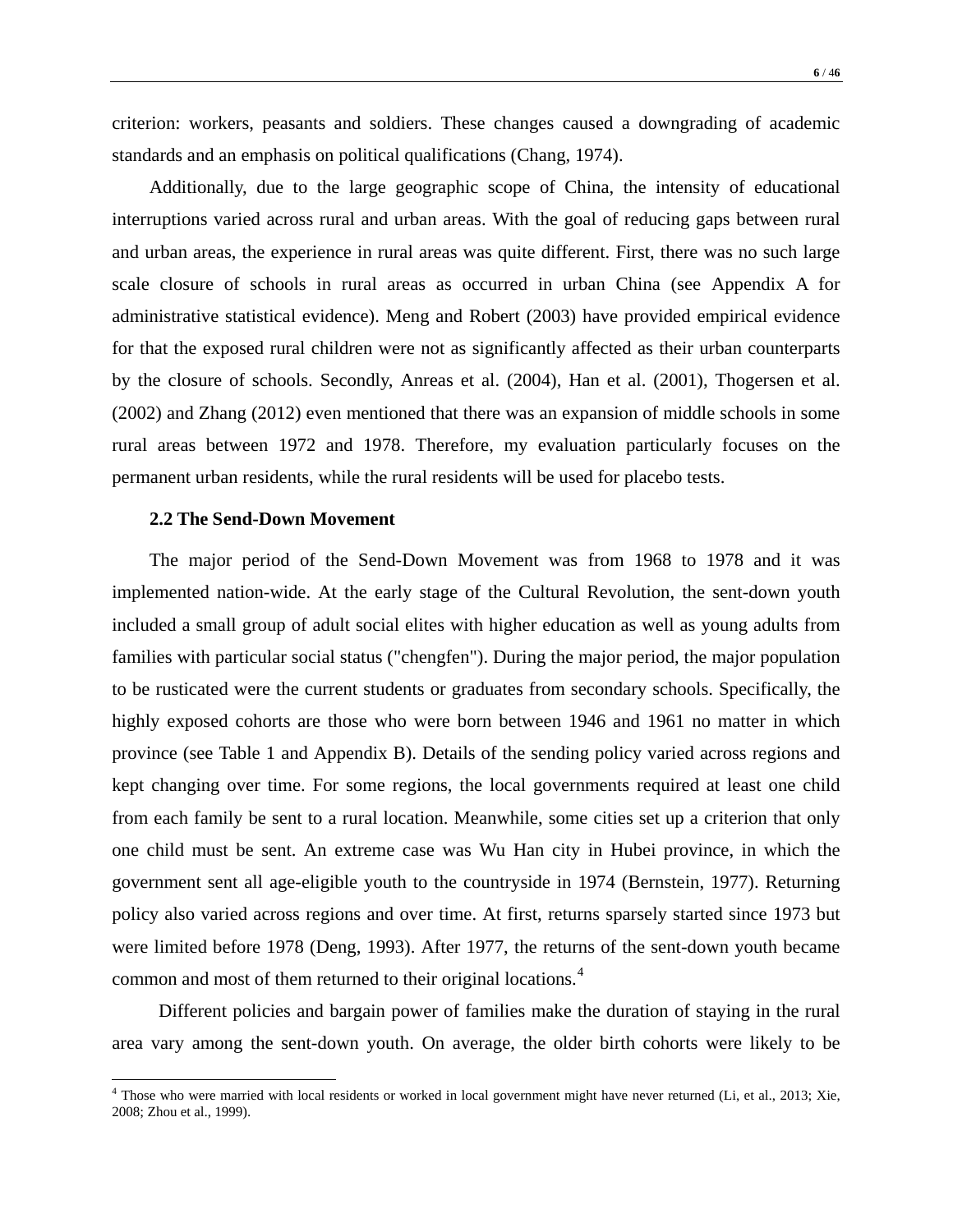sent-down earlier and stayed longer in rural areas compared with the younger birth cohorts (See Appendix A for more empirical evidence). During their staying, all of the sent-down youth were forced to live with farmers, perform manual labor and spend years in rural areas. There were various exposures during their staying. Firstly, they might have performed different economic activities because of their own capacity or family background. For example, the sent-down intellectuals could also work as part-time teachers in rural schools aside from performing manual work when they were staying in the countryside. some might be assigned to harsh manual work. Secondly, masses of geographic factors and demographic factors in rural areas also endowed abundant heterogeneities across the sent-down population. Different living environments might be with less resources or less social conflicts compared with urban areas. A small group of sent-down youth even could continue schooling in some rural areas (Xie et al., 2008). Additionally, because of different adaptive capacity across individuals, those children might also develop differently during their staying. Overall, this policy altered their life course, affected their human capital accumulation, not only in the way of receiving formal schooling but also accumulating working experience, and further shaped their future economic opportunities.

In Appendix B, I examine determinants of being sent-down or not. Estimation results show that the probability of being sent is highly correlated with family background. Considering the selection problems and various exposures during staying caused by individual heterogeneities, the simple comparisons between sent-down and non-sent-down urban youth in the existing literature might have captured biased estimations of the Send-Down Movement. Even for the study of comparison between twins, it still has its inabilities, not only from the limitations of twins data (e.g., limited observation and twins unobserved heterogeneities), but also from the selection within family and the heterogeneous lives in rural areas for sent-down youth. The positive marginal effect of staying one extra year among twins might purely capture the subsequent evolvement of adaptability or performances of the more able twin.

Correspondingly, I calculated the probability of being sent-down and average length of stay at cohort level separately and constructed their product, "Send-Down".<sup>[5](#page-8-0)</sup> This measure gauges the expected length of staying in the countryside reflecting the intensity of being treated by the Send-Down Movement over birth years. It, to some extent, alleviates the selection bias and

<span id="page-8-0"></span><sup>&</sup>lt;sup>5</sup> I also consider three variations: the probability of being sent, the average length of stay in countryside and provincial differences. In this way, the measure of Send-Down is the product of the average probability to be sent and the average length of stay for individual i born in birth year j in province o. Qualitatively consistent results have been obtained with the different magnitude.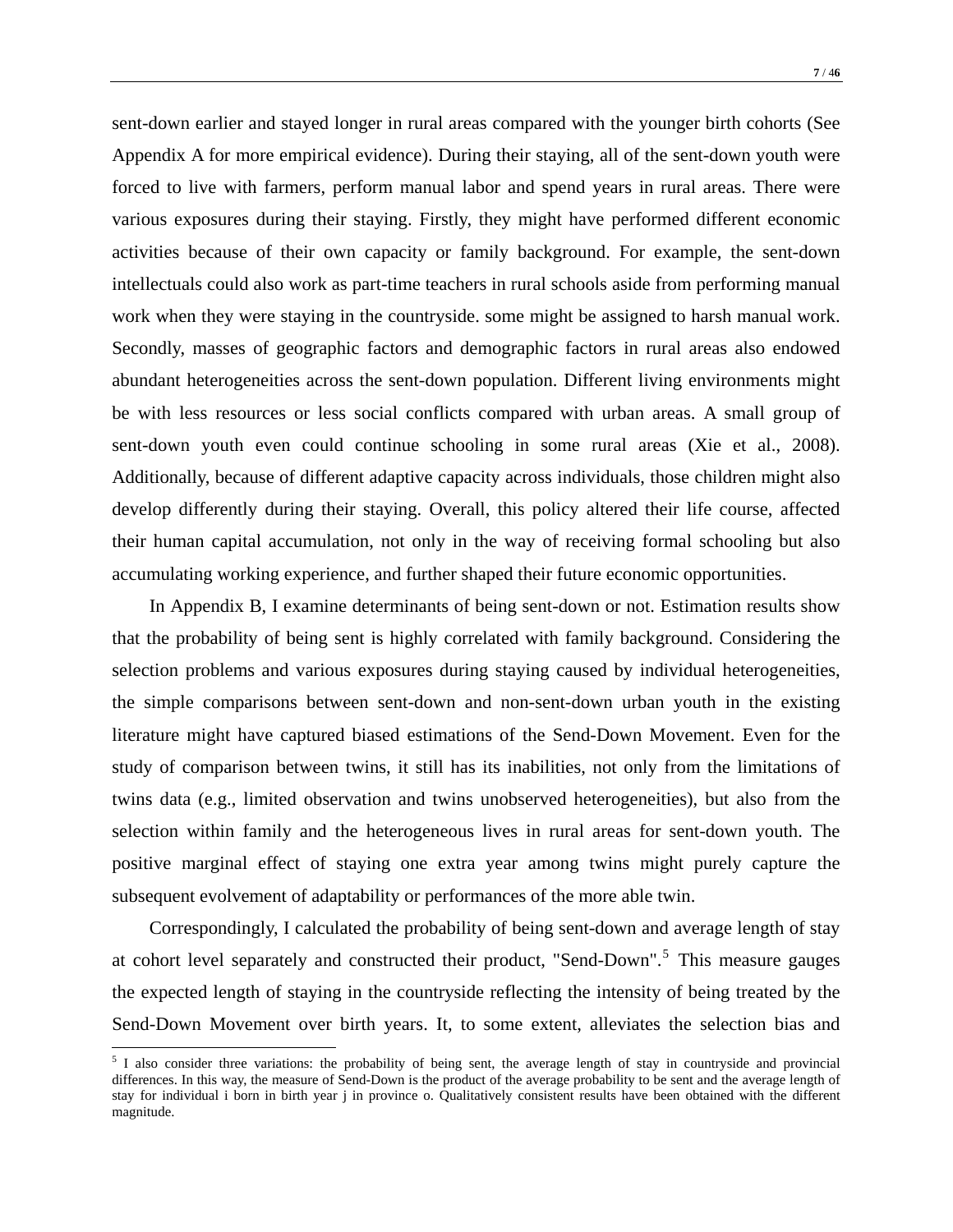potential measurement errors at individual level.

Send-Down  $_i = P_i L_i$ 

P*<sup>j</sup>* : the probability of being sent-down for the birth cohort of j;

L*<sup>j</sup>* : average length of staying in the rural area for the birth cohort of j.

## [Figure 2]

Figure 2 visually describes the measure based on individual dataset of CHIPS 2002. Compared with other cohorts, the birth cohorts of 1946-1961 were more likely to be rusticated and have a larger Send-Down value, longer expected length of staying in the rural areas.

#### **2.3 The Measure of the Cultural Revolution**

#### [Table 1]

I further constructed a single binary variable (CR) to capture the overall impact on the affected cohorts. As discussed, this paper focuses on school-age groups during the Cultural Revolution, who were at the prime stage of human capital and relatively vulnerable to surrounding environments. CR=1 for agents born between 194[6](#page-9-0) and 1961. $^6$  The control group is younger and older birth cohorts without interruptions to their human capital accumulation during the Cultural Revolution.

Given the identified affected birth cohorts (1946-1961), the Great Famine (1959-1961) might be one confounding factor.<sup>[7](#page-9-1)</sup> Although it impacted the rural areas directly, the Great Famine also marginally affected the urban areas. Without controlling it, the resulting estimates might be biased. Therefore, I constructed a discrete variable, Famine, to control for its effects, based on how many years each birth cohort was exposed to the Great Famine during their infanthood (Age 0 to 2; See column 7 of Table 1).

#### **3. Theory and Empirical Model**

It is common wisdom that the individual life-cycle earning profile commonly follows an inverse U-shape pattern, increasing during the working lifetime and declining later at the range of retirement ages (Deaton et al., 2000; Modigliani, 1986). Similar hump shapes of age-earning

<span id="page-9-0"></span> $6$  This identified group is the same as the existing literature (Li, 2013; Meng, 2003; Xie, 2008; Zhang, 2007); Other specifications have also tested, for example birth cohorts 1946-1959 as well as 1947-1961.

<span id="page-9-1"></span>According to the literature, experiencing famine during infanthood is likely to have a long-term effect on individuals' future performance. Meng and Qian (2009) show that in-utero and early childhood exposure to the Great Famine had large negative effects on adult health condition, educational attainment and labor supply in rural areas.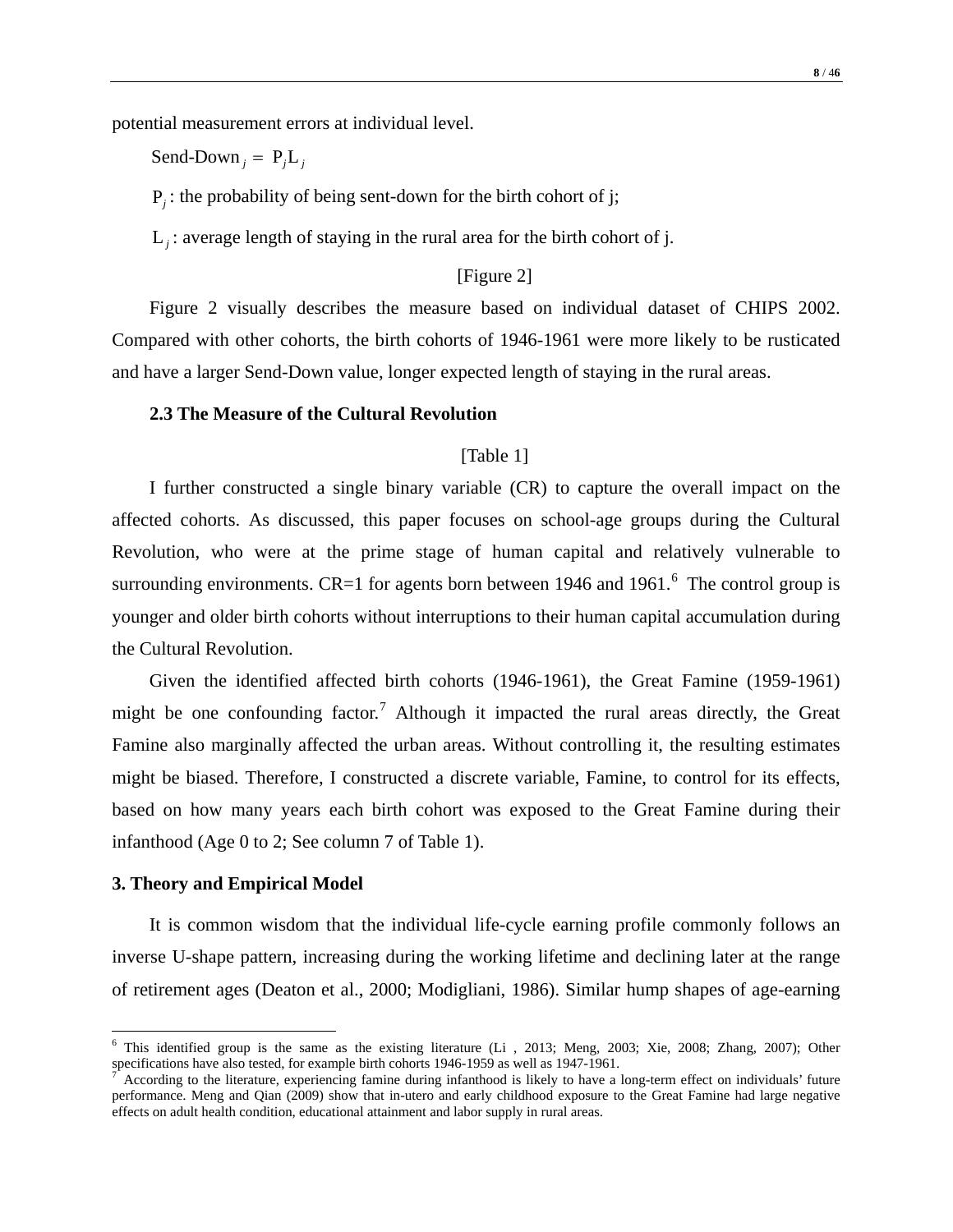profile are widely documented in empirical literatures examining cross-sectional data. The cross-sectional profile also works as a surrogate for a individual life-cycle profile in nonstationary economies with increasing productivity growth over birth cohorts (Irvine, 1981). Given a growing economy as China, the Cultural Revolution has severely interrupted the human capital accumulation for a range of birth cohorts. The permanent loss in human capital will lead to deviations from the bump-shape profile because of breaking the increasing dynamics of cohort productivity growth over birth year.

Follow Shorrocks (1975), it is assumed that individuals complete formal human capital formation at age of 25 and start to work for earnings. The earnings of the representative individual born in cohort j in year t in a cross-sectional profile is denoted as follows:

$$
I(t, j) = \begin{cases} = 0 & \text{if } 0 \le t \text{-j} \le 25\\ = h f(t \text{-j} \text{-} 25) e^{k(j)} & \text{if } t \text{-j} \ge 25 \end{cases}
$$

h represents the common resources to all generations. f(.) is a concave function of age which also can be represented by a polynomial function of age.  $k(j)$  represents the cohort productivity growth for cohort j. The cohort effect in the regressions for the log income increases almost linearly with the year of birth over the generations (Jappelli, 1999). One prime determinant is the increasing trend of human capital production over time (e.g. education attainment) proved by rich empirical literature (Mincer, 1996 and 1997; Jappelli, 1999). Given the generation-specific productivity growth and without disturbances, the cross-section age earning profile can be reduced as a pure age effect when exhorting all the generation-specific resources (King and Dicks-Mireaux, 1982). From this aspect, cohort productivity growth reveals the pattern of generation-specific resources which contribute to their human capital accumulation. Aside from productivity growth, the cohort effect can also reflect heterogeneities of preferences and mortality rates across birth cohorts (Shorrocks, 1975; Masson, 1986; and Jappelli, 1999).

Based on the above theoretical framework, without interruptions or uncertainties, the cohort productivity growth should be increasing over the year of birth and the life-cycle earning profile should exhibit the widely observed inverted U-shape. If particular generations experienced adverse interruptions during human capital production, the positive correlation of cohort effects with year of birth is broken and it gives rise to deviations from the life-cycle model. In other words, we can introduce cohort-level productivity disturbances into the model when large-scale interruptions destroy generation-specific resources and permanently cause loss in human capital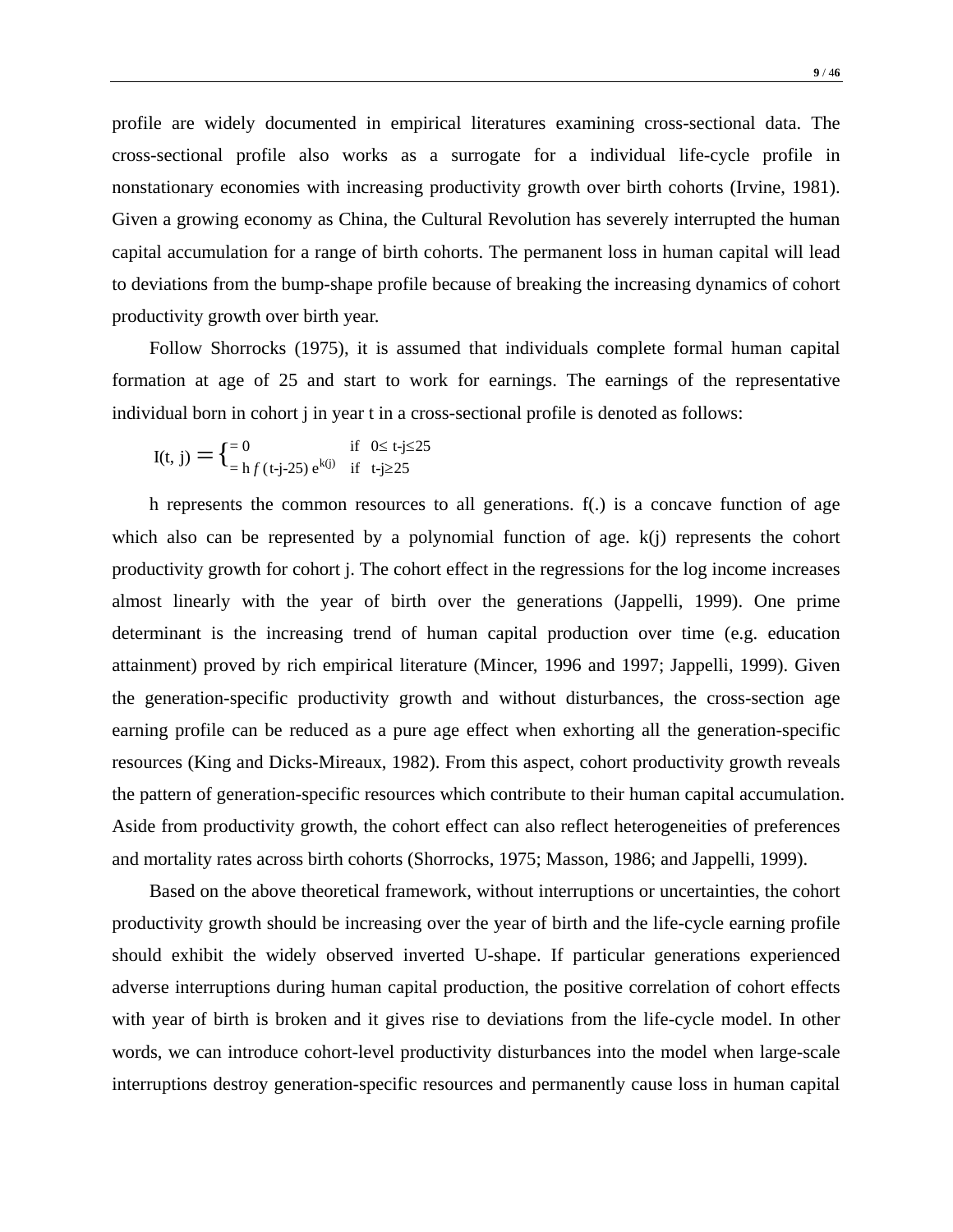of a particular range of cohorts. Therefore, I can identify the impact of this plausible natural experiment, the Cultural Revolution, by testing the predictions of the life-cycle model using cross-sectional micro-data.

Considering the far-reaching influences and complexity of the Cultural Revolution, my baseline estimating model to evaluate the existence of the impact is

$$
Y_{ij} = \alpha + \beta \text{Policy}_{ij} + \delta_i \text{age}_i + \delta_2 \text{age}_i^2 + \delta_3 \text{Gender}_i + \delta_4 \text{Province}_i + \delta_5 \text{Famine}_{ij} + \varepsilon_{ij} \tag{1}
$$

where the dependent variable Y is the natural log of annual income<sup>[8](#page-11-0)</sup> for individual i of cohort j. *Policy* represents the Cultural Revolution which is measured by three alternatives (CR, Closure and Send-Down). They capture different intensities of exposure to policies across cohorts (See section 2). Other independent variables include age, age squared, gender, and provincial indicators. In addition, the Great Famine is also taken into consideration for an accurate estimation concerning mortality influence and potential contaminations. The coefficients of the three measures are of interest and consistent estimates will indicate the qualitative and quantitative effects of the Cultural Revolution.

Moreover, with repeated cross-sectional datasets (CHIPS 1995 and 2002), I can track the same cohorts over time and examine the difference between the affected cohorts and the control cohorts. In the theory of human capital production (e.g. schooling and working skills), the exposure can also result in differences in slopes of life-paths of earnings among population, especially in response to additive macroeconomic environments. Hence the second proposition is to examine how the impact changes over time as Chinese market economy increasingly evolved. In a more market-driven economy, workers should earn closer to their marginal product to labor so that the negative impacts should increase.

 Thirdly, I will further study the possible channels and identify how the Cultural Revolution made the generation different using extended models of equation (1). Following the basic technique to uncover the mechanism (Nunn, 2008), I control for individuals' characteristics in the regressions one by one and analyze how the interested coefficients change. The pattern of changes interprets the mechanism and shows how the Cultural Revolution affected the population through particular micro-perspectives. In other words, the baseline regressions are extended by controlling for different channel variables: education attainment, current marital

<span id="page-11-0"></span><sup>&</sup>lt;sup>8</sup> In this paper, I compute the average annual income between 1993 and 1995 as well as between 2000 and 2002 to measure the individual's permanent income at early 1990s and 2000s respectively, for taking the measurement error into consideration.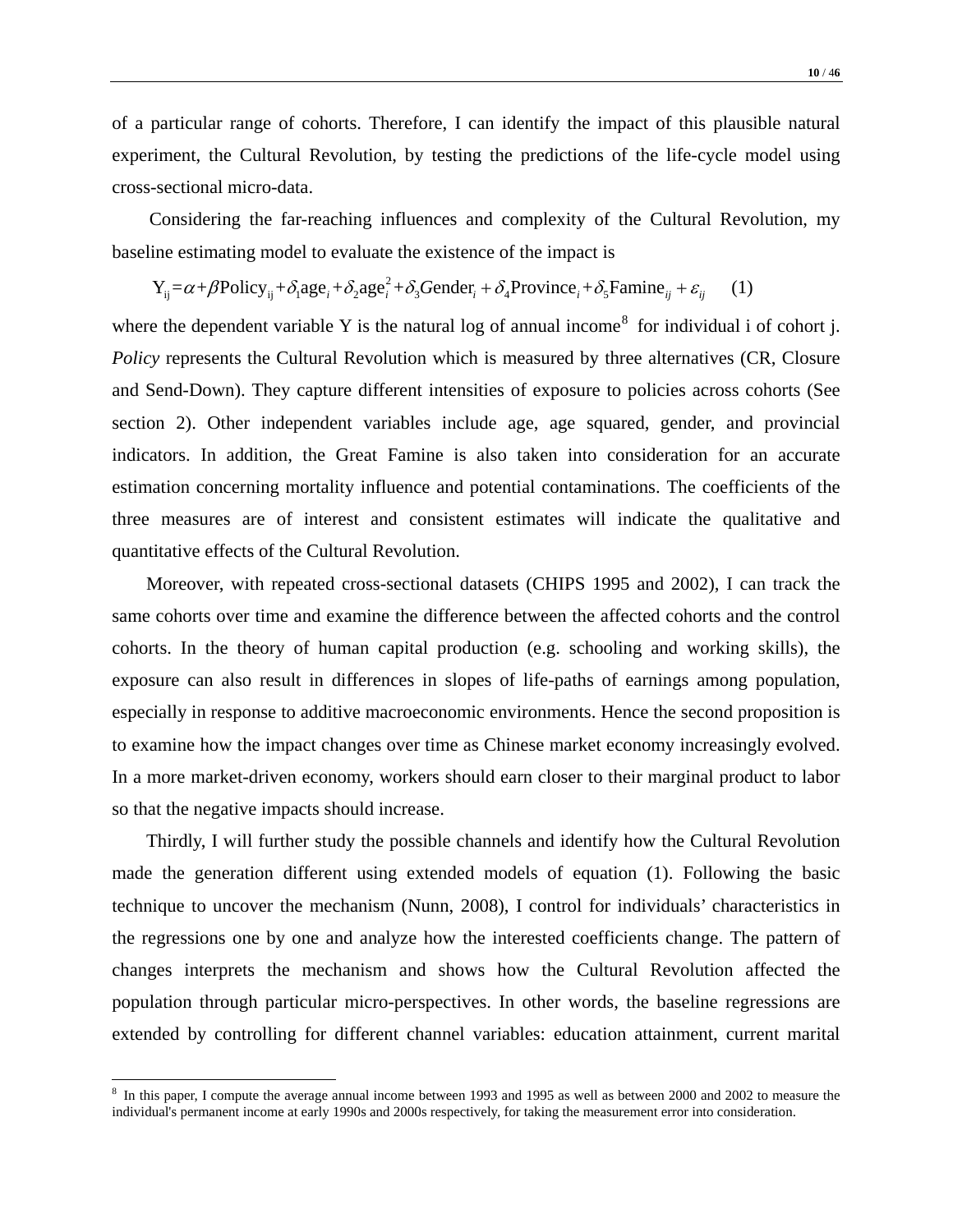status, work experience, schooling years, health status, preferences, etc., one by one.

 After controlling one specific channel, the interested coefficients should increase with smaller absolute value if the Cultural Revolution impacts negatively through this channel or vice versa. For example, children affected by the Cultural Revolution have lower educational attainments and were thereby likely to earn less. After controlling for this channel, absolute value of the interested estimates will shrink. Based on patterns of changes, dominant channels can be identified. The interested estimates would turn to insignificant if the complete mechanism can be captured. Furthermore, I will examine subsamples of different control groups, control for family background and utilize datasets of rural residents as well as rural-urban migrants to make placebo tests for robustness checks.

#### **4. Data and Statistics Descriptions**

#### **4.1 Data**

This paper draws mainly on data from the CHIPS which is a nation-wide and representative survey.<sup>[9](#page-12-0)</sup> It has designed multiple questionnaires and provides rich information on permanent rural residents, permanent urban residents and rural-urban-immigrants at household level as well as individual level. The urban sheet of 2002 wave randomly selected 20,632 permanent urban individuals and 6,835 urban households from 12 provinces. Most importantly, it includes Send-Down experience at individual level, such as whether one was rusticated and how long one had stayed in rural areas, which makes it possible to measure this treatment. Aside from its credibility and capacity, another advantage of this dataset is that the identified cohorts belong to working age population, while the most recent datasets might fall short of requirements for the interested cohorts were out of labor force.

To answer the question whether there is persistent effects of the Cultural Revolution and the mechanism of its impact, the urban data of CHIPS 2002 is utilized. It contains a wide range of demographic and economic variables. Firstly, it provides detailed information about personal annual income<sup>[10](#page-12-1)</sup> in 2002 and retrospectively for 2000 and 2001. I take the average of the three

<span id="page-12-0"></span><sup>&</sup>lt;sup>9</sup> This survey is funded by the Ford Foundation and institutions from multiple countries. Its funding agencies are as follows: the Chinese Academy of Social Science, the Asian Development Bank, City University of New York, Leverhulme Trust (United Kingdom), Columbia University and the University of California, Riverside. Other data resources are also referred: CHIPS 1995, CHIPS 2007, CFPS 2008, Chinese Statistics Yearbooks, and the 1990 China Census.<br><sup>10</sup> The total annual income contains regular wages, bonuses, other revenues from working units and kinds of subsidies from other revenues

<span id="page-12-1"></span>sources. Missing observations in income are dropped and the proportion is lower than 3%. All results are robust and consistent when taking out all kinds of subsidies and only considering regular wages and money in-kinds from working units.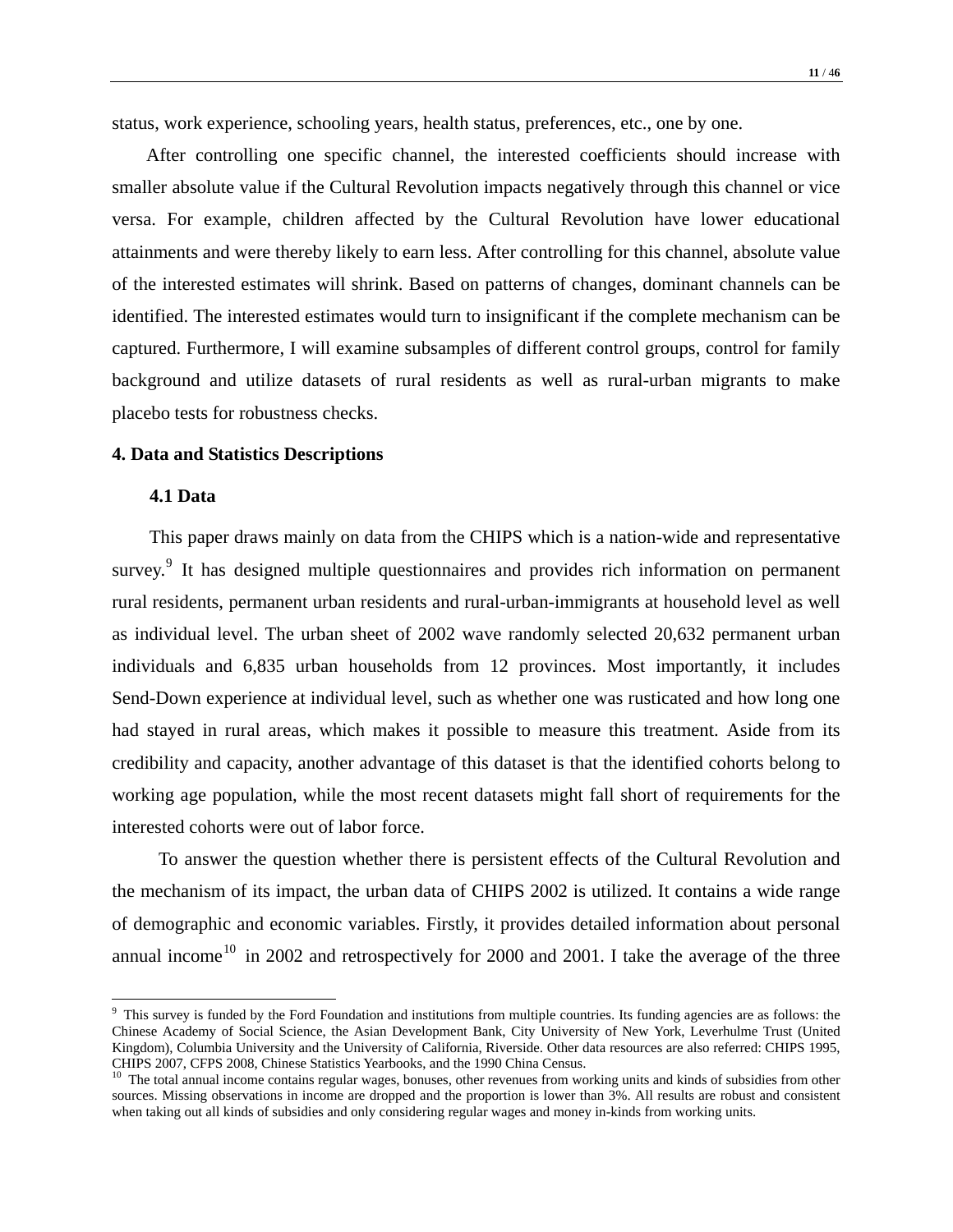years' income as the dependent variable. Also information about current employment status , current marital status, occupations and years of schooling for exploring channels is provided. Guided by the theoretical framework, I narrow the empirical sample to permanent urban residents at ages of 25-60. Individuals without completing human capital accumulation (full-time students) or older than the retirement age (60) are excluded. To answer the question that how the impact changes over time, I resort to CHIPS 1995. The same strategy for sample is applied to permanent urban residents from wage of 1995. In addition, Chinese Family Panel Studies (CFPS) of 2008, CHIPS 2007 and Study on Global Ageing and Adult Health 2007 (SAVE) are utilized for exploring channels of health and attitude in the transmission mechanism of the Cultural Revolution.

#### **4.2 Statistics Description**

#### [Table 2-A]

As presented in Table 2-A, from the mid 1990s to early 2000s, annual income of urban residents has increased by 85.6% with a larger deviation as the market-oriented Chinese economy rapidly grows. One average, the older birth cohort group earned more compared with the younger cohorts group. Interestingly, compared with older and younger cohorts, the rate of income growth for the affected group (Birth cohorts: 1946-1961) is lower from early 1990s to early 2000s. Similarly, natural log income of the interested cohorts has increased by 5.8%, while that of the other two control groups grows more than 6.5%.

For the wave of 2002, the full empirical sample is 12,304 observations. Approximately 50% of the sample are female and 20% report the experience of being sent-down. For the sent-down youth, the average length of their stay in rural areas is approximately 4 years. Natural log annual income of year 2000 to 2002 is 8.966 on average, while the average years of schooling are proximately 11 in 2002 urban China. One problem arises from the missing information on the working experience and occupation for those who are currently unemployed. This is associated with the implementation of the survey in which they skip the question for the unemployed population*.* Therefore, I examine the current employment status for the full sample as one channel and further study the channel of working experience for the subsample of employed population.<sup>[11](#page-13-0)</sup>

<span id="page-13-0"></span> $11$  For the employed population, the sample size is 9637. I also apply multiple imputation approach (Rubin, 2002) to fill in missing values of working experience based on observed information matrix and consistent results are found.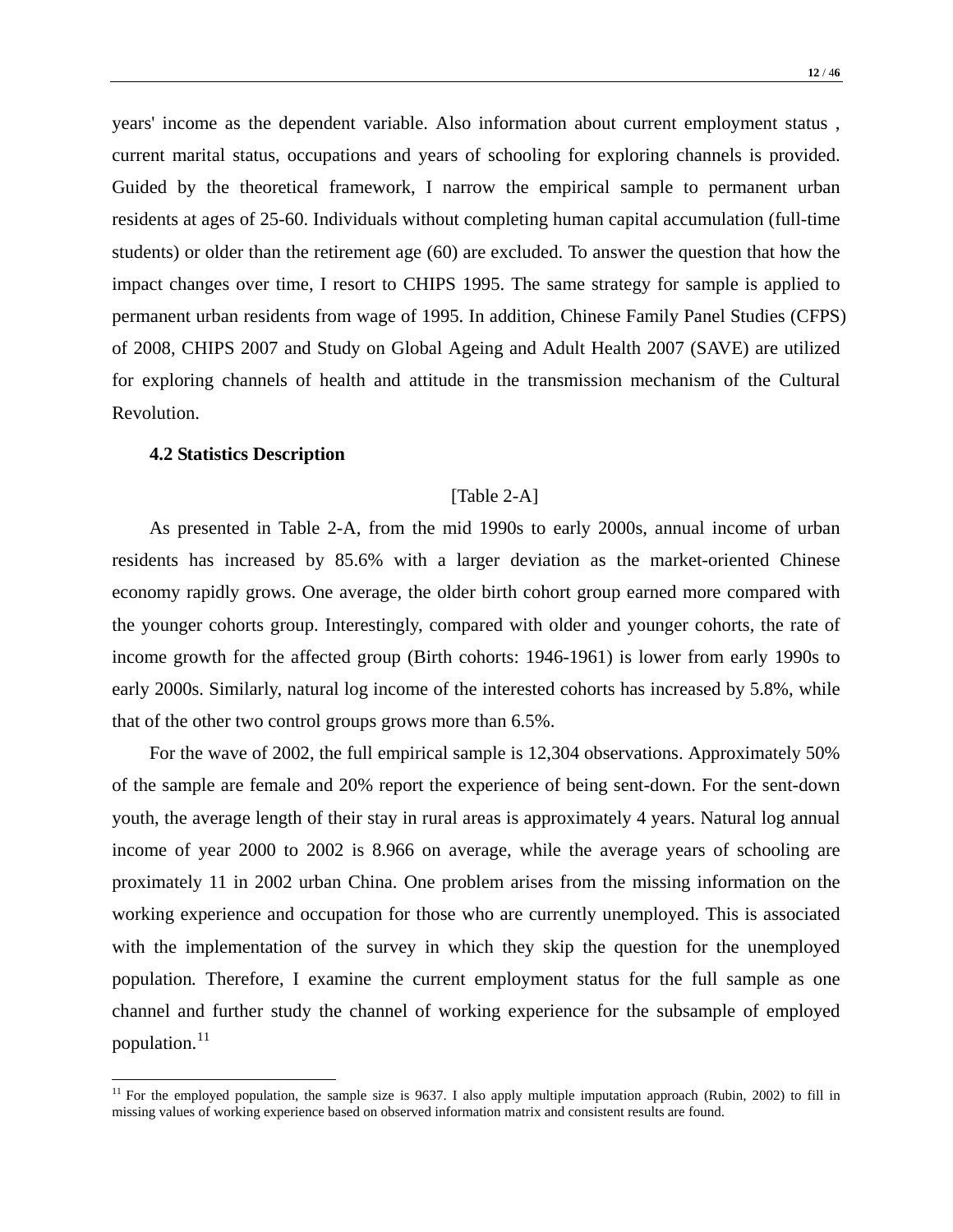Group statistics is also shown in Table 2-A. The control group are younger than the treated group. On average, the treated group is at age of 48 and the employed sample of this group has worked for 27 years. The sent-down youth have more working experience and on average works for 28 years. The control group is on average 37 years old and for the employed sample of this group, they have been worked for 15 years. However, the statistics of working experience based on the wave of 1995 hasn't shown significantly difference between groups. Looking into the current employment status, it includes types of currently being employed, unemployed, laid-off and retired. Retired as well as laid-off population is larger for the treated cohorts compared with the control group. Generally, it follows the life-cycle profile: the older the cohorts, the more working experience they possess and the more they retire. Females observations accounts for 50.6% of the control group, while 48.6% of the treated cohorts. Examining the education attainment across groups, the treated cohorts obtain 1.4 less schooling years than the control group. The statistics of current marital status shows that the treated group has more observations who have experienced divorce.

Aside from datasets of CHIPS 1995 and 2002, the summary statistics of other data sources are also presented to check other outcomes (see Table 2-B). It shows that the proportion of smokers is higher in the interested group than the control group based on CFPS 2008. Group comparison of average height shows that the treated cohorts are slightly shorter than the control group based on CHIPS 2007. Looking into the average ages of stopping working for pay, the data of the survey of Study on Global Ageing and Adult Health 2007 (SAVE 2007) shows that the treated cohorts are more likely to leave the labor market. Mean comparison shows that the treated group believe that personal luck is very important in determining individual's success but T-tests hasn't shown significant difference. Overall, individuals' attitude towards determinants of success (diligence against personal luck) is positively related with year of birth. So is divorce experience. And contemporaneous comparison between the sent-down and non-sent-down youth within birth cohorts 1946-1961 shows that sent-down youth are significantly more marital instable.

#### [Table 2-B]

In the next section, estimation results will be presented. To visually illustrate the Cultural Revolution's effects on shaping life-cycle profile firstly, I graph the coefficients of age indicators from two basic regressions using CHIPS 2002: regressions of log income and schooling years on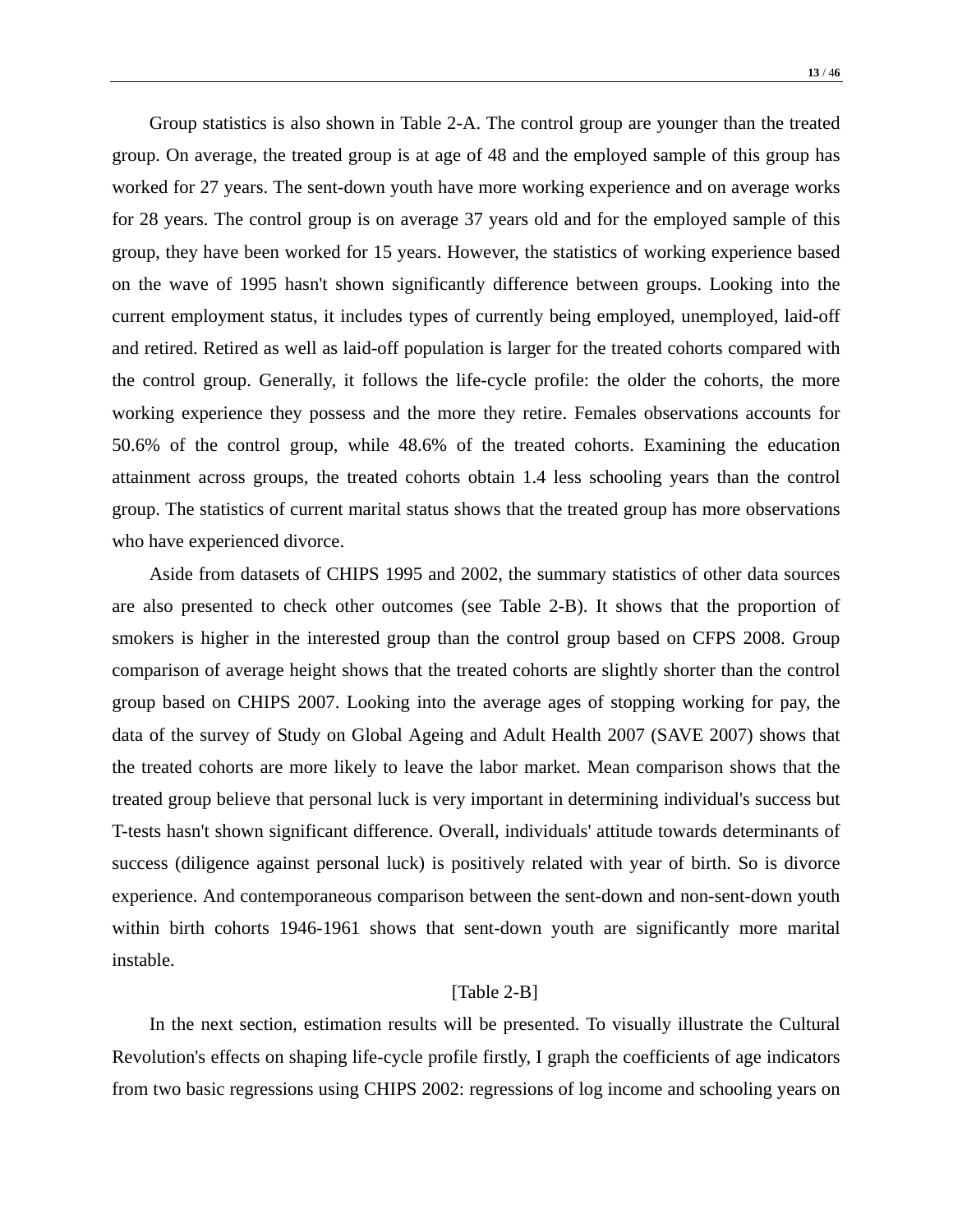gender, age indicators and region indicators (See Figure 3). In Figure 3, two vertical lines highlight the interested cohorts. The right and left axis represent coefficients from the two regressions separately. As it shows, there is an overall increase trend for the education attainment overtime but with a dip at the range of the affected cohorts. The pattern of cohort effects in the regression of income exhibits a quasi-bumped pattern over the age profile but similarly with a dip for the interested group. This violations against the positive relation between cohort productivity growth and year of birth as well as the inverted U-shape of age-earning profile visually imply the existence of the impacts of the Cultural Revolution.

[Figure 3]

#### **5 Estimation Results**

#### **5.1 The Impact on Income**

The results of empirical model laid out in equation (1) are presented to show the existence of the long term impact in Table 3 and examine how the impact changes over time in Table 4. Different estimations of interest are obtained utilizing different measures for the Cultural Revolution separately. In all of the regressions, the fixed effects of regions, gender, the effect of the Great Famine and life income profile (age and squared age) are controlled. Note that the interested estimates, regardless of which measures of the Cultural Revolution or which cross-sectional life-cycle profile is adopted, are significantly negative.

Our main focus is the impacts at early 2000s. The estimate of CR indicates that the affected cohorts have been lowered their average annual income by around 11% (see regression (1) in Table 3). Aside from the measure of CR, estimates of Closures and Send-Down also are negatively significant. Empirically, one year of secondary schooling denied decreases the affected observations' annual income by approximately 2% at the early 2000s. As for the role of the closure of schools, being interrupted frequently in the advancement of formal education on average lowers earnings of the affected children by 2.7% for the empirical sample (-1.8%\*1.5; 1.5 is the average years of schooling denied for the treated cohorts). The magnitudes of interested estimates imply a stronger and statistically negative influence of the Send-Down Movement. On average, the Send-Down Movement lowers income of the affected population by -4.8% at the 2000s (-6%\*0.195\*4.09; -6% is the coefficient of the estimate; 0.195 is the proportion of the full sample has been sent-down; 4.09 is the average length of stay) among the full empirical sample.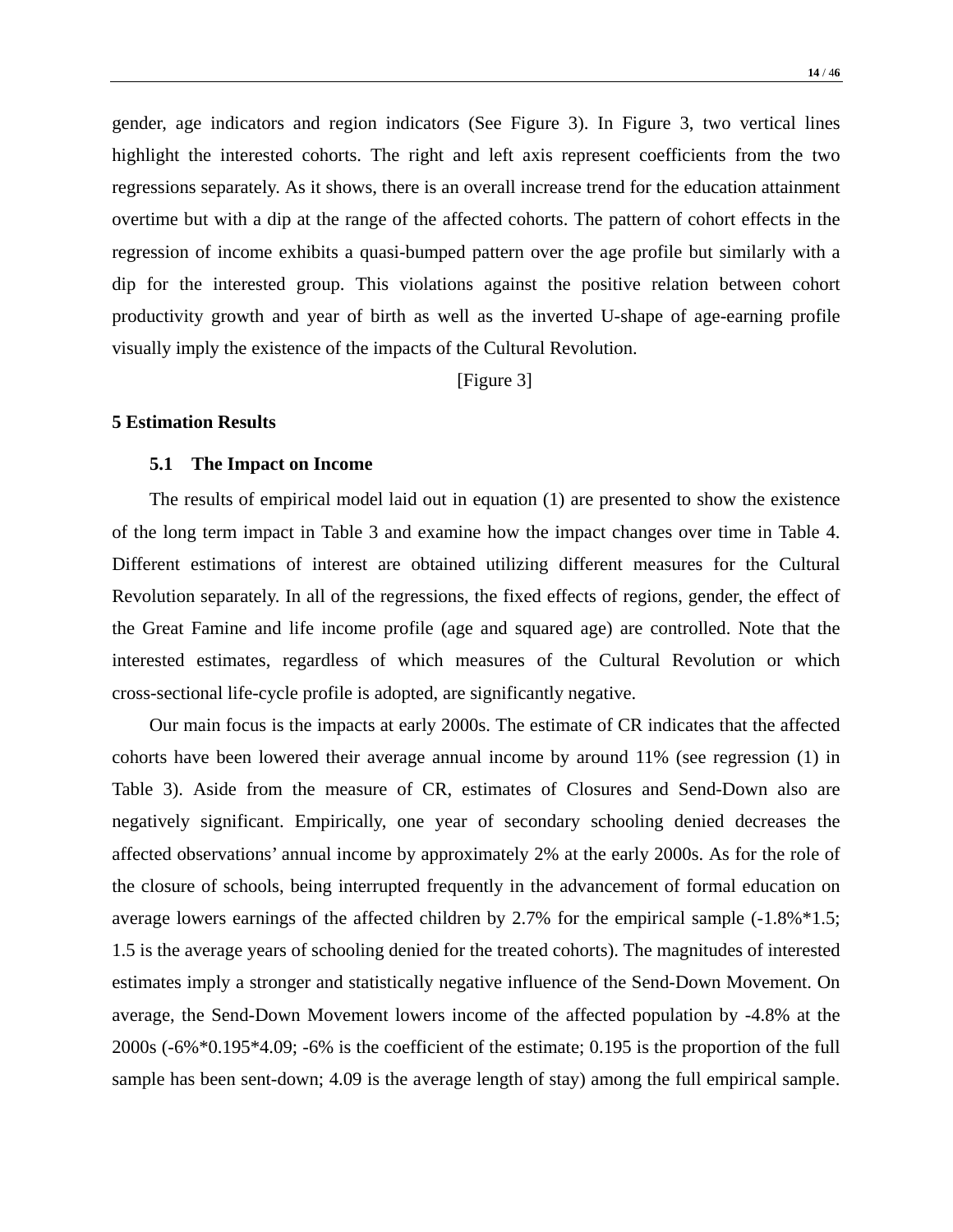**15** / 4**6**

Compared with the closure of schools, the effect of the forced immigration is almost doubled. Furthermore, to study the simultaneous policies in terms of multiple controls, three measures or two measures are simultaneously controlled. Estimate results shows that at least one of the measure keeps significantly negative for both waves of dataset. It implies that the negative effect strongly persists not only through the policies measured (the closure of schools and the Send-Down Movement) in this paper but also other specifics of the Cultural Revolution. The above conclusions are consistent when the probability of being sent-down in 2002 is instrumented with that of 1995 wave.

#### [Table 3]

However one may argue that the economic environment might have varied and the interested estimates may mainly capture the effects of changes in macroeconomic environments, rather than the role of the Cultural Revolution in shaping the generation-specifics. CHIPS  $1995^{12}$  $1995^{12}$  $1995^{12}$ is explored for this concern as well as for examining how cost of the Cultural Revolution evolves in response to macroeconomic environment changes. As shown in panel A of Table 4, I examine the age-earning profile at two points of time and it shows that the Cultural Revolution significantly lowers the subjected children's average annual income by 9.1% at the mid 1990s (see, regression 1). Compared estimates of CR, the negative effects are amplified by 20% from early 1990s (-9.1%) to 2000s (-10.9%). The birth cohorts of 1942-1970 are studied in panel B. The changes of interested estimates consistently shown a substantial increase of the negative impact. The coefficient of CR changes from 6.1% to 10.3%. This amplification can be associated with the fact that as the Chinese market economy has increasingly evolved, factor returns are more determined by their marginal productivity in the market. Historically, China started to transit to a market economy after the end of the Cultural Revolution (1979). After 1980s, the market-oriented economic reform gradually deepened and induced rapid economic growth in China. The affected cohorts have been placed disadvantage positions as the result of various interruptions in human capital accumulation during the Cultural Revolution.

#### [Table 4]

In all, the negative effects are consistent with the fact that Cultural Revolution interrupted human capital production thereby led to lower earnings in the current urban China. All the

<span id="page-16-0"></span><sup>&</sup>lt;sup>12</sup> Note that no information on length of staying in rural is reported in CHIPS 1995. Hence, the Send-Down is computed based on the average duration at cohort level merged from CHIPS 2002. For robustness checks, the probability of being sent in one wave has been instrumented by the other wave respectively. Consistent conclusions are obtained.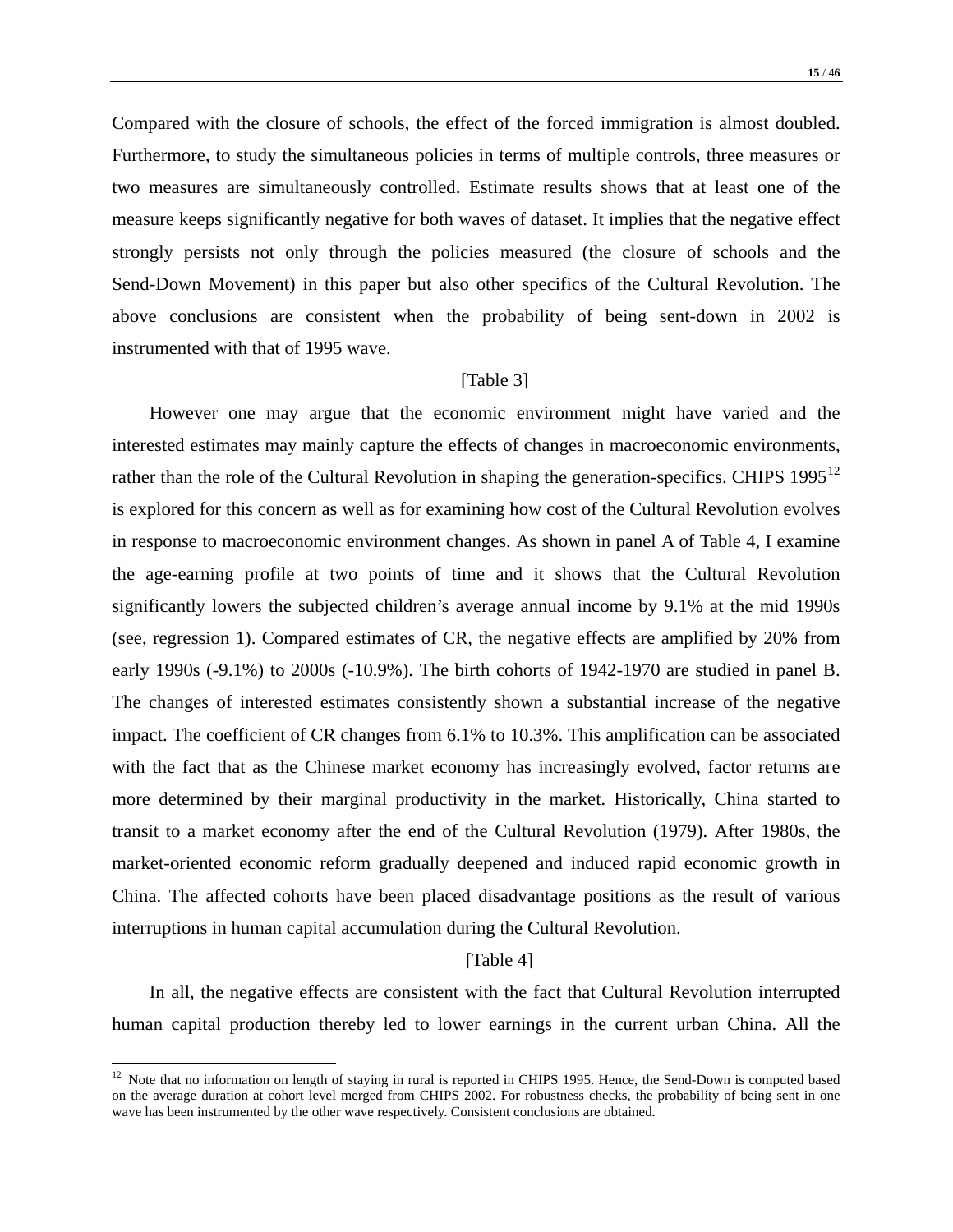evidences prove the existence of a long-lasting negative effect of the Cultural Revolution on permanent income of the affected generations and this negative impact was amplified as Chinese market economy increasingly evolved. In addition, estimates show a stronger role of the Send-Down Movement in lowering the affected cohorts' income compared with the closure of schools. This stronger role is also proved by different specifications with multiple controls and principal factor analysis (PFA).

#### **5.2 The Transmission Mechanism**

To explore the channels driving this negative impact, I proceed to estimate extended empirical models of equation (1) in the spirit of Nunn (2008). Specifically, I introduce productivity determinants (e.g. educational attainment, work experience, and health), marital status and revealed preference one by one to investigate how the treated population developed differently. The main estimation results for the full sample are presented in panel A of Table 5 from the regressions (1) to (6). Three measures (CR, Closure and Send-Down) are controlled respectively.

#### [Table 5]

The primary factor of human capital, schooling years, is controlled in regression 2 and regression 3 contains current employment status. Further, the current marital status is included in regression 4. In column 5, a proxy for health, the average height at cohort level, is controlled and provides a quantified estimate of the health condition. I also compute cohorts' attitude towards the role of personal luck and working hard in determining individual success and control it in regression 6 to explore the channel of cohort-specific preference.<sup>[13](#page-17-0)</sup> Panel B presents the estimation results within the subsample of employed population. Instead of current employment status, working experience and occupation are available and examined for this subsample. In the following paragraphs, I will discuss specific channels through which the Cultural Revolution matters in details.

#### *Channel of Education Attainment*

As a result of the Cultural Revolution, all levels of schools were closed and there were campaigns against intellectuals as well as social elites. Also, the rustication movement disrupted regular attendance for formal schools. The subjected individuals thereby acquired fewer years of

<span id="page-17-0"></span><sup>&</sup>lt;sup>13</sup> Information about preference and health hazard are merged from CFPS 2008 and CHIPS 2007 respectively.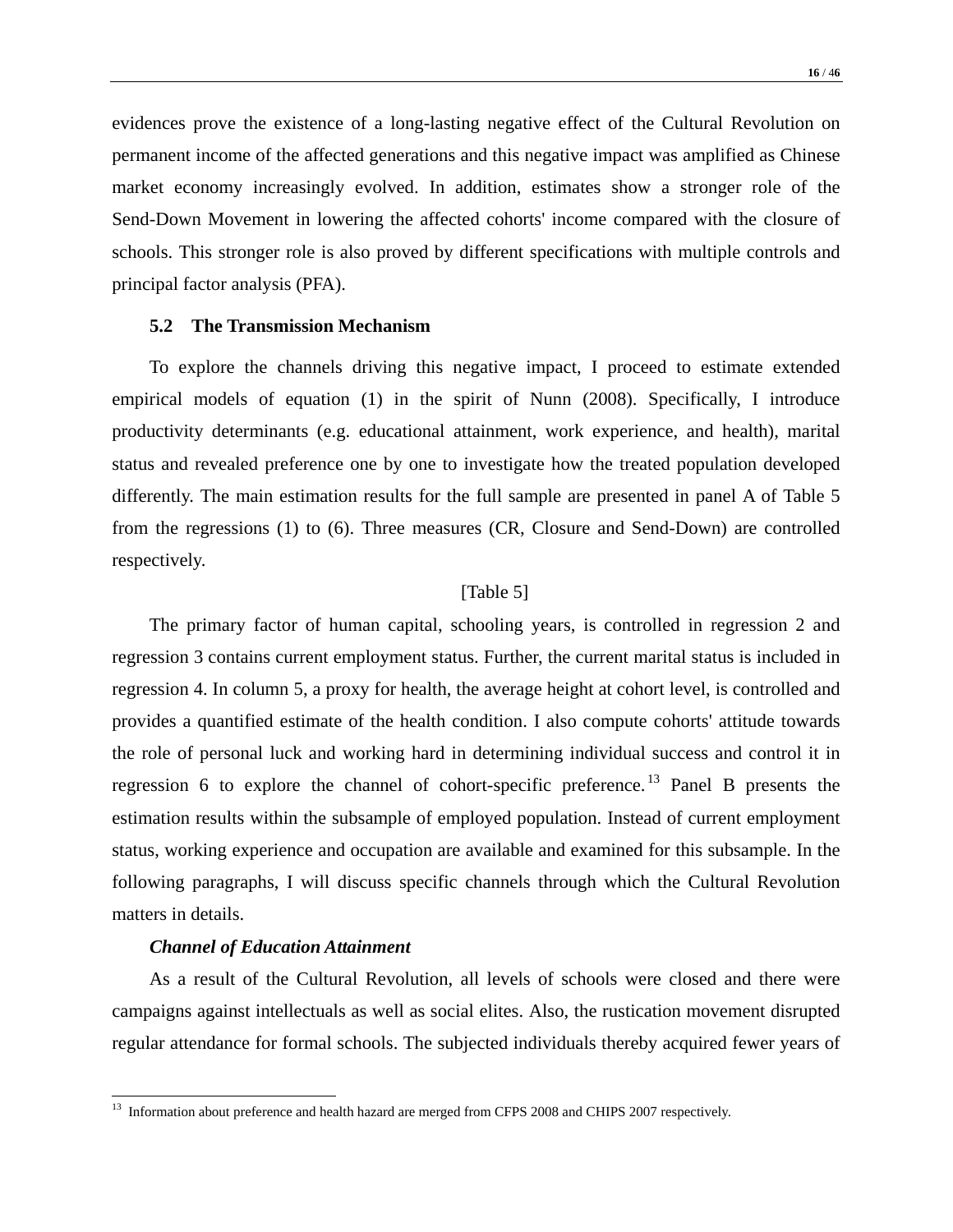schooling<sup>[14](#page-18-0)</sup> and was placed in disadvantages in the labor market. From the demand side of labor market, educational completion is the primary signal for ability, skill and knowledge. Hence, this loss turns to be an important and permanent channel through which the Cultural Revolution affects the subjected cohorts' current average income. The overall effect of the Cultural Revolution no matter which measures are adopted, is reduced by more than 50% (See panel A; from -10.9% to -5.4% for measure of CR; from -1.8% to -1% for measure of Closure; from -6% to -2.3% for measure of Send-down). Note that estimates of Closure become insignificant or trivial as long as the education attainment is controlled for. Considering the intergenerational transmission mechanism, the Cultural Revolution potentially has caused more far-reaching influences as the results of the fundamental anti-intellectual atmosphere. In addition, cross-countries placebo tests have been done to show that the impact of the unusual closure of schools on affected cohorts' human capital accumulation is causal (see Appendix C).

#### *Channel of Working Experience*

Limited by the survey, current employment status is examined for full sample while years of being employed and occupation are tested for employed subsample. There are several classes of employment status in the 2002 wave of CHIPS. It contains: currently being employed, unemployed, retired, special status and others.<sup>[15](#page-18-1)</sup> The estimate of CR changes from  $-5.4\%$  to -4.5% when I control the current employment status. It indicates that the Cultural Revolution impacts the interested cohorts negatively through this channel, current employment status. Individuals among the treated group are more likely to be retired, laid-off and unemployed. I also utilize the survey of Study on Global Ageing and Adult Health 2007 to analyze the intensive margin in terms of average age to stop working for pay. The computed results show that the subjected group was likely to stop working for pay and leave the labor force earlier than the other cohorts, no matter for the female or male sample (see Table 2-B and Appendix C).

For the subsample of employed population, the coefficient of CR changes from -7.2% to -6.8% and the Send-Down changes from -4.4% to -4.2% when I control their years of being employed in regression 3 of panel B. From regression 3 to 4, the estimates keep shrinking when

<span id="page-18-0"></span><sup>&</sup>lt;sup>14</sup> A placebo test has been done across three Asian countries and convincing evidences prove the credibility of the loss in education attainment for the interested cohorts. Group comparison between urban and rural areas also shows that a loss in schooling years for the interested cohorts. Please see Appendix C. Meng (2003) and other researchers also found empirical evidences supporting this conclusion.

<span id="page-18-1"></span><sup>&</sup>lt;sup>15</sup> The special status includes people who have got "Laid-off", or currently "Lixiu". These special groups are more likely to happen in state-owned sector and probably caused by the state-owned enterprises (SOEs) reform to deepen reform of the market oriented economy after the late 1990s. They are given related subsidies and compensations. In robustness check, I focus on regular wage and examine the long term impacts. Consistent conclusions are found.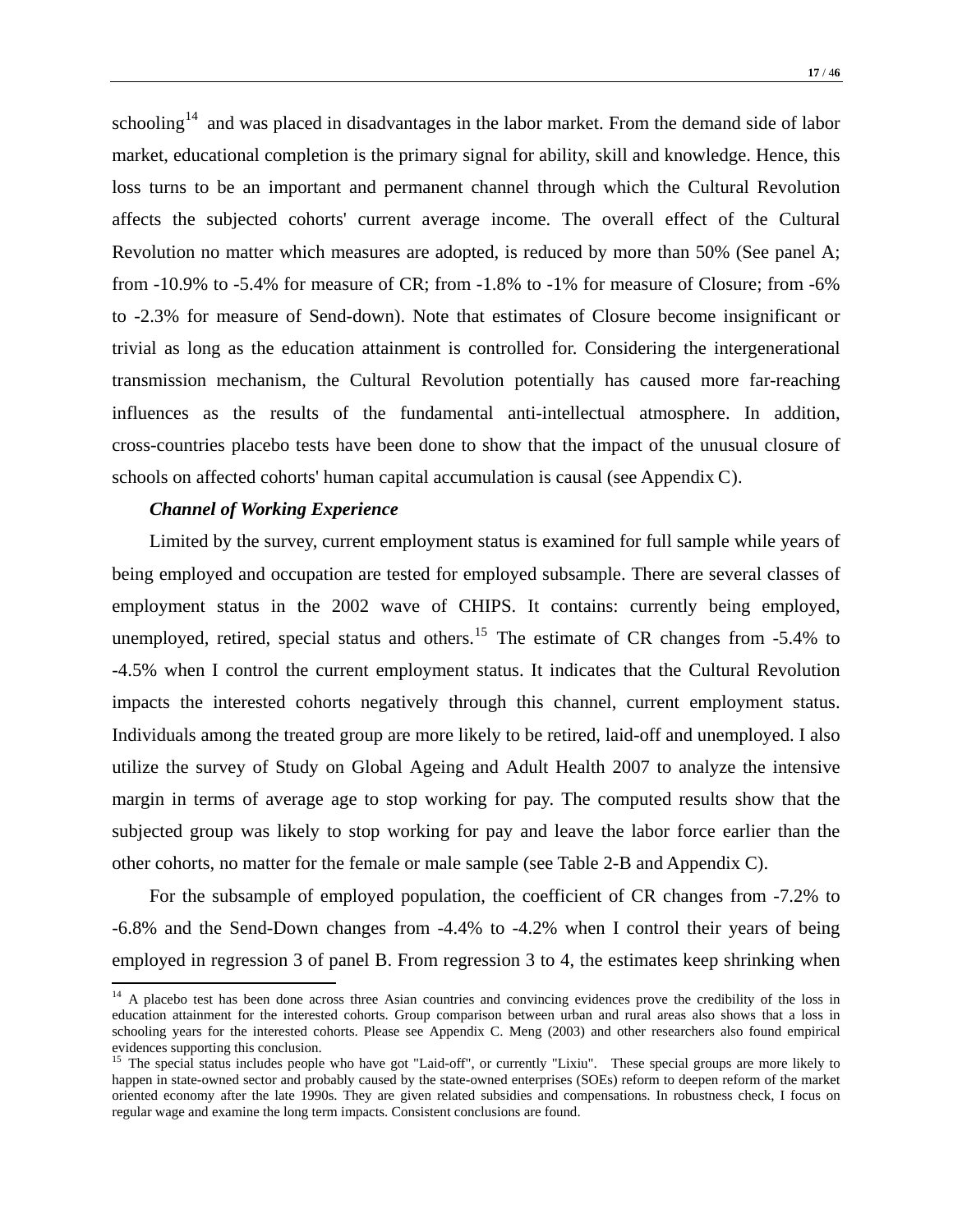controlling types of occupations. The changes imply that the Cultural Revolution has played a negative role for the affected population through the channel of working skills. In fact, the sent-down youth have on average two more years of employment compared with the not sent-down youth (CHIPS 2002) at each cohort level. It is because the educational system reform and the forced immigration to rural areas both led to early entry into the labor market. However, early entry has contributed to more working experience but might lead to a lower-paid path caused by insufficient educational attainment. Moreover, the sent-down youth spent years in rural areas and their accumulated working skills might be unfit for the demands of the later urban market. Also, living in rural environment and doing manual work might have affected their working skills through increasing health hazard. In Appendix D, I utilize the 1995 wave of CHIPS to examine the same birth cohorts within employed population and find a consistently negative role of the Cultural Revolution plays through this channel. Thereby, if data allows quality-adjustment for the variable of working experience, their real work experience would be lower and we can obtain more accurate understanding of the channel of working skills.

#### *Channel of Marriage Life*

The current marital status, an indicator for different outcomes of current marital status, is controlled to quantify the effect of this channel. While it is commonly argued that a better matched marriage or stable relationship can enhance efficiency, marital instability (for example, separations and divorces) will contribute to more uncertainties and depressed economic performance. Although the current marital status is different from marriage history, it still can give us an idea of this channel. According to our empirical results, the individuals' current marital status accounts for a part of the overall negative effect of the Cultural Revolution on current earnings (panel A: from -4.5% to- 4.4% for CR; and from -2% to -1.9% for Send-Down).

Resorting to different datasets with marriage history (e.g., data from CFPS 2008), statistics show that marital lives of the impacted cohorts are more instable, for example more divorce experience and separations. On average, the sent-down youth hold 2% higher divorce rates than their counterparts ( source: CFP 2008; see Table 2-B). There are several mediators for their marital instability caused by the Cultural Revolution. Firstly, disturbing environmental factors psychologically influenced the interested cohorts' commitments to relationship. Secondly, interruptions and uncertainties had increased their searching cost in urban marriage market, especially for those sent-down youth who returned to cities after years. One direct consequence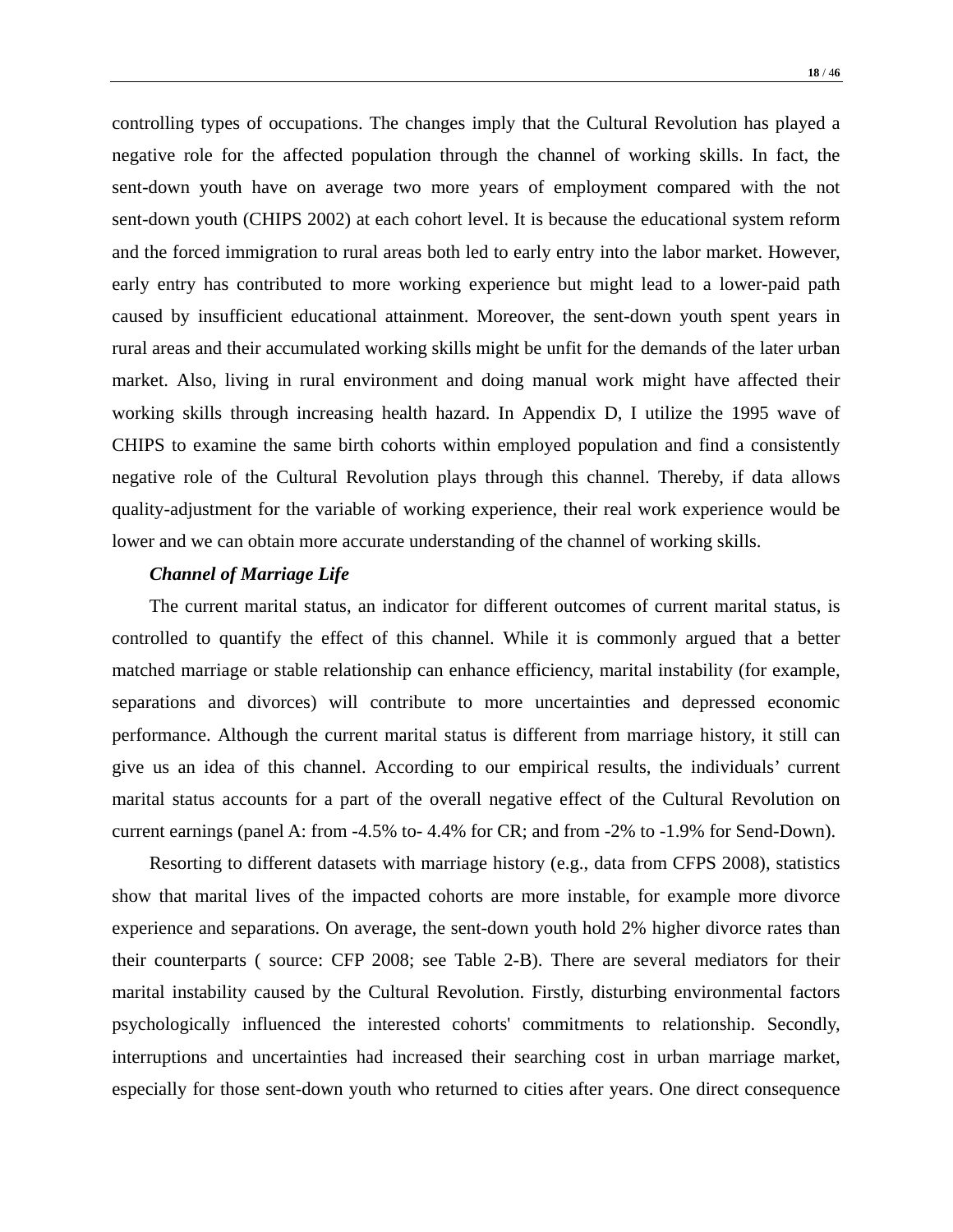is that overall the interested cohorts' first marriages are on average two years later than the before and after cohorts. The last but not the least, separations caused by the Send-Down Movement and policies that prohibited the sent-down youth who married with the local residents to return had directly led to divorces.

#### *Channel of Health*

The average height at cohort level by gender is controlled as a health proxy to provide a quantified estimate for the channel of health condition (see regression 5 in panel A and regression 6 in panel B). The estimates, no matter of which measures, haven't significant changed in panel A. But for the employed subsample, the estimate of CR implies a negative impact on affected cohorts' health condition (It changes from -3.8% to -3.6%). Since the synthetic cohort approach hasn't provided a clear picture of this channel, I turn to other pieces of evidence to illustrate potential effects of the Cultural Revolution through this channel: violence experienced during adolescence could affect the subjected children's physical development; also, bad habits could have been cultivated by [psychological](http://dict.cn/psychological) depression during such a period. For example, the highly exposed cohorts have a high proportion of smokers compared with other cohorts (Data sources: the 1995 CHIPS and survey of the Study on Global Ageing and Adult Health, see Appendix C and Table 2-B); third, for the rusticated youth, when sent to rural areas, they were forced to live in a rural environment and perform manual labor (Li, 2013 and Zhou, 1999). [Inferior](http://dict.cn/inferior) environments might have hindered their human capital accumulation, e.g., lack of nutrition and harsh manual labor.

#### *Channel of Revealed Preference*

The last regression controls cohorts' attitude towards diligence against personal luck in determining success. For the full empirical sample, the estimate of CR doesn't change significantly (changes from -4.35% to -4.41%, see in panel A). Interestingly, the coefficient of Send-Down changes from -1.9% to -2.3% and it becomes more significant. For the employed population, the estimate of Send-Down also becomes more significantly negative after controlling this channel (changes from -2.3% to -2.9%, see in panel B). The patterns imply that the Send-Down Movement plays a positive role in the exposed observations' current performance through this channel. Life in rural areas has made the sent-down youth more perseverant and they utilized their diligence to conquer personal unluckiness.

To sum up, there are several conclusions based on the above results. Firstly, estimates of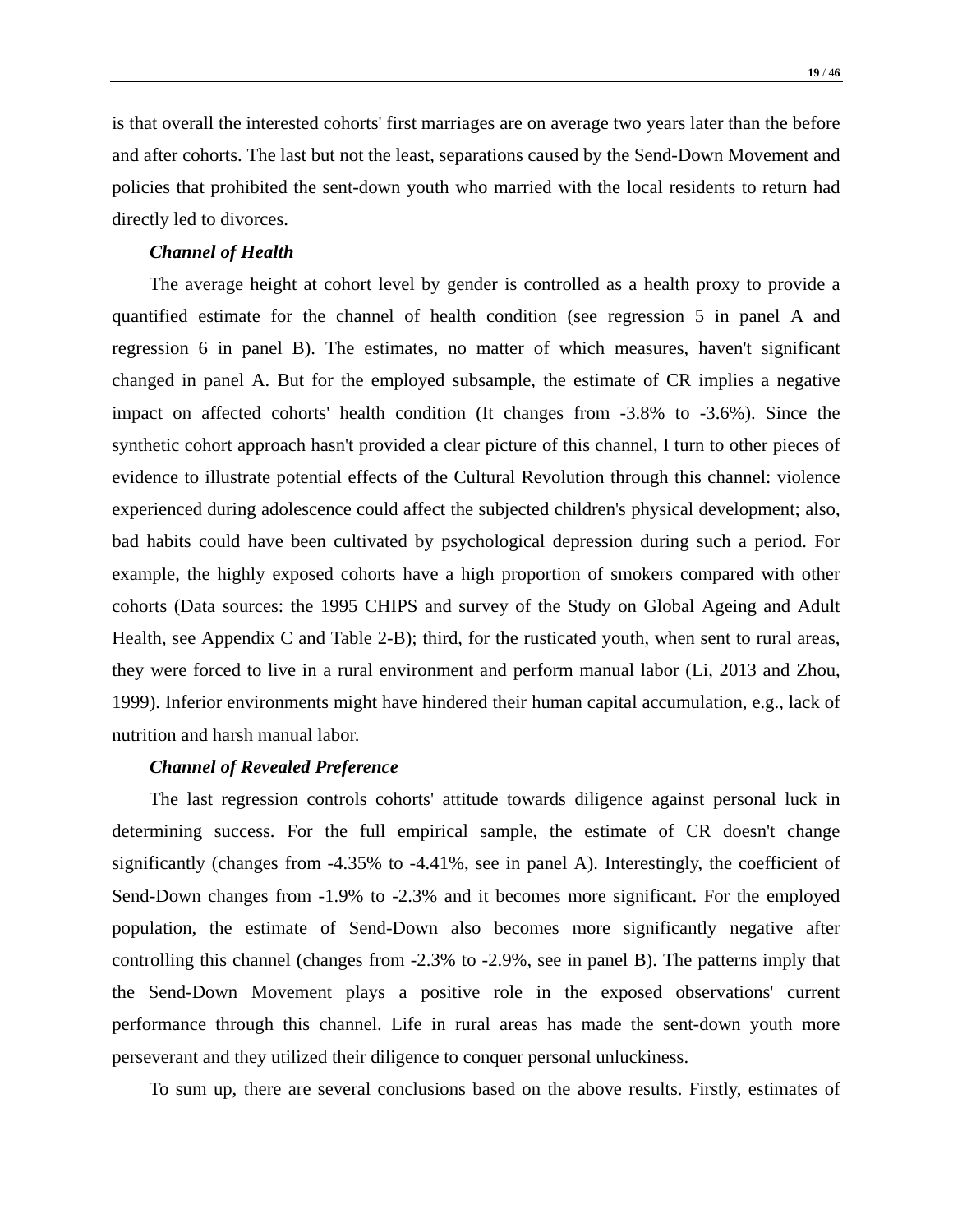**20** / 4**6**

interest consistently trend toward zero from the first to the last regression as additional potential channels are added, regardless of the measures (CR, Closure and Send-Down) or samples. Numerically, the impacts are larger within employed population on average (CR, 10.9% for the full sample and 12.2% for the employed subsample). Secondly, the changes in magnitudes of estimates indicate that education attainment is the most important channel, for it accounts for around 50% of the overall effect. Thirdly, there are channels unexplored in the mechanism because the interested estimates (CR and Send-Down) are still significantly negative in last regression for both panels. More information are needed to complete the mechanism by exhausting all of the possible channels.

#### **5.3 Robustness Checks**

The estimation results are consistent with our hypothesis: past adverse interruptions during the human capital accumulation process will cause violations against the predictions of the life-cycle model. It breaks the positive increase of cohort-specific productivity growth and negatively affects the subjected groups' current economic performance. In this section, the robustness of the above results is checked.

#### [Table 6]

I gauge the effects among different subsamples with different control groups to check the existence of the negative impact in panel A of Table 6. Firstly, I study a shorter age span with control groups of birth cohorts four years earlier and five years later (total empirical sample: birth cohorts 1942-1967) for both waves, which can be considered as contemporaneous comparisons. We consistently find that the subjected group significantly earned less on average (CR: -7% for the wave of 2002 and -5% for the wave of 1995) and Send-Down Movement plays a stronger negative role compared with the closure of schools. Both impacts increase from the 1990s to 2000s. Secondly, the subsamples with control group born after 1961 are considered. Estimates for samples of birth cohorts of 1946-1970 are also significantly negative. For the wave of 2002, the overall effect is -11%, while for the wave of 1995, it is -6.6%. Thirdly, a shorter age-span with birth cohorts of 1942-1970 are studied considering the population older than 25 in 1995 and younger than retirement age 60 in 2002. All the estimates of interest are significant and negative no matter which subsample and which dataset is gauged. In all, persistent negative impacts of the Cultural Revolution are found no matter which control group are controlled as well as no matter which points of timing are examined. Also, compared the impacts in 1995 with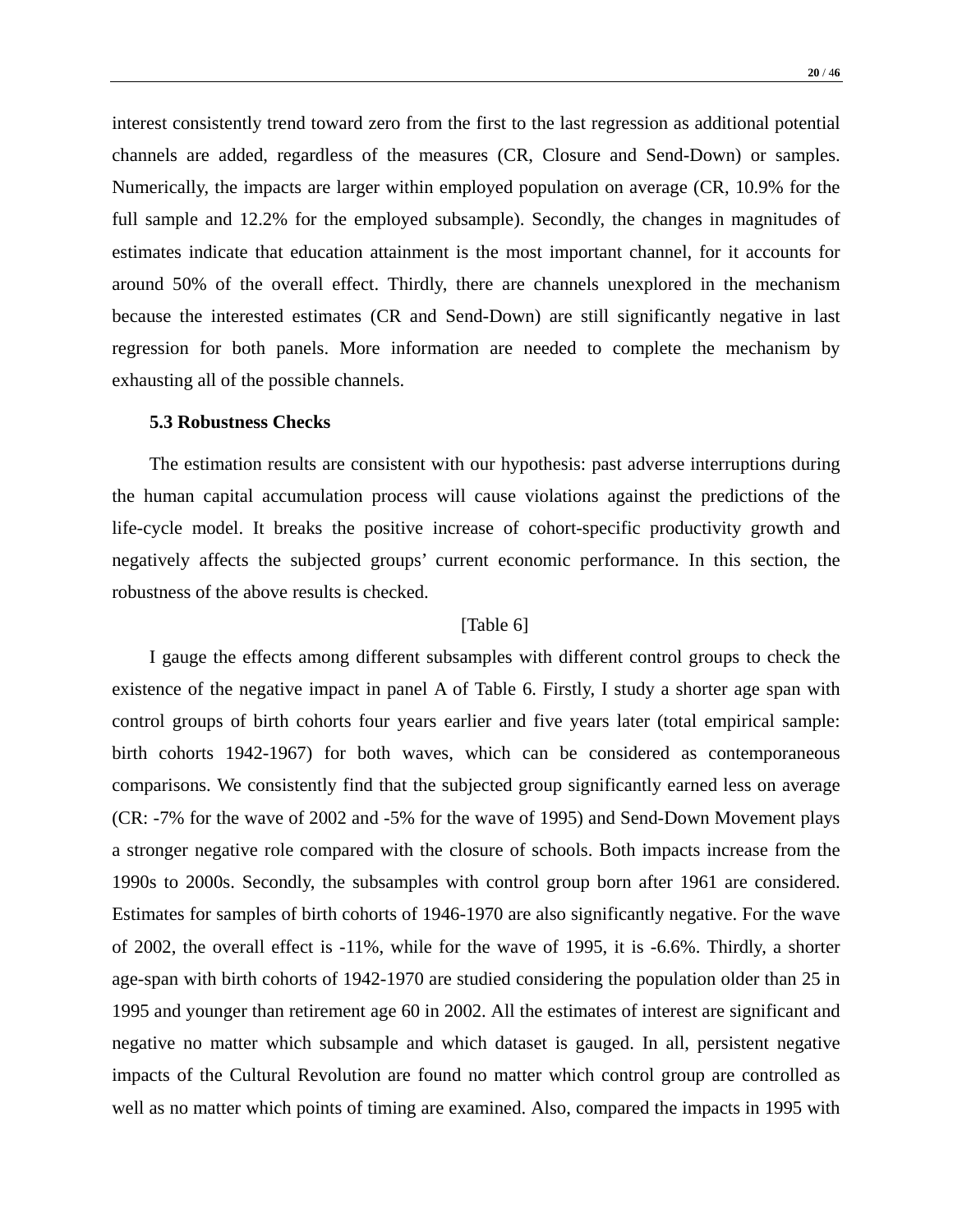I further examine the subsample with family background considering the potential selection bias and results are reported in panel B of Table 6. The survey provides family background information for household heads, for example, their parents' social status ("chengfen"), educational attainments and occupations. All these predetermined variables of family background are controlled in regressions simultaneously as well as respectively. Consistently, the significantly negative estimates of interest support the existence of the long-term impacts (-12.5% for CR; -1.3% for Closure; and -7.8% for Send-Down). Differences of the interested estimates between before and after controlling the family background show that, to some extent, backgrounds of households played a role.

#### [Table 7]

As discussed above, the rural residents experienced quite differently. Compared with permanent urban citizens, they haven't exposed to such intense human capital disruptions (large-scale of closure of schools and the Send-Down Movement). Meanwhile, from the 1990s to 2002s, annual income also largely increased for them because of the rapid growth in China. Therefore, it is expected that the Cultural Revolution hasn't significantly persistent effects on the cohorts in the rural areas. In Table 7, I make several placebo tests with rural-urban migrants and permanent rural residents from CHIPS 1995 and 2002.<sup>[16](#page-22-0)</sup>

Firstly, the results of rural residents show that estimates of CR, Closure and Send-Down are all insignificant and close to 0. Note that income of rural households from agriculture production and other family production is recorded collectively at the household level. Therefore observations with non-farm individual revenue are examined. Secondly, as shown in Table 7, no negative impacts are found and the coefficients of interest are insignificantly positive for rural-urban migrants. The sample of rural-urban migrants works as a better counterfactual comparison because they migrated from rural areas after 1990s, currently work in the urban areas and share similar macroeconomic environments with the affected cohorts in the urban market. These insignificant estimates of interest obtained in all of the placebo-controlled studies provide convincing evidences supporting the causal effects of the Cultural Revolution on urban residents.

<span id="page-22-0"></span><sup>&</sup>lt;sup>16</sup> Placebo tests across countries have also been done. For example, Census data at early 2000 of Brazil, India, Canada and US are examined. The coefficients of CR or Closure are either positively insignificant or slightly positively significant and close to 0. See Appendix D. I also graph figures of life-cycle coefficients in those countries similar as figure 2. No similar pattern as China has been found.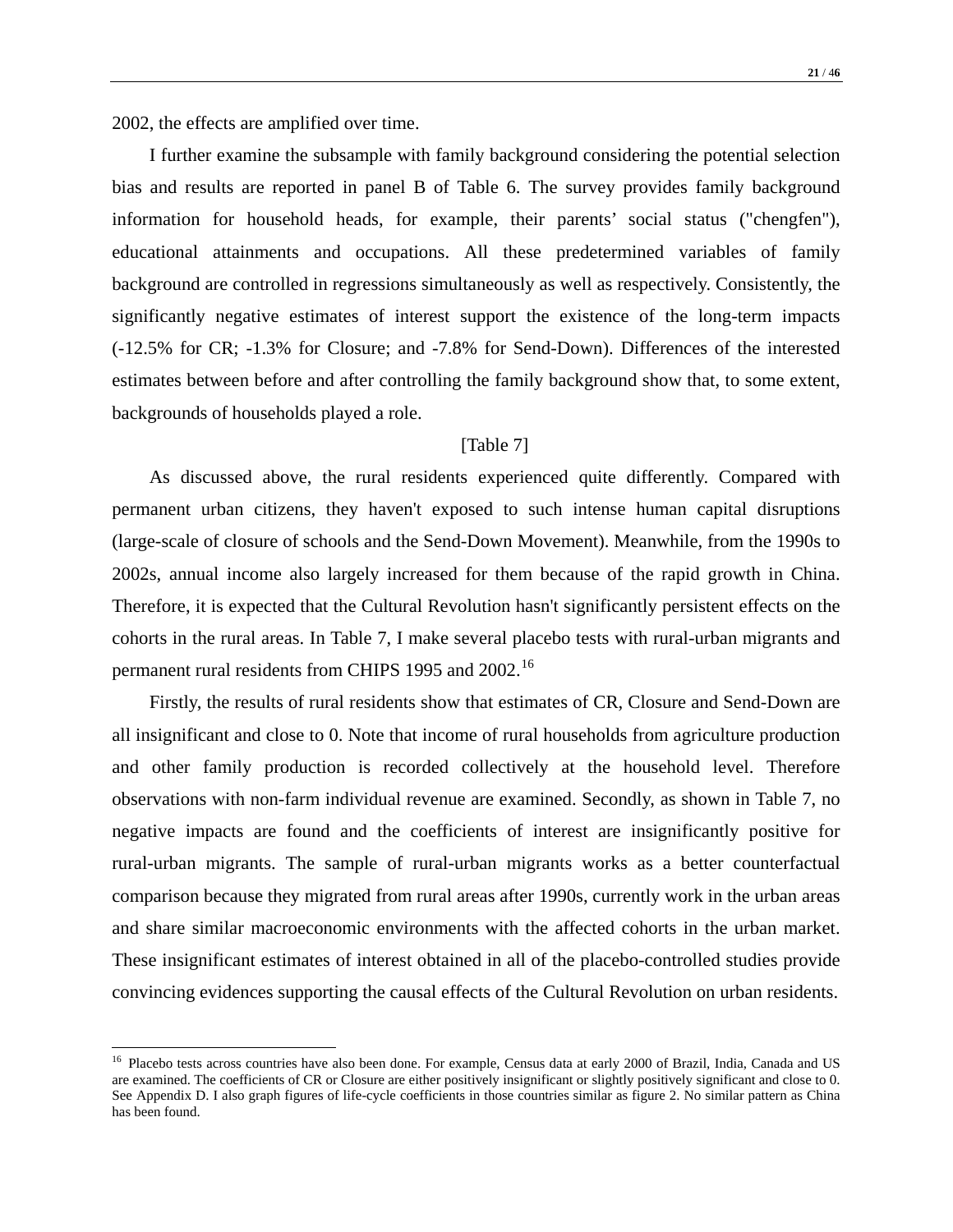#### **6. Conclusion**

Along with the existing literature, this paper documents and examines the impacts of historical events on current economic developments by focusing on one specific historic event in one specific country (the Cultural Revolution in China). Specifically, I gauge the impacts of the Cultural Revolution by testing its micro-effects on individuals' average annual earnings, examine how the effects change over time from the 1990s to the 2000s and explore the channels through which the effects persist.

To accurately capture the impact, I designed three measures for the Cultural Revolution (CR, Closure and Send-Down) and utilized multiple datasets. Send-Down and Closure reveal different intensities of being treated at cohort level by two specific policy shocks: the closure of schools and the Send-Down Movement. In this way, selection bias and measurement error at individual level are alleviated. Also, the Great Famine is also controlled for to avoid contaminations.

Convincing evidence acquired indicates that a Cultural Revolution effect lowers urban residents' average annual income in the early 1990s and 2000s and the effect is amplified as the market-oriented economy increasingly evolved. Based on the results from CHIPS 2002, the magnitude of the negative impact on annual earning is approximately -11%. The coefficient of the closure of schools implies that the denial of one year of formal secondary schooling reduces the subjected individuals' annual income by approximately 1.8%, while the forced immigration (the Send-Down Movement) plays a stronger role in lowering current earnings by -4.8% on average within the empirical sample. The existence of long-term impacts is robust to contemporaneous population comparisons, to a variety of controls for family background and different subsamples. Placebo tests of rural residents as well as rural-urban migrants also support the existence of causal negative effect of the Cultural Revolution on the subjected population's permanent income.

I also study the mechanism through which the effect of the Cultural Revolution persists. Evidence from the extended models reveals that the Cultural Revolution has shaped many aspects of individuals' life courses: educational attainment, work experience, marriage history, health condition and attitude towards determinants of personal success. Among all of these explored micro-determinants, educational achievement is the major channel through which this social revolution currently affects individuals. Additionally, it is intriguing to find that the Cultural Revolution negatively affects income through the channel of health condition for urban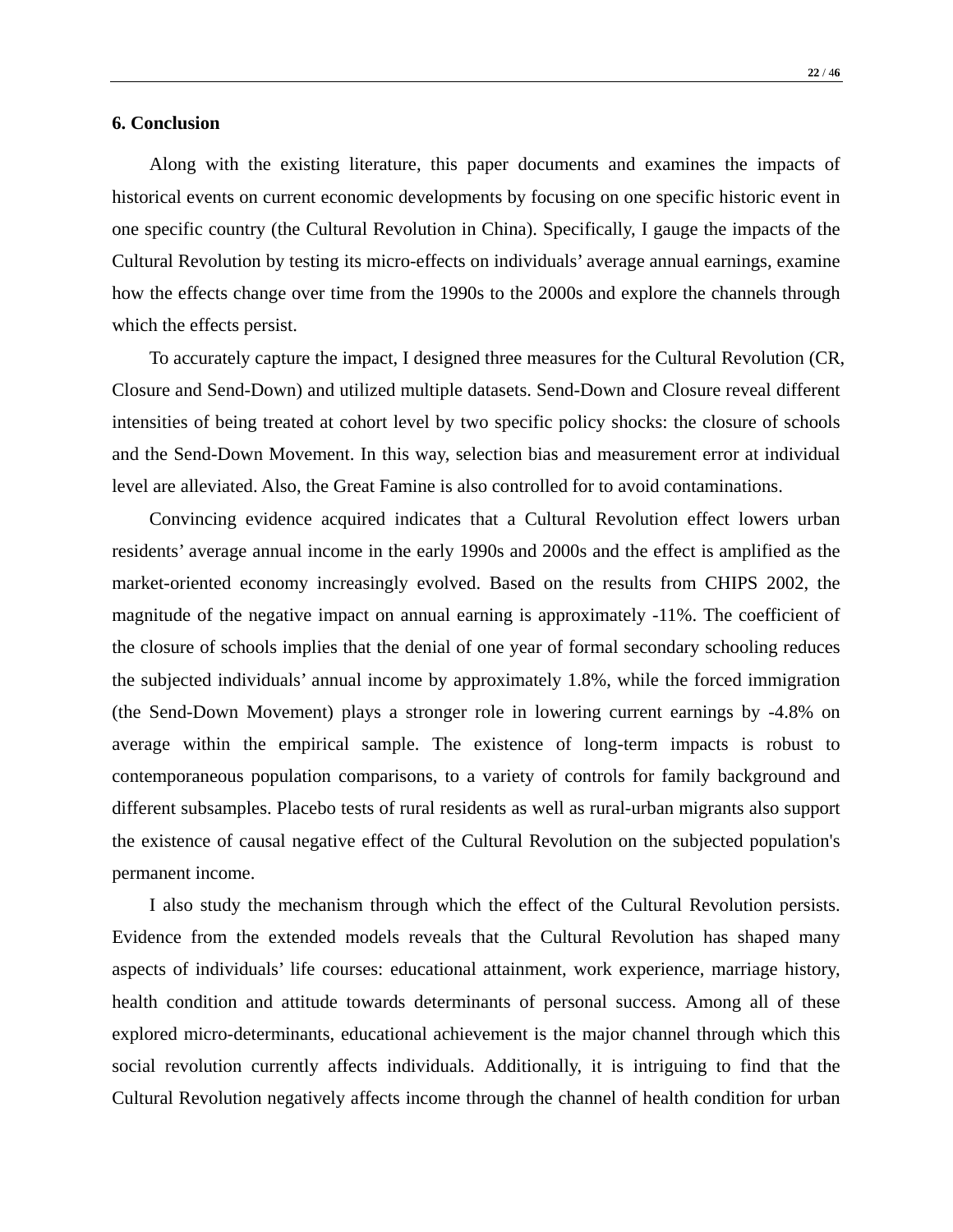employed population and the Send-Down Movement has made the sent-down youth become more perseverant. Considering the complexity of the Cultural Revolution (which practically changed every aspect of the affected individuals' lives), the results also cast doubt on the existing empirical papers that simply use the closure of schools as an IV to measure the real return of schooling or conclude a positive effect of the Send-Down Movement.

There are still parts of the black box that remain unopened. Further questions requiring more study include: How did the Cultural Revolution change people's preferences and personalities? How did the Cultural Revolution continue to have effects through institutional persistence? Aside from the impacts on labor market performance, we also can explore the impacts of the Cultural Revolution on other economic outcomes, for example precautionary savings and consumption patterns.

#### **References**

Acemoglu, D., Johnson, S.& Robinson, J.A. (2001). The Colonial Origins of Comparative Development: An Empirical Investigation. *American Economic Review*, 91: 1369-1401.

Almond, D., Edlund L., Li, H.B., &Zhang, J.S. (2007). Long Term Effects of the 1959-1961 China Famine: Mainland China and Hong Kong. *NBER Working Paper 13384.*

Banerjee, A., & Iyer, L. (2005). History, Institutions, and Economic Performance: The Legacy of Colonial Land Tenure Systems in India. American Economic Review, 95 (4): 1190-1213.

Bernstein, P.T. (1997). Up to the Mountains and Down to the Villages: the Transfer of Youth from Urban to Rural China. *New Haven: Yale University Press*.

Becker, S.G., Landes, M. E., & Michael, T. R.. An Economic Analysis of Marital Instability. *The Journal of Political Economy*, 85(6): 1141-1187.

Deaton, A. (1997). The Analysis of Household Surveys: A Microeconomic Approach to Development Policy. *The Johns Hopkins University Press*.

Deaton, A., & Paxson, C. (2000). Saving and Growth among Individuals and Households. *The Review of Economics and Statistics*, 82(2): 212-225

Dell, M. (2010).The Persistence Effects of Peru's Mining Mita. *Econometrica*, 78(6):1863–1903. Engerman, L.S., & Sokoloff, L.K. (1997). Factor Endowments, Institutions, and Differential Paths of Growth among New World Economies: A View from Economic Historians of the United States. *Stanford University Press*. 260–304.

Glaeser, L. E., &Shleifer, A. (2002). Legal Origins. *Quarterly Journal of Economic,* 117: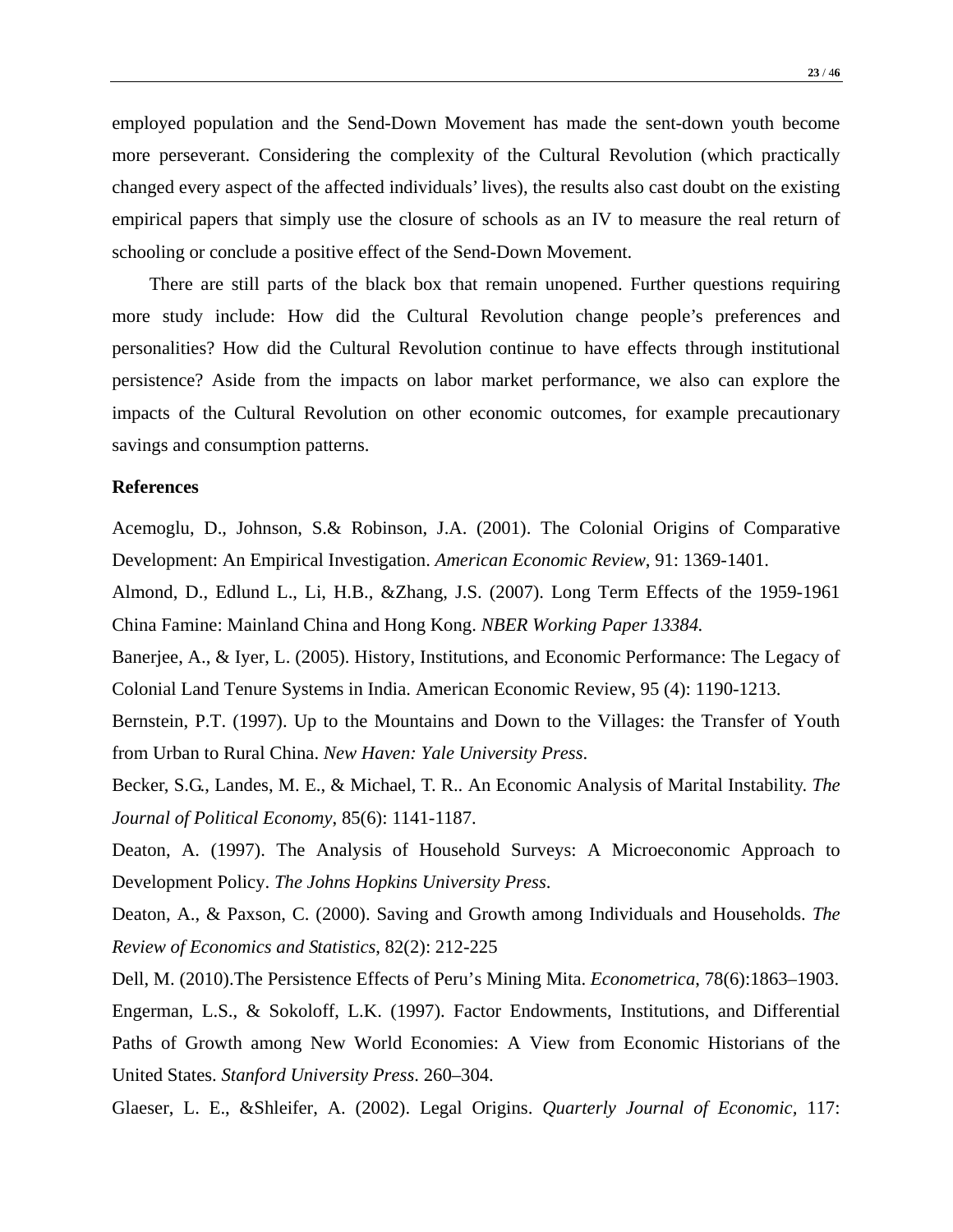1193-1230.

Huillery, E. (2009). History Matters: The Long-Term Impact of Colonial Public Investments in French West Africa. *American Economic Journal: Applied Economics*, 1(2): 176-215.

Han, J., Suen, W., &Zhang, J.S.(2011). Picking up the losses: the Impact of the Cultural Revolution on Human Capital Reinvestment in Urban China. *Working Paper*.

Ichino, A., &Winter-Ebmer, R. (2004). The long-run Educational Cost of World War II. *Journal of Labor Economics*, 22(1): 57-86.

Irvine, J.I. (1981). The Use of Cross-Section Microdata in Life Cycle Models: An Application to Inequality Theory in Nonstationary Economies. *The Quarterly Journal of Economics*, 96(2): 301-316.

Iyer, L. (2007). Direct Versus Indirect Colonial Rule in India: Long-Term Consequences. *Harvard Business School Working Paper*, No. 05-041

Jacob, Mincer (1997). The Production of Human Capital and the Life Cycle of Earnings: Variations on a Theme. *Journal of Labor Economics*, 15(1): S26-S47.

Jappelli, T. (1999).The Age-wealth Profile and the Life-cycle Hypothesis: a Cohort Analysis with a Time Series of Cross-sections of Italian Households. *Review of Income and Wealth,* 45(1): 57-75.

Li, H.B., Rosenzweig, M., &Zhang, J.S.(2013). Altruism, Favoritism, and Guilt in the Allocation of Family Resources: Sophie's Choice in Mao's Mass: Send-Down Movement. Journal of Political Economy, 118:1-38.

Masson, A. (1996). A Cohort Analysis of Wealth-age Profiles Generated by a Simulation Model in France (1949-75). Economic Journal, 96: 173-190.

Modigliani, F.(1986). Life Cycle, Individual Thrift, and the Wealth of Nations. *American Economic Review,*76: 297-313

Meng X., & Gregory, R.(2003b). Exploring the Impact of Interrupted Education on Earnings: the Educational Cost of the Chinese Cultural Revolution. *IZA Discussion Papers*: 2548.

Meng X., & Gregory, R.(2003a). The impact of Interrupted Education on Subsequent Educational Attainment–a Cost of the Chinese Cultural Revolution. *Economic Development and Cultural Change*, 50(4): 935-959.

Meng, X., & Qian, N. (2009). The Long Term Consequences of Famine on Survivors: Evidence from a Unique Natural Experiment using China's Great Famine. *NBER Working Paper:*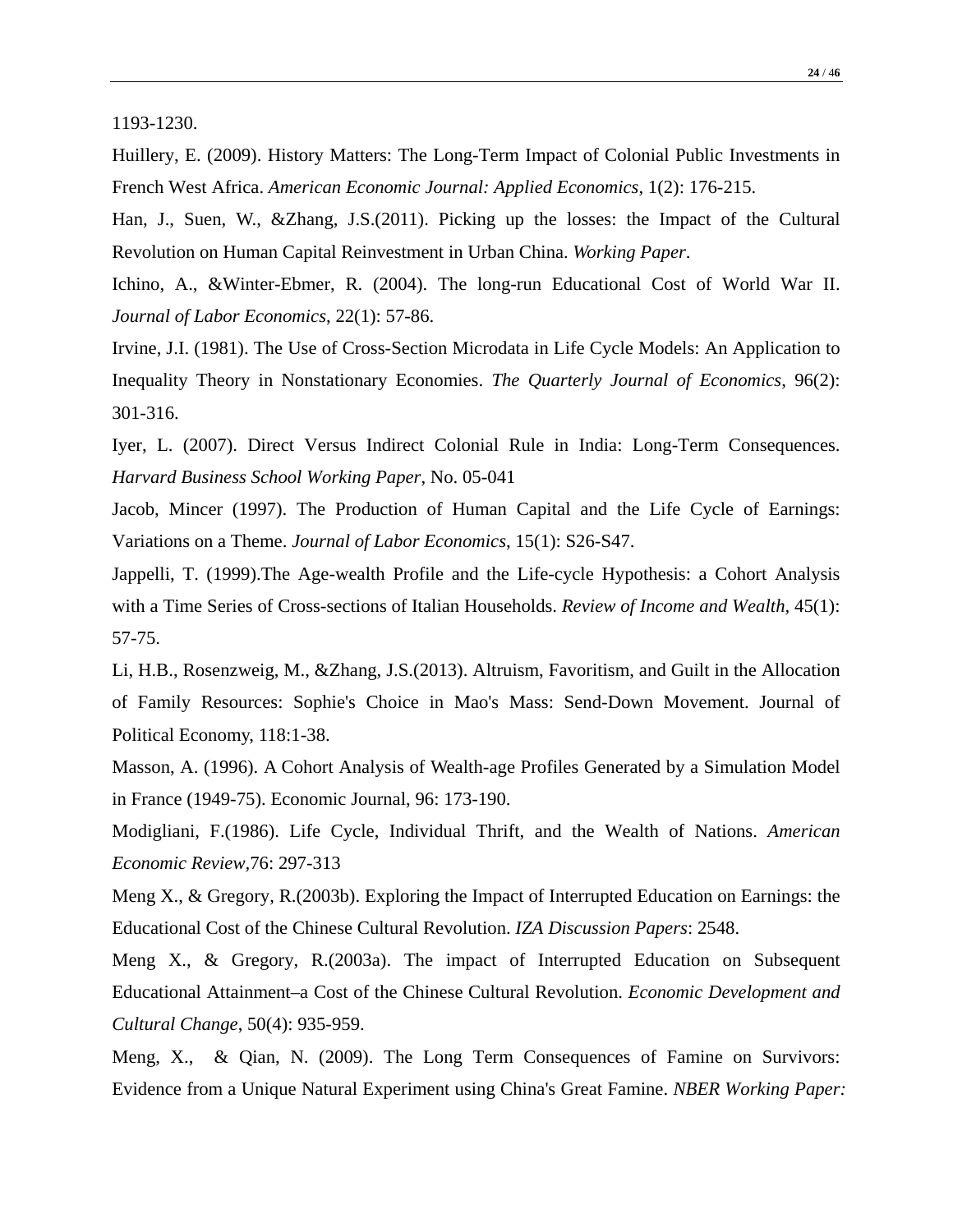Nunn, N. (2007). Historical Legacies: A Model Linking Africa's Past to its Current Underdevelopment. *Journal of Development Economics*, 83:157–175.

Nunn, N. (2008).The Long-Term Effects of Africa's Slave Trades. *Quarterly Journal of Economics*, 123 (1): 139-176

Nunn N. (2009). The Importance of History for Economic Development. *NBER Working Paper*, 14899.

Price, N. G. (2003). Economic Growth in a Cross-section of Nonindustrial Countries: Does Colonial Heritage Matter for Africa?. *Review of Development Economics*, 7(3): 478–495.

Rubin, B. Donald & Little, J.A. R.(2002). Statistical Analysis with Missing Data. Second Edition, New York: Wiley.

Shorrocks, A. F. (1975). The Age-Wealth relationship: A Cross-Section and Cohort Analysis. *Review of Economics and Statistics*, 57: 155-63.

Treiman, J. D., &Deng, Z. (1997), "The Impact of the Cultural Revolution on Trends in Educational Attainment in the People's Republic of China", *American Journal of Sociology*, 103(2):391-428.

Xie, Y., Jiang, Y., &Greenman, E. (2008). Did Send-Down experience Benefit Youth? A Reevaluation of the Social Consequences of Forced Urban-Rural Migration during China's Cultural Revolution. *Social Science Research*, 37:686-700.

Zhang, J. S., Liu P.K., &Yung, L. (2007). The Cultural Revolution and Returns to Schooling in China: Estimates based on Twins. *Journal of Development Economics*, 84(2): 631-639.

Zhou, X. G., &Hou, L. R.(1999). Children of the Cultural Revolution: the State and the Life Course in the People's Republic of China. *American Sociological Review,* 64(1): 12-36.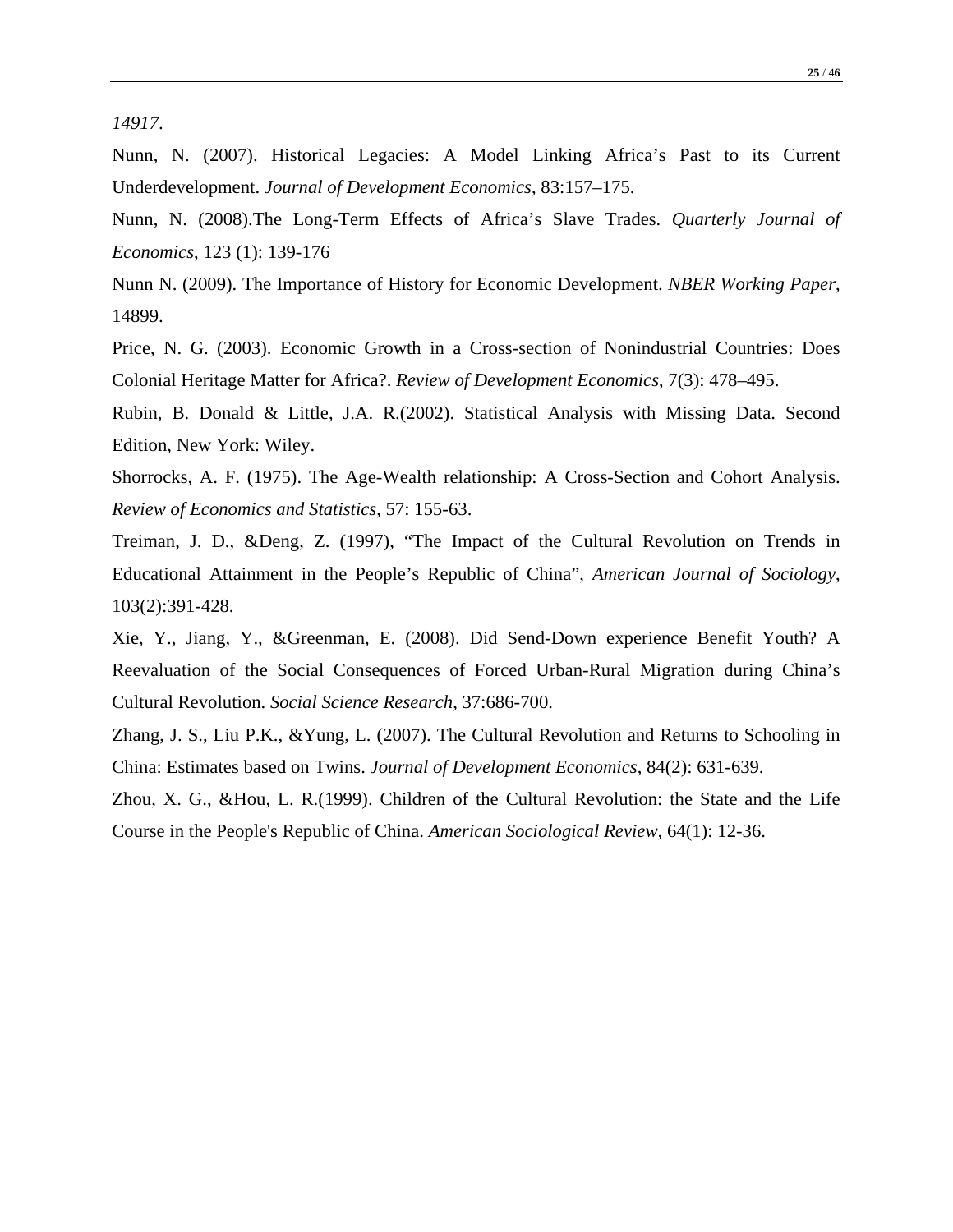

**Figure 1: Education Attainment in 1990, by Birth Cohort and School Level**

Data source: Urban Residents from China Census 1990. Consistent patterns are observed in our empirical sample of CHIPS 2002 (see Figure A-4 Appendix A).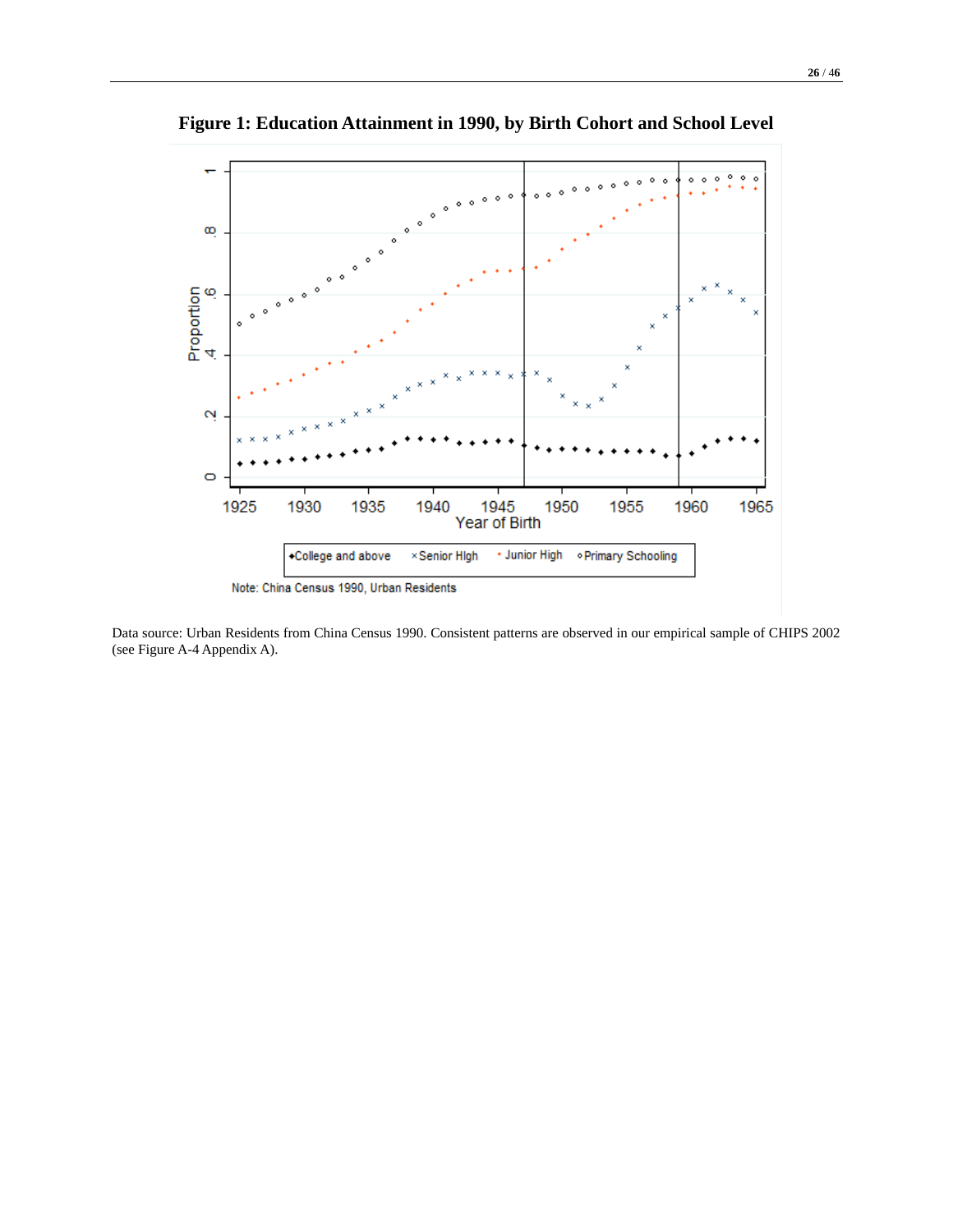

**Figure 2: The Intensity of Being Treated by the Send-Down Movement**

Data source: urban residents of CHIPS 2002 and 1995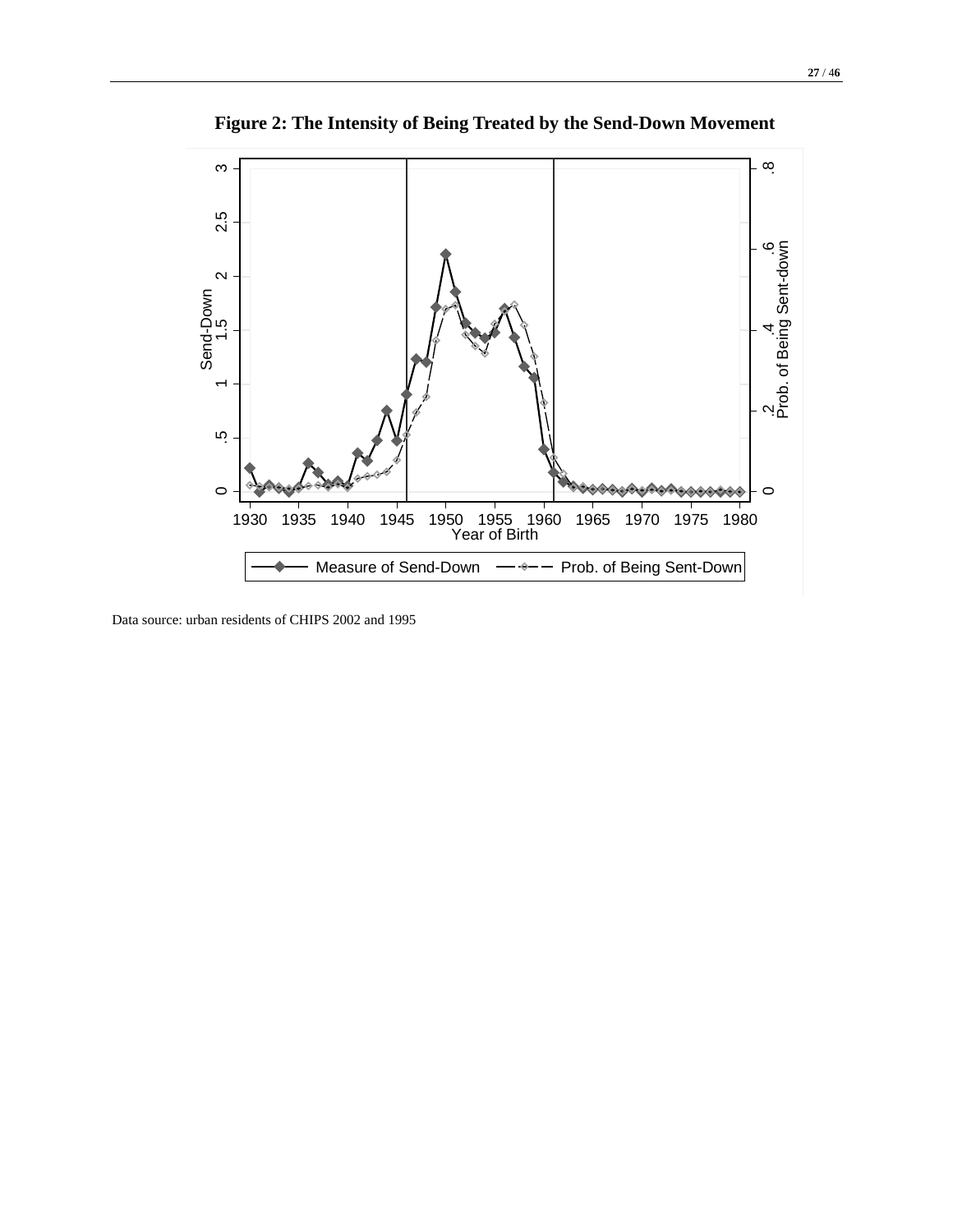

Note: The scatters are the coefficients of the cohort indicators in the regression of natural log of income as well as schooling years on cohort indicators, gender and region indicators based on the empirical sample. And the coefficients are smoothen by taking three continuous cohorts' moving average for graphing. Two vertical lines highlight the interested birth cohorts.

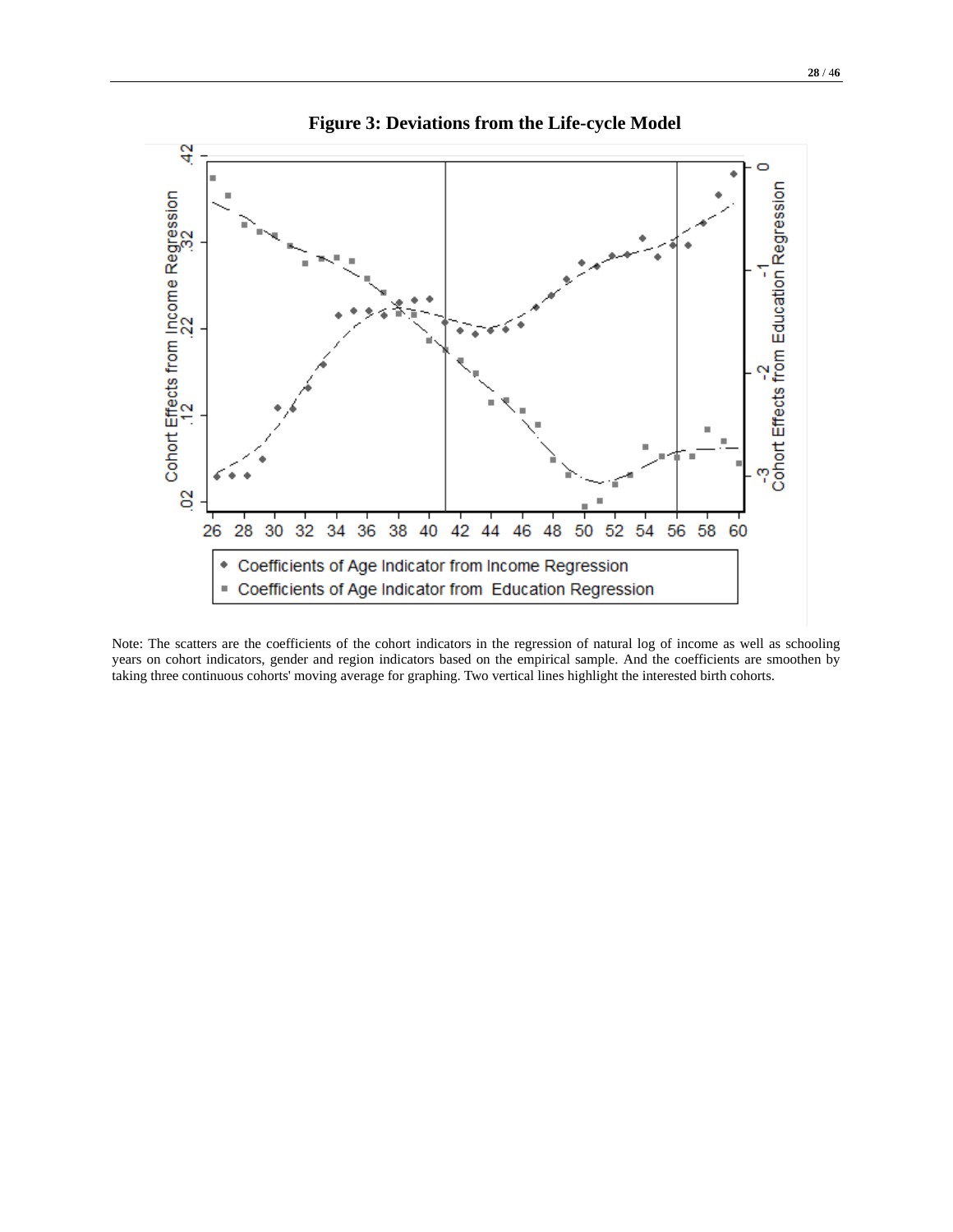## **Table 1: Methodology Summary**

|              | (1)  | (2)              |        | (3)             | (4)         | (5)       | (6)       | (7)              |
|--------------|------|------------------|--------|-----------------|-------------|-----------|-----------|------------------|
| Interested   | Age  | Years of         |        | Probability of  | Length of   | Send-Down | Send-Down | Exposure to      |
| <b>Birth</b> | in   | Secondary        |        | Being Sent-down | Stay in     | (1995)    | (2002)    | Famine at        |
| Cohort       | 1966 | Schooling        | (1995) | (2002)          | Countryside |           |           | Age $0$ to $2$   |
|              |      | Denied           |        |                 | (2002)      |           |           |                  |
| 1946         | 20   | $\mathbf{0}$     | 0.16   | 0.14            | 6.32        | 0.98      | 0.96      | $\mathbf{0}$     |
| 1947         | 19   | 0.5              | 0.18   | 0.21            | 6.22        | 1.05      | 1.29      | $\boldsymbol{0}$ |
| 1948         | 18   | $\bf{l}$         | 0.24   | 0.24            | 5.04        | 1.16      | 1.26      | $\theta$         |
| 1949         | 17   | 1                | 0.40   | 0.35            | 4.90        | 1.80      | 1.82      | $\boldsymbol{0}$ |
| 1950         | 16   | 4                | 0.45   | 0.46            | 4.83        | 2.17      | 2.32      | $\boldsymbol{0}$ |
| 1951         | 15   | 4                | 0.51   | 0.41            | 4.44        | 2.39      | 1.92      | $\theta$         |
| 1952         | 14   | 6                | 0.44   | 0.34            | 4.60        | 1.87      | 1.60      | $\boldsymbol{0}$ |
| 1953         | 13   | 6                | 0.41   | 0.31            | 4.77        | 2.04      | 1.50      | $\boldsymbol{0}$ |
| 1954         | 12   | 6                | 0.33   | 0.36            | 3.96        | 1.31      | 1.48      | $\theta$         |
| 1955         | 11   | 4                | 0.42   | 0.42            | 3.67        | 1.50      | 1.52      | $\boldsymbol{0}$ |
| 1956         | 10   | 4                | 0.41   | 0.49            | 3.49        | 1.42      | 1.70      | $\boldsymbol{0}$ |
| 1957         | 9    | 1                | 0.49   | 0.44            | 3.25        | 1.55      | 1.47      |                  |
| 1958         | 8    | 1                | 0.41   | 0.42            | 2.75        | 1.09      | 1.20      | $\overline{c}$   |
| 1959         | 7    | 0.5              | 0.34   | 0.33            | 3.24        | 1.07      | 1.07      | 3                |
| 1960         | 6    | $\boldsymbol{0}$ | 0.27   | 0.17            | 2.28        | 0.60      | 0.40      | $\overline{c}$   |
| 1961         | 5    | $\boldsymbol{0}$ | 0.10   | 0.07            | 2.63        | 0.27      | 0.19      |                  |
| Mean         |      | 1.5              | 0.214  | 0.195           | 4.09        | 0.85      | 0.79      |                  |

Data sources: 1995 and 2002 waves of CHIPS (Chinese Households Income Project Survey) and values of measure "Send-Down" in 1995 are computed by the product of probability of being sent-down in 1995 wave and length of staying in the rural merged from 2002 wave because of lack of information in its wave. Details about empirical data will be presented in the coming sections.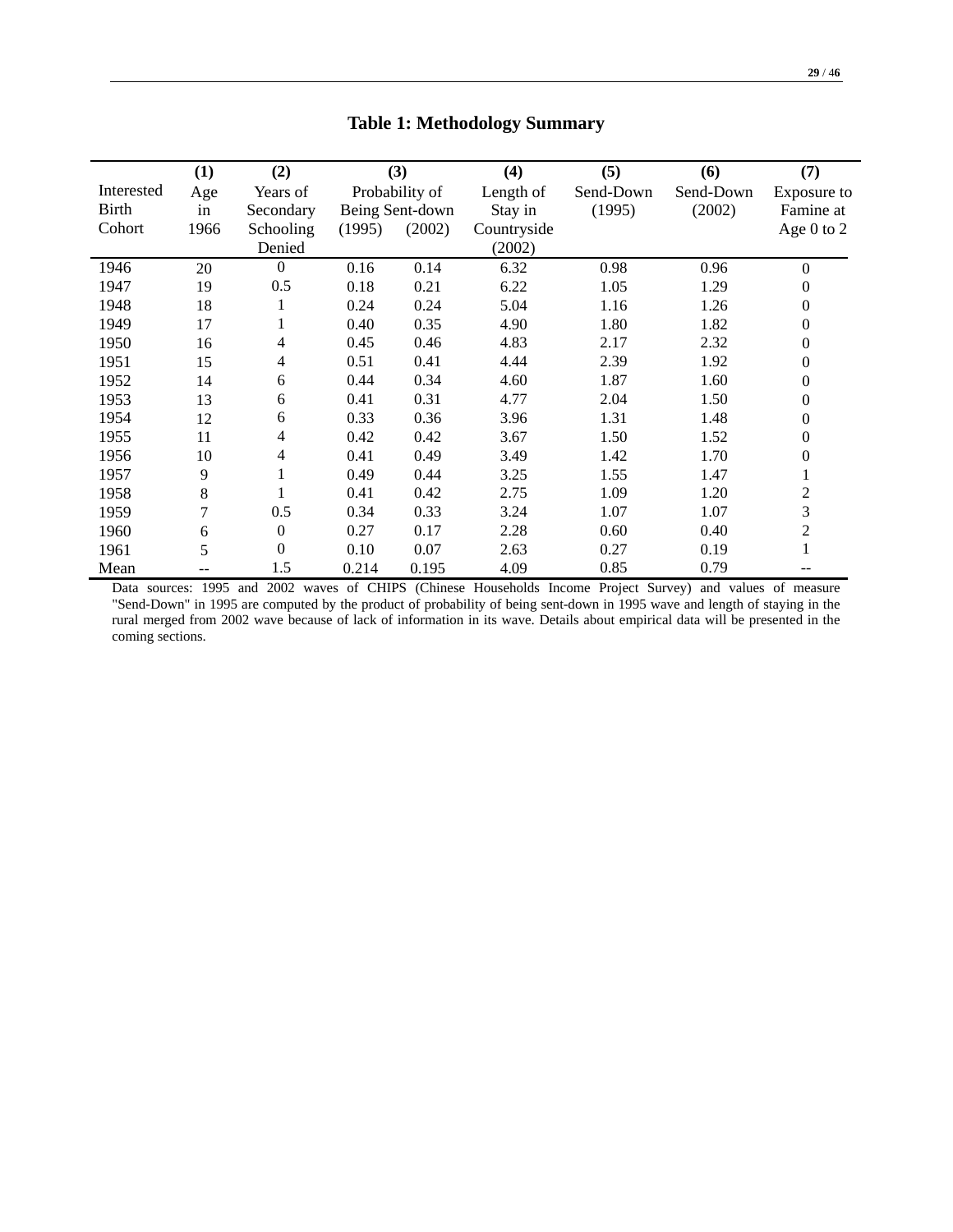| <b>Outcome Variables</b>                           | <b>Older Group<sup>a</sup></b> | <b>Birth Cohorts</b>       | Younger Group <sup>b</sup> |  |  |  |
|----------------------------------------------------|--------------------------------|----------------------------|----------------------------|--|--|--|
|                                                    |                                | 1946-1961                  |                            |  |  |  |
| <b>Permanent Urban Residents</b>                   |                                |                            |                            |  |  |  |
| Average Income                                     | 5683.420                       | 5653.050                   | 4665.320                   |  |  |  |
| (1993-1995) obs. 12581                             | (3739.89)                      | (3304.25)                  | (3055.239)                 |  |  |  |
| Average Income                                     | 10546.730                      | 10444.070                  | 9823.650                   |  |  |  |
| (2000-2002) obs. 12304                             | (7105.054)                     | (7550.042)                 | (7650.936)                 |  |  |  |
| Income Growth                                      | 85.6%                          | 84.8%                      | 110.6%                     |  |  |  |
| <b>CHIPS 2002</b>                                  | All                            | Control Group <sup>c</sup> | <b>Treated Group</b>       |  |  |  |
| (Urban Areas)                                      | (Obs. 12304)                   | (Obs. 5637)                | (Obs. 6667)                |  |  |  |
| Log (Income)                                       | 8.966                          | 8.920                      | 9.010                      |  |  |  |
|                                                    | (0.95)                         | (1.03)                     | (0.87)                     |  |  |  |
| Age                                                | 43.12                          | 37.241                     | 48.100                     |  |  |  |
|                                                    | (8.72)                         | (9.01)                     | (4.23)                     |  |  |  |
| Female                                             | 0.495                          | 0.506                      | 0.486                      |  |  |  |
|                                                    | (0.50)                         | (0.50)                     | (0.50)                     |  |  |  |
| <b>Schooling Years</b>                             | 10.944                         | 11.685                     | 10.318                     |  |  |  |
|                                                    | (3.1)                          | (3.10)                     | (2.95)                     |  |  |  |
| Sent-down Youth                                    | 0.195                          | 0.015                      | 0.347                      |  |  |  |
|                                                    | (0.40)                         | (0.12)                     | (0.48)                     |  |  |  |
| <b>Current Marital Status (composition)</b>        |                                |                            |                            |  |  |  |
| <i>Other</i>                                       | 0.04%                          | 0.07%                      | 0.01%                      |  |  |  |
| Single                                             | 4.71%                          | 9.81%                      | 0.39%                      |  |  |  |
| Married with Spouse                                | 93.18%                         | 88.34%                     | 97.27%                     |  |  |  |
| Separation <sup>d</sup>                            | 2.08%                          | 1.78%.                     | 2.32%                      |  |  |  |
| <b>Current Employment Status (composition)</b>     |                                |                            |                            |  |  |  |
| Other                                              | 0.46%                          | 0.18%                      | 0.28%                      |  |  |  |
| Employed                                           | 78%                            | 83.98%                     | 73%                        |  |  |  |
| Unemployed                                         | 2.8%                           | 3.14%                      | 2.5%                       |  |  |  |
| Retired                                            | 15.2%                          | 9.12%                      | 20.4%                      |  |  |  |
| Laid-off                                           | 3.7%                           | 3.58%                      | 3.8%                       |  |  |  |
| Work Experience <sup>e</sup>                       | 21.025                         | 15.077                     | 26.777                     |  |  |  |
| (2002)                                             | (8.95)                         | (7.18)                     | (6.36)                     |  |  |  |
| Work Experience                                    | 21.846                         | 21.353                     | 22.240                     |  |  |  |
| (1995)                                             | (9.09)                         | (12.12)                    | (5.56)                     |  |  |  |
| Working Experience of Sent-Down youth              |                                |                            | 28.00                      |  |  |  |
| (for birth cohorts 1946-1961; obs. 1690)<br>(4.97) |                                |                            |                            |  |  |  |

#### **Table2\_A: Summary Statistics**

**<sup>a</sup>** Older group includes birth cohorts of 1935-1945 for wave of CHIPS 1995 and birth cohorts of 1942-1945 for wave of CHIPS

<sup>2002</sup> respectively. **<sup>b</sup>** Younger group includes birth cohorts of 1962-1970 for wave of CHIPS 1995 and birth cohorts of 1962-1977 for wave of CHIPS

2002 respectively.<br><sup>c</sup> Control group includes birth cohorts 1942-1945 and 1962-1977 in the wave of 2002, while for the wave of 1995, it contains birth cohorts 1935-1945 and 1962-1970. The treated group is the group of birt

<sup>d</sup> The group of separation includes observations who is currently divorced or separated from her or his spouse.<br><sup>e</sup> Statistics summary for working experience only works for employed population of the wave of 2002.

Note: 1. Summary statistics in Table 2-A is computed based on CHIPS 2002 and 1995. Means of variables are shown with the standard deviation reported within the parentheses; 2. I also check income growth for samples with the same birth cohorts that older cohorts of 1942-1945 and younger birth cohorts of 1962-1970 for both waves. And consistent findings are obtained.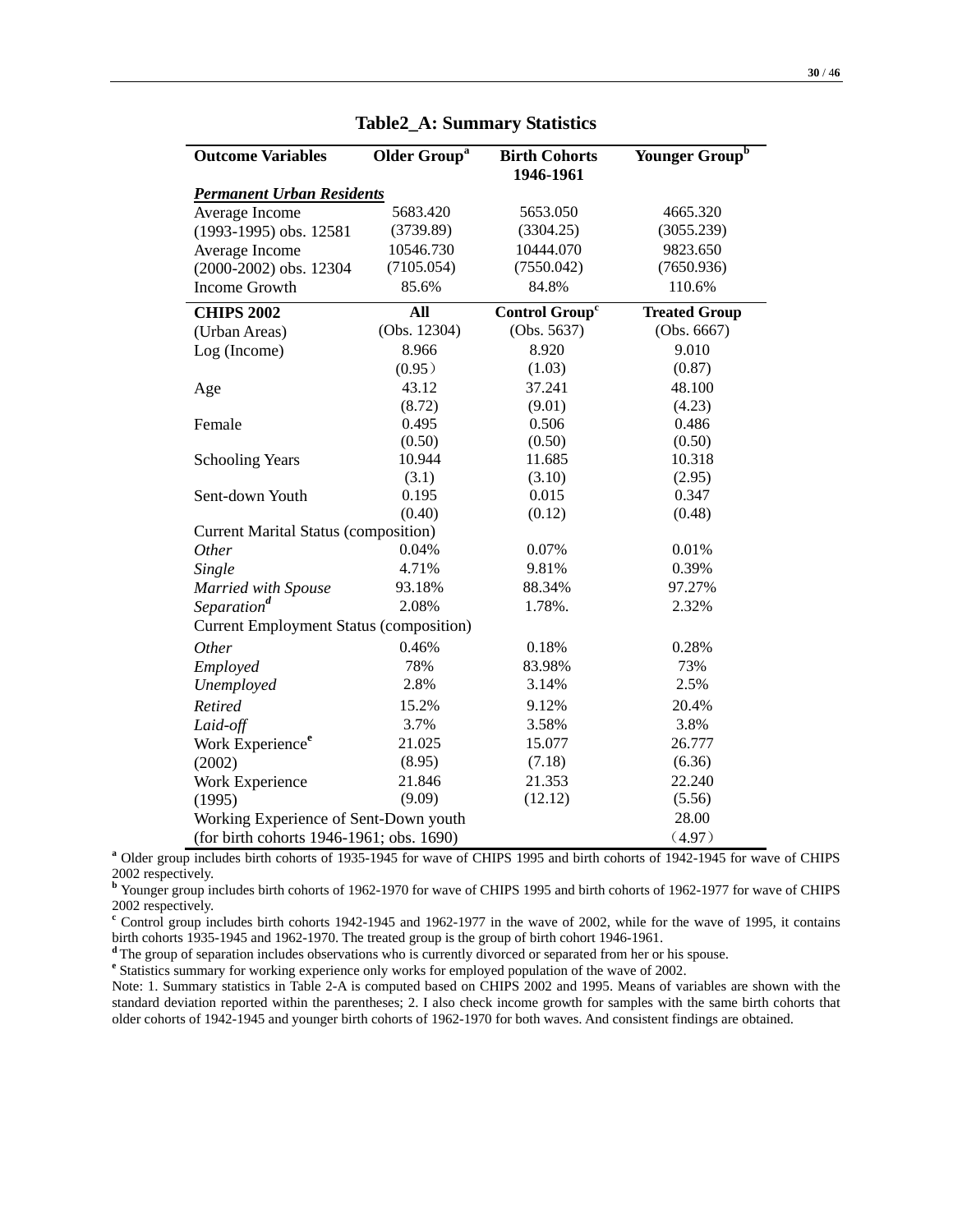| CFPS 2008 (obs. 3948)                     | All     | <b>Control Group<sup>a</sup></b> | <b>Treated Group</b> |
|-------------------------------------------|---------|----------------------------------|----------------------|
| Attitude <sup>b</sup>                     | 1.377   | 1.405                            | 1.350                |
|                                           | (0.98)  | (1.03)                           | (0.93)               |
| Diligence                                 | 5.968   | 5.978                            | 5.957                |
|                                           | (1.21)  | (1.2)                            | (1.22)               |
| Personal Luck                             | 5.134   | 5.099                            | 5.169                |
|                                           | (1.59)  | (1.6)                            | (1.58)               |
| Smoker <sup>c</sup>                       | 0.317   | 0.309                            | 0.325                |
|                                           | (0.46)  | (0.46)                           | (0.47)               |
| Divorce Experience <sup>d</sup>           | 0.041   | 0.043                            | 0.039                |
|                                           | (0.20)  | (0.20)                           | (0.19)               |
| Divorce Experience of the Sent-Down Youth |         |                                  | 0.058                |
| (obs. 378)                                |         | (0.23)                           |                      |
| CHIPS 2007 (obs. 9562)                    | All     | <b>Control Group</b>             | <b>Treated Group</b> |
| Height                                    | 165.112 | 165.394                          | 164.708              |
|                                           | (7.67)  | (7.49)                           | (7.89)               |
| Female                                    | 159.545 | 160.025                          | 159.224              |
|                                           | (4.98)  | (4.66)                           | (5.34)               |
| Male                                      | 170.873 | 171.495                          | 170.409              |
|                                           | (5.36)  | (4.94)                           | (5.8)                |
| Weight                                    | 63.226  | 62.695                           | 63.891               |
|                                           | (10.79) | (10.618)                         | (10.96)              |
| Female                                    | 57.651  | 56.598                           | 58.975               |
|                                           | (8.515) | (7.91)                           | (9.05)               |
| Male                                      | 69.054  | 69.096                           | 69.002               |
|                                           | (9.79)  | (9.24)                           | (10.43)              |
| SAVE 2007 (obs.2550) <sup>e</sup>         | All     | <b>Control Group</b>             | <b>Treated Group</b> |
| Age of Stopping Working for Returns       |         |                                  |                      |
| Female                                    | 50.241  | 52.724                           | 49.37                |
|                                           | (5.56)  | (4.73)                           | (4.42)               |
| Male                                      | 53.795  | 57.067                           | 52.149               |
|                                           | (4.74)  | (4.13)                           | (5.47)               |

| Table 2_B: Summary Statistics for Channels |  |  |
|--------------------------------------------|--|--|
|--------------------------------------------|--|--|

**<sup>a</sup>** Control group includes birth cohorts of 1942-1945 and birth cohorts of 1962-1977. Treated group contains birth cohorts of

1946-1961. **<sup>b</sup>** Variable of Attitude represents attitude towards determinants of success (diligence of the importance for different factors is measured from 1 to 7. The higher the value is, the more important the individual values the determinant.

**<sup>c</sup>** Variable of smoker is an indicator showing whether one smokes or not.

<sup>d</sup>Only observations with marriage experience in the sample are considered.

**<sup>e</sup>** Data source is the wave of Study on Global Ageing and Adult Health 2007 (SAVE 2007). Control group one includes birth cohorts of 1942-1945 and the group treated cohorts is narrowed to be birth cohorts of 1946-1955 concerning the legal retirement age: 60 for male and 55 for female in 2007.

Note: 1. Means of variables are shown with the standard deviation reported within the parentheses; 2. Control group of birth cohorts 1935-1945 and 1962-1977 is examined and consistent conclusions are found.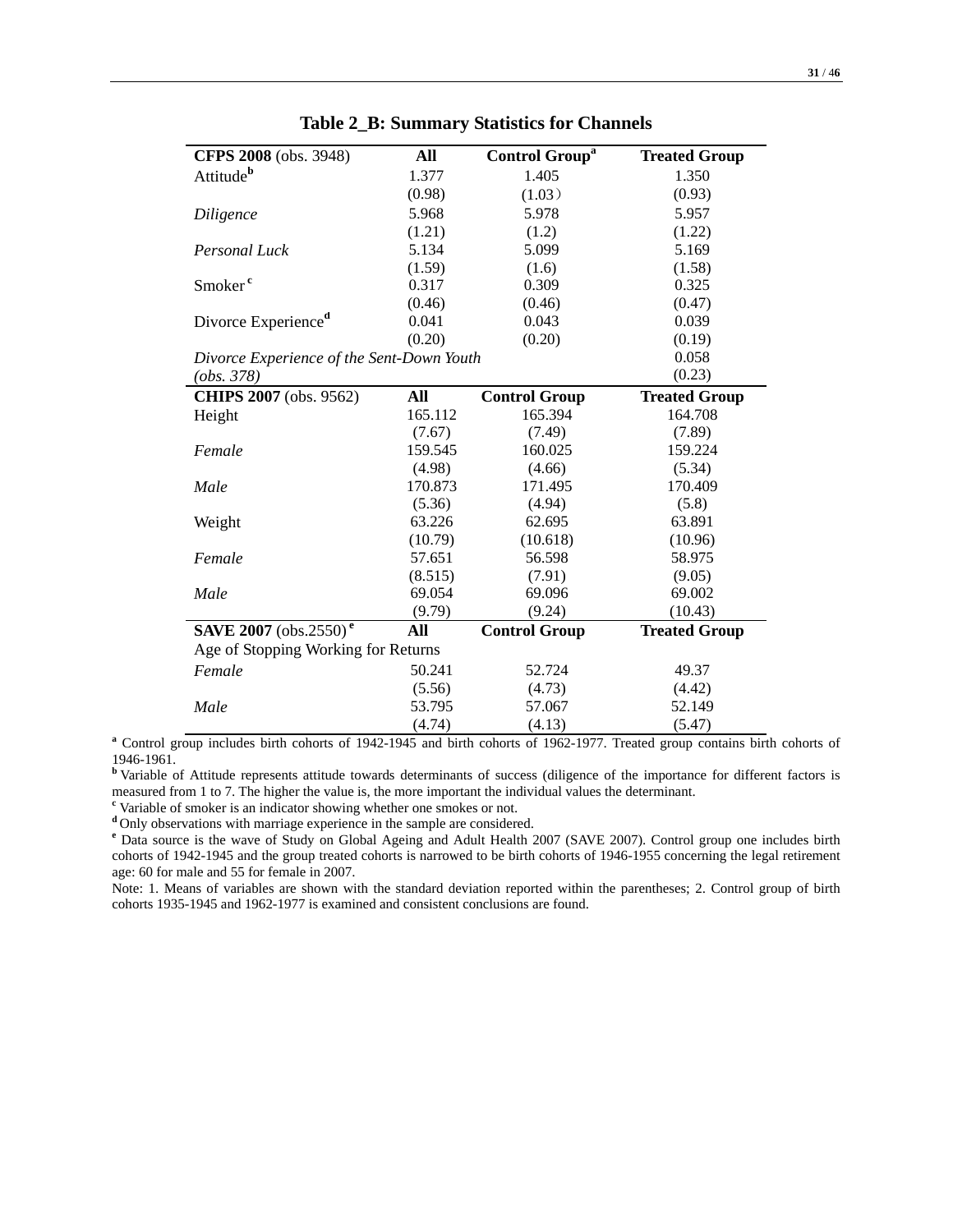| <b>Variables</b>  | <b>CHIPS 2002</b>      |            |             |  |  |  |  |
|-------------------|------------------------|------------|-------------|--|--|--|--|
| <b>Interested</b> | (1)                    | (2)        | (3)         |  |  |  |  |
| <b>CR</b>         | $-0.109***$<br>(0.020) |            |             |  |  |  |  |
| <b>Closure</b>    | $-0.018***$            |            |             |  |  |  |  |
|                   |                        | (0.003)    |             |  |  |  |  |
|                   |                        | $[-0.027]$ |             |  |  |  |  |
|                   |                        |            | $-0.060***$ |  |  |  |  |
| <b>Send-Down</b>  |                        |            | (0.014)     |  |  |  |  |
|                   |                        |            | $[-0.048]$  |  |  |  |  |
| <b>R</b> -squared | 0.1                    | 0.1        | 0.1         |  |  |  |  |
| Obs.              | 12304                  | 12304      | 12304       |  |  |  |  |

Note: 1. \*\*\*,\*\* and \* represent significance at 1%, 5% and 10%, respectively. The standard error is reported in the parentheses and adjusted for clusters in age controlling for age heterogeneity; 2. The three measures of the Cultural Revolution (CR, Closure and Send-Down) are examined separately from regression (1) to (3); 3. Control variables include gender, age, age squared, famine effects and province indicators. Dependent variable are natural log of individual's average annual income between 2000 and 2002; 4. For the closure of schools and the Send-Down Movement, the overall impacts among the full empirical sample are reported inside the brackets.

| <b>Samples</b>   |                        | Panel A                | <b>Panel B</b>                  |                       |  |
|------------------|------------------------|------------------------|---------------------------------|-----------------------|--|
|                  |                        | At Ages of 25 to 60    | <b>Birth Cohorts: 1942-1970</b> |                       |  |
| <b>Measures</b>  | <b>CHIPS 1995</b>      | <b>CHIPS 2002</b>      | <b>CHIPS 1995</b>               | <b>CHIPS 2002</b>     |  |
| <b>CR</b>        | $-0.091***$<br>(0.027) | $-0.109***$<br>(0.020) | $-0.061**$<br>(0.023)           | $-0.103***$<br>(0.03) |  |
| <b>Closure</b>   | $-0.007*$<br>(0.004)   | $-0.018***$<br>(0.003) | $-0.007$<br>(0.004)             | $-0.01$<br>(0.005)    |  |
| <b>Send-Down</b> | $-0.068***$<br>(0.02)  | $-0.060***$<br>(0.014) | $-0.033***$<br>(0.01)           | $-0.04**$<br>(0.02)   |  |
| R-squared        | 0.25                   | 0.1                    | 0.24                            | 0.15                  |  |
| Obs.             | 12581                  | 12304                  | 10801                           | 10896                 |  |

**Table 4: The Changes of the Impacts**

Note: 1. \*\*\*,\*\* and \* represent significance at 1%, 5% and 10%, respectively. The standard error is reported in the parentheses and adjusted for clusters in age controlling for age heterogeneity; 2. The three measures of the Cultural Revolution (CR, Closure and Send-Down) are examined separately. For the 1995 wave, the average duration of staying in rural for the sent-down youth is merged from the 2002 wave to construct the measure of Send-Down because of the lack of information. Detailed information is shown in section 2; 3. Control variables include gender, age, age squared, famine effects and province indicators both in panel A and panel B. Dependent variable are natural log of individual's average total annual income between 2000 and 2002 or from1993 to 1995.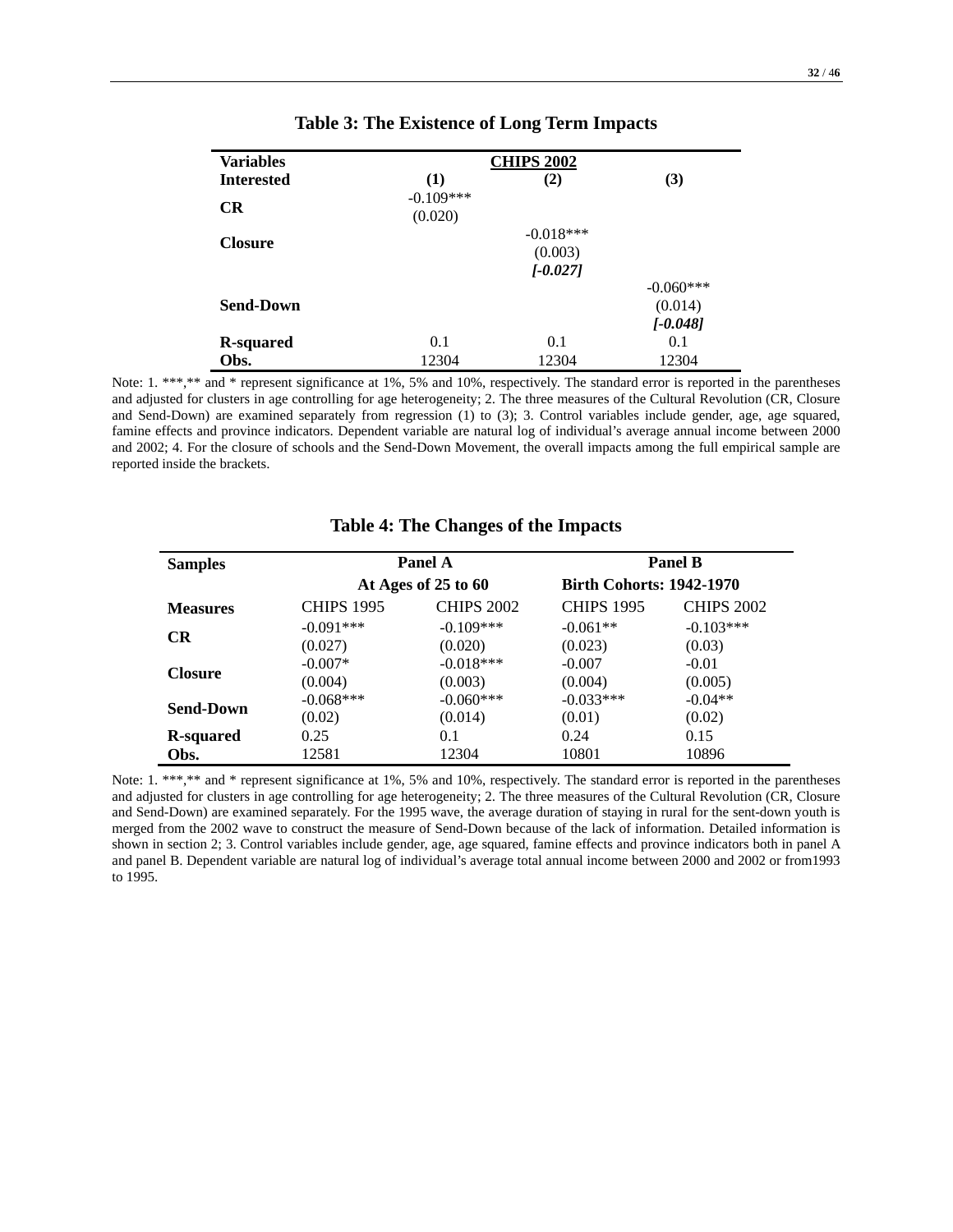| × | I |
|---|---|
| ٧ | ł |
| ٧ | × |
| × | ٧ |
|   |   |

| Panel A:                    | <b>Full Sample Analysis</b> |                           |             |             |                                                  |             |             |
|-----------------------------|-----------------------------|---------------------------|-------------|-------------|--------------------------------------------------|-------------|-------------|
| <b>Regressions</b>          | (1)                         | (2)                       |             | (3)         | (4)                                              | (5)         | (6)         |
| CR                          |                             | $-0.109***$<br>$-0.054**$ |             | $-0.045**$  | $-0.0435**$                                      | $-0.0435**$ | $-0.0441**$ |
|                             | (0.02)                      | (0.02)                    |             | (0.02)      | (0.02)                                           | (0.02)      | (0.02)      |
| <b>Alternative Measures</b> |                             |                           |             |             |                                                  |             |             |
| Closure                     | $-0.018***$                 | $-0.01*$                  |             | $-0.003$    | $-0.003$                                         | $-0.002$    | $-0.002$    |
|                             | (0.003)                     | (0.003)                   |             | (0.003)     | (0.003)                                          | (0.004)     | (0.004)     |
| Send-Down                   | $-0.06***$                  | $-0.023**$                |             | $-0.02**$   | $-0.019*$                                        | $-0.019*$   | $-0.023**$  |
|                             | (0.01)                      | (0.01)                    |             | (0.01)      | (0.01)                                           | (0.01)      | (0.01)      |
| <b>Schooling Years</b>      |                             | Yes                       |             | Yes         | Yes                                              | Yes         | Yes         |
| <b>Employment-Status</b>    |                             |                           |             | Yes         | Yes                                              | Yes         | Yes         |
| <b>Marital Status</b>       |                             |                           |             |             | Yes                                              | Yes         | Yes         |
| Health                      |                             |                           |             |             |                                                  | Yes         | Yes         |
| Attitude                    |                             |                           |             |             |                                                  |             | Yes         |
| <b>R-squared</b>            | 0.1                         | 0.17                      | 0.35        |             | 0.35                                             | 0.35        | 0.35        |
| Obs.                        | 12304                       | 12304                     |             | 12304       | 12304                                            | 12304       | 12304       |
| Panel B:                    |                             |                           |             |             | <b>Subsample Of Employed Population Analysis</b> |             |             |
| <b>Regressions</b>          | (1)                         | (2)                       | (3)         | (4)         | (5)                                              | (6)         | (7)         |
| CR                          | $-0.122***$                 | $-0.072***$               | $-0.068***$ | $-0.051***$ | $-0.038**$                                       | $-0.036*$   | $-0.035**$  |
|                             | (0.025)                     | (0.026)                   | (0.023)     | (0.019)     | (0.016)                                          | (0.014)     | (0.014)     |
| <b>Alternative Measures</b> |                             |                           |             |             |                                                  |             |             |
| Closure                     | $-0.017***$                 | $-0.009$                  | $-0.008$    | $-0.006$    | $-0.005$                                         | $-0.004$    | $-0.0001$   |
|                             | (0.005)                     | (0.005)                   | (0.005)     | (0.005)     | (0.004)                                          | (0.003)     | (0.003)     |
| Send-Down                   | $-0.071***$                 | $-0.044***$               | $-0.042***$ | $-0.034***$ | $-0.026**$                                       | $-0.023*$   | $-0.029**$  |
|                             | (0.014)                     | (0.014)                   | (0.013)     | (0.012)     | (0.012)                                          | (0.01)      | (0.009)     |
| <b>Schooling Years</b>      |                             | Yes                       | Yes         | Yes         | Yes                                              | Yes         | Yes         |
| Working-Experience          |                             |                           | Yes         | Yes         | Yes                                              | Yes         | Yes         |
| Occupation                  |                             |                           |             | Yes         | Yes                                              | Yes         | Yes         |
| <b>Marital Status</b>       |                             |                           |             |             | Yes                                              | Yes         | Yes         |
| Health                      |                             |                           |             |             |                                                  |             | Yes         |
| Attitude                    |                             |                           |             |             |                                                  | Yes         | Yes         |
| <b>R-squared</b>            | 0.13                        | 0.18                      | 0.25        | 0.29        | 0.29                                             | 0.29        | 0.29        |
| Obs.                        | 9637                        | 9637                      | 9637        | 9637        | 9637                                             | 9637        | 9637        |

**Table 5: Examine the Mechanism of the Cultural Revolution (CHIPS 2002)**

Note: 1. \*\*\*\*,\*\*and \* represent significance at 1%, 5% and 10%, respectively. The standard error is reported in the parenthesis and adjusted for 36 clusters in age; 2. Measures of CR, Send-Down and Closure are controlled respectively into empirical models; Marital Status is a grouping variable and represents different marital status in 2002. Health proxy is average height at cohort level merging from CHIPS 2007. Attitude reveals how relatively important individuals value diligence against personal luck in determining personal success at cohort level which is merged from CFPS 2008; 3. Working-Experience is how many year individuals have been working and missing indicator is controlled for 67 observations who haven't reported the information. Employment-Status is a status variable grouping being unemployed, employed, laid-off, retired and others in 2002; 4. Other independent variables: gender, age, age squared, famine and province fixed effects.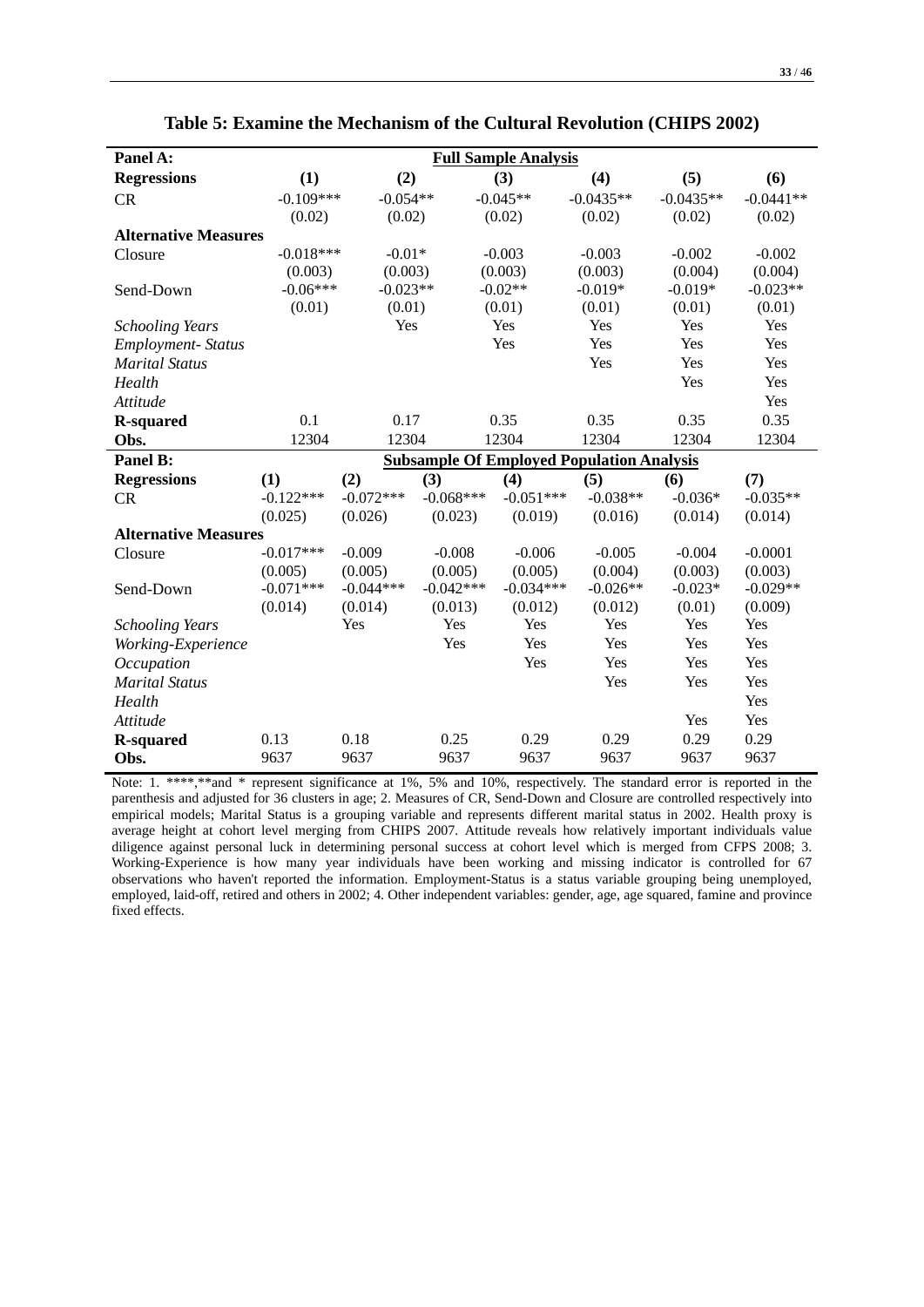| <b>Panel A</b>          | <b>Subsamples Examinations</b> |                      |                                                   |                      |                       |                       |
|-------------------------|--------------------------------|----------------------|---------------------------------------------------|----------------------|-----------------------|-----------------------|
|                         |                                | 2002 CHIPS           |                                                   |                      | 1995 CHIPS            |                       |
| <b>Birth</b><br>Cohorts | 1942-1967                      | 1946-1970            | 1942-1970                                         | 1942-1967            | 1946-1970             | 1942-1970             |
| <b>CR</b>               | $-0.070***$<br>(0.024)         | $-0.111**$<br>(0.04) | $-0.103***$<br>(0.03)                             | $-0.05**$<br>(0.02)  | $-0.066**$<br>(0.03)  | $-0.061**$<br>(0.023) |
| Closure                 | $-0.01**$<br>(0.004)           | $-0.01$<br>(0.005)   | $-0.01$<br>(0.005)                                | $-0.003$<br>(0.003)  | $-0.008**$<br>(0.004) | $-0.007$<br>(0.004)   |
| Send-Down               | $-0.04**$<br>(0.01)            | $-0.02$<br>(0.02)    | $-0.04**$<br>(0.02)                               | $-0.025*$<br>(0.01)  | $-0.03**$<br>(0.01)   | $-0.033***$<br>(0.01) |
| R-squared<br>Obs.       | 0.13<br>9878                   | 0.15<br>10198        | 0.15<br>10896                                     | 0.2<br>10081         | 0.24<br>9748          | 0.24<br>10801         |
| <b>Panel B</b>          |                                |                      | <b>Controlling Family Background (CHIPS 2002)</b> |                      |                       |                       |
|                         | $(1)$ No                       | $(2)$ Yes            | $(3)$ No                                          | $(4)$ Yes            | $(5)$ No              | $(6)$ Yes             |
| CR                      | $-0.141**$<br>(0.04)           | $-0.125**$<br>(0.04) |                                                   |                      |                       |                       |
| Closure                 |                                |                      | $-0.017*$<br>(0.007)                              | $-0.013*$<br>(0.007) |                       |                       |
| Send-Down               |                                |                      |                                                   |                      | $-0.83***$<br>(0.025) | $-0.78***$<br>(0.025) |
| R-squared               | 0.15                           | 0.19                 | 0.15                                              | 0.19                 | 0.15                  | 0.26                  |
| Obs.                    | 3788                           | 3788                 | 3788                                              | 3788                 | 3788                  | 3788                  |

#### **Table 6: Robustness of the Existence of the Impact on Income**

Note: 1. Panel A tests subsamples of different age-spans from both waves of CHIPS. Panel B contains urban residents at age of 25-60 with respective parents' information in 2002. This subsample with family background is constructed by combining the household information with the individuals' data. Family background includes parents' occupation, parents' social status ("chengfen") and parents' education attainments; 2. Other independent variables are gender, age, age squared, effects of famine and regional fixed effect; 3. \*\*\*, \*\*, and \* represent significance at 1%, 5%, and 10%, respectively; The standard errors are reported in the parenthesis and adjusted for clusters in age.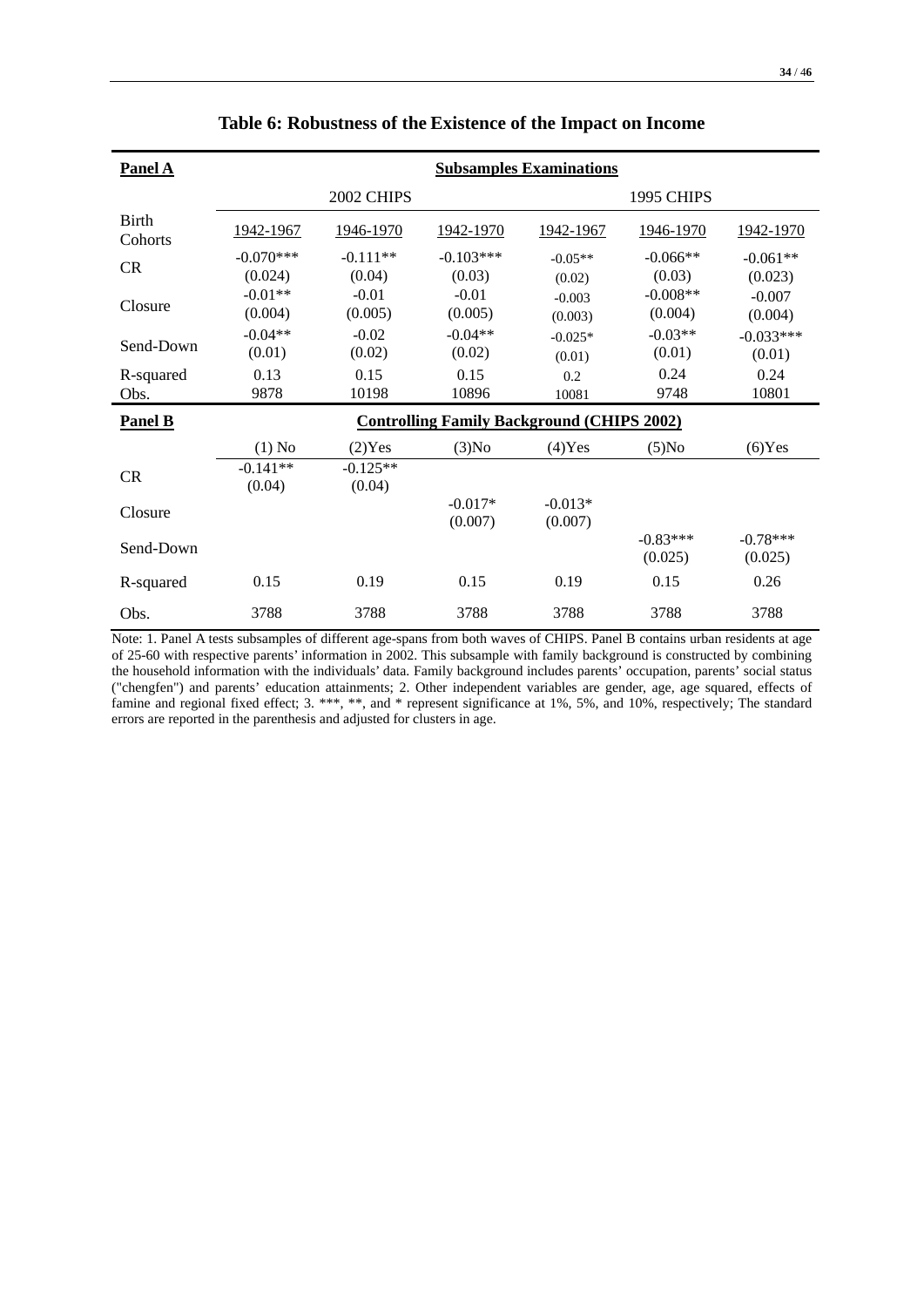| Data Source | <b>CHIPS 2002</b>   |                             | <b>CHIPS 1995</b>   |                     |                             | <b>CHIPS 2002</b> |                  |                                  |                  |
|-------------|---------------------|-----------------------------|---------------------|---------------------|-----------------------------|-------------------|------------------|----------------------------------|------------------|
| Variables   |                     | <b>Rural Residents 2002</b> |                     |                     | <b>Rural Residents 1995</b> |                   |                  | <b>Rural-Urban Migrants 2002</b> |                  |
| <b>CR</b>   | $-0.015$<br>(0.050) |                             |                     | $-0.034$<br>(0.075) |                             |                   | 0.201<br>(0.163) |                                  |                  |
| Closure     |                     | $-0.008$<br>(0.007)         |                     |                     | 0.004<br>(0.013)            |                   |                  | 0.006<br>(0.035)                 |                  |
| Send-Down   |                     |                             | $-0.025$<br>(0.030) |                     |                             | 0.043<br>(0.051)  |                  |                                  | 0.049<br>(0.108) |
| R-squared   | 0.27                | 0.27                        | 0.27                | 0.36                | 0.36                        | 0.36              | 0.16             | 0.16                             | 0.16             |
| Obs.        | 7369                | 7369                        | 7369                | 3819                | 3819                        | 3819              | 3407             | 3407                             | 3407             |

#### **Table 7: Placebo Tests within China**

Note: 1. Empirical sample of permanent rural residents includes observations that currently work and at age of 25 to 60. Total annual wage income and non-wage individual income (non-agriculture earnings) are computed as the dependent variable; 2. Empirical sample of rural-urban migrants includes migrants are that at age of 25 to 60 and migrated to urban after 1990s. Natural log of the total annual incomes are taken as the dependent variable. 3. Other independent variables are gender, age, age squared, effects of famine and regional fixed effect. For rural areas, the county fixed effects are controlled while for rural-urban migrants, birth place fixed effects are controlled; 4. \*\*\*, \*\*, and \* represent significance at 1%, 5%, and 10%, respectively; The standard errors are reported in the parenthesis and adjusted for clusters in age; 5. Full samples and various subsamples are examined for robustness checks, for example all population at age of 25 to 60 or longer age spans. And also regular wage is taken as the dependent variable and examined. Consistent findings are found.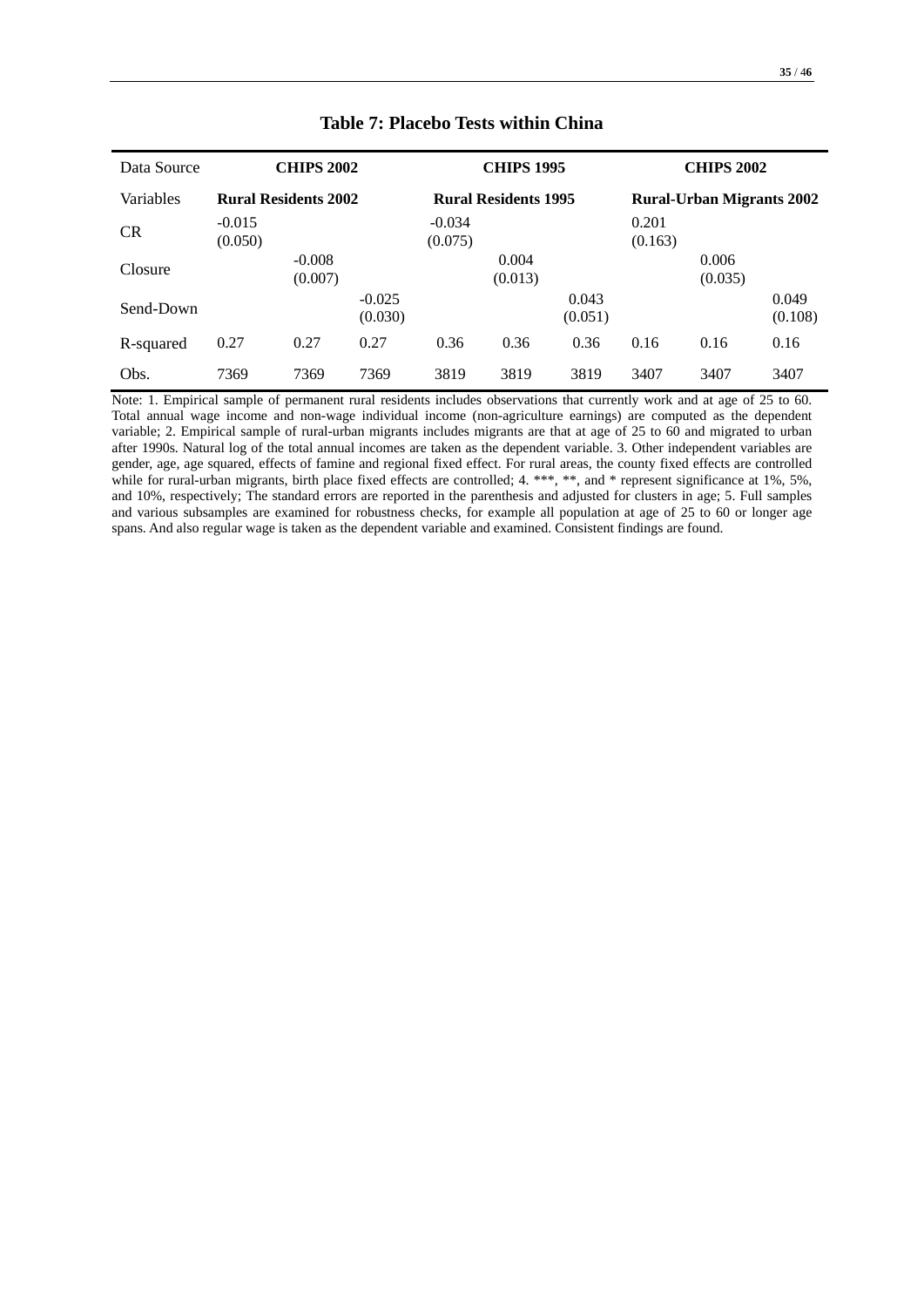## **A. Evidences for Regional Heterogeneity**

Because of limitation in the data, I only obtained the educational statistics after 1971. According to the Table A-1, Figure A-1 and Figure A-2, the rural and urban areas exhibit quiet different experiences during and after the Cultural Revolution.

| Table A-1: The Changes between 1971 and 1972 for Senior High Education, by Region |  |  |
|-----------------------------------------------------------------------------------|--|--|
|                                                                                   |  |  |

| <b>Senior High Education</b> |       | 1971   | 1972  |
|------------------------------|-------|--------|-------|
| No. of Schools               | Urban | 500    | 4000  |
|                              | Rural | 9690   | 20485 |
| <b>Full-time Teachers</b>    | Urban | 7.29   | 15.9  |
| (10,000)                     | Rural | 25.88  | 26.5  |
| <b>Students</b>              | Urban | 126.38 | 228   |
| (10,000)                     | Rural | 344.85 | 474.6 |
| Students per full-time       | Urban | 17.34  | 14.34 |
| teacher                      | Rural | 13.32  | 17.91 |
| New Students Enrolled        | Urban | 54.51  | 127.9 |
| (10,000)                     | Rural | 212.11 | 262.5 |

Data Resources: Chinese Statistics Yearbook: 1949-2008



**Figure A-1: Number of Senior Secondary Schools, by Region**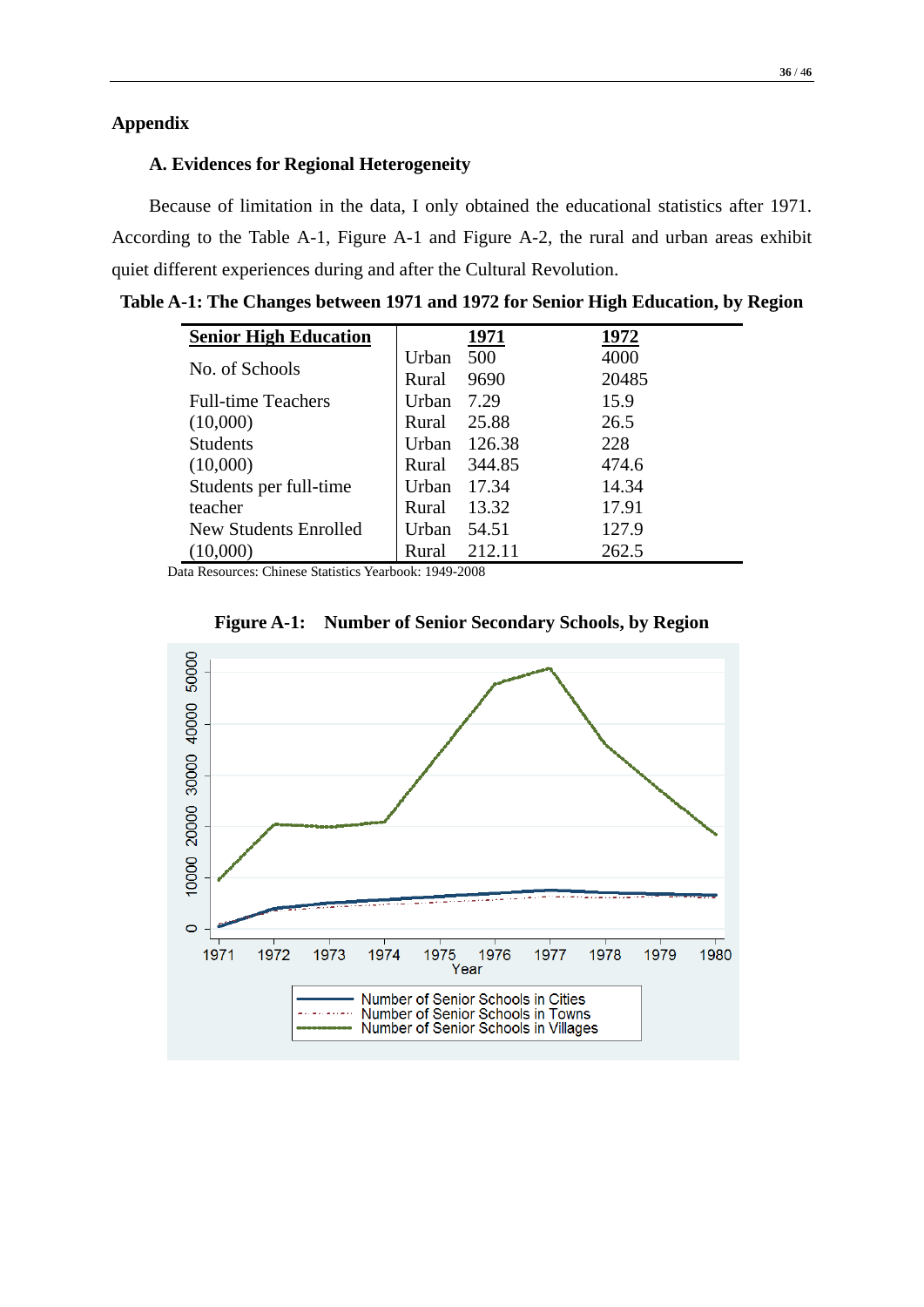

**Figure A-2: Number of Junior Secondary Schools, by Region**

**Figure A-3: The Ratios of New Students Enrolled and Number of Schools**



Figure A-3 shows the education condition in 1965. The red bar represent the number of schools and the blue bar represent the new students. The vertical axis is the ratio of the related information at the given education level to the whole nation. For example, the new enrolled students for junior secondary schools accounted for 7.59% of all the new enrolled students in 1965. The numbers of primary schools is 95.45% of all the schools of china in 1965.

**before the Cultural Revolution in 1965 (unit: %)**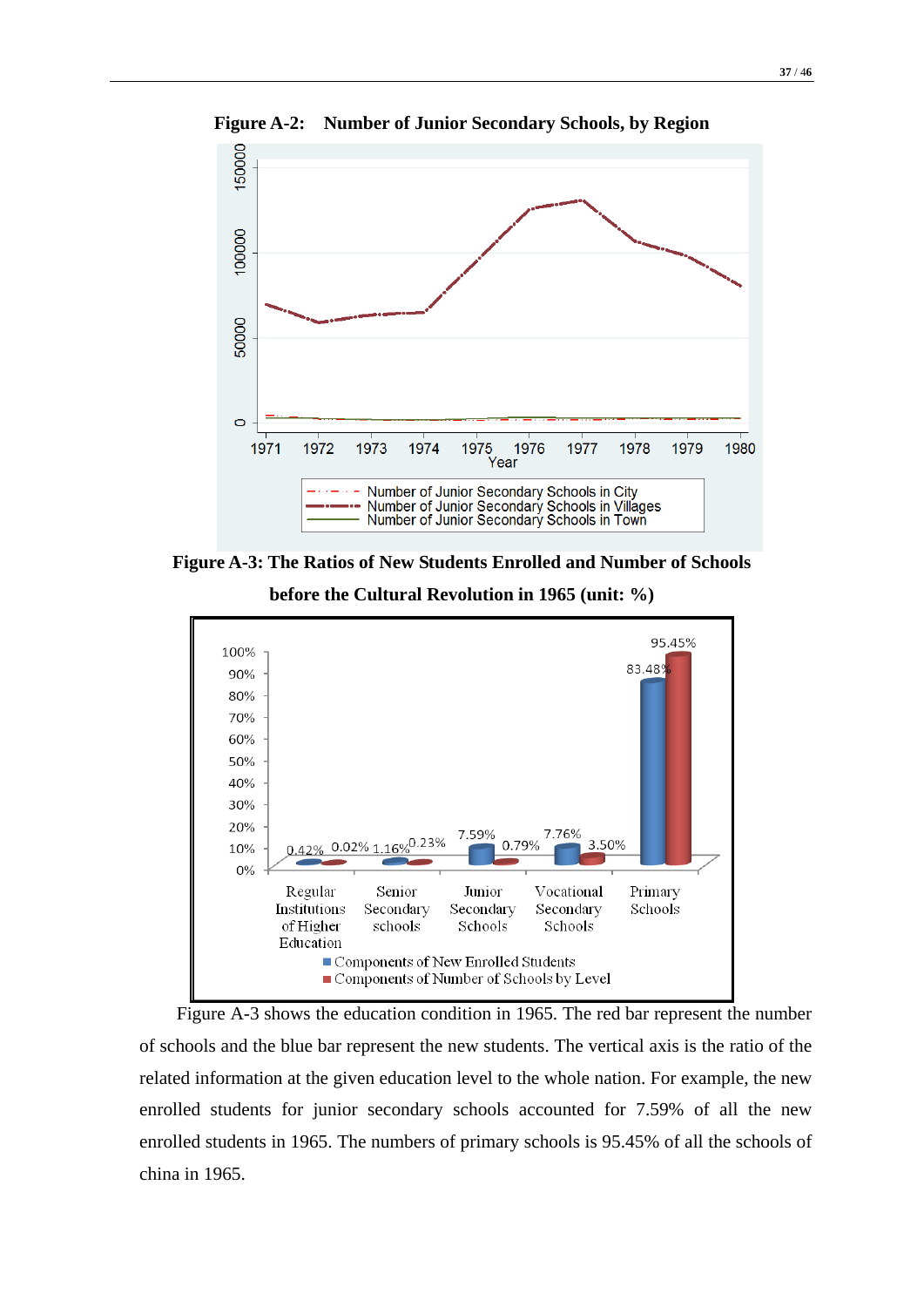

**Figure A-4: Education Attainments in 2002, by Birth Cohort and School Level**

- **B. The Send-Down Movement and Determinantes of Being Sent-down**
- **B.1 Variation over Birth Cohorts and Regions**

**Figure B-1: The Prob. of Being Sent Down, by Birth Cohort**.



Each scatter represents the proportion of the sample being rusticated at specific cohort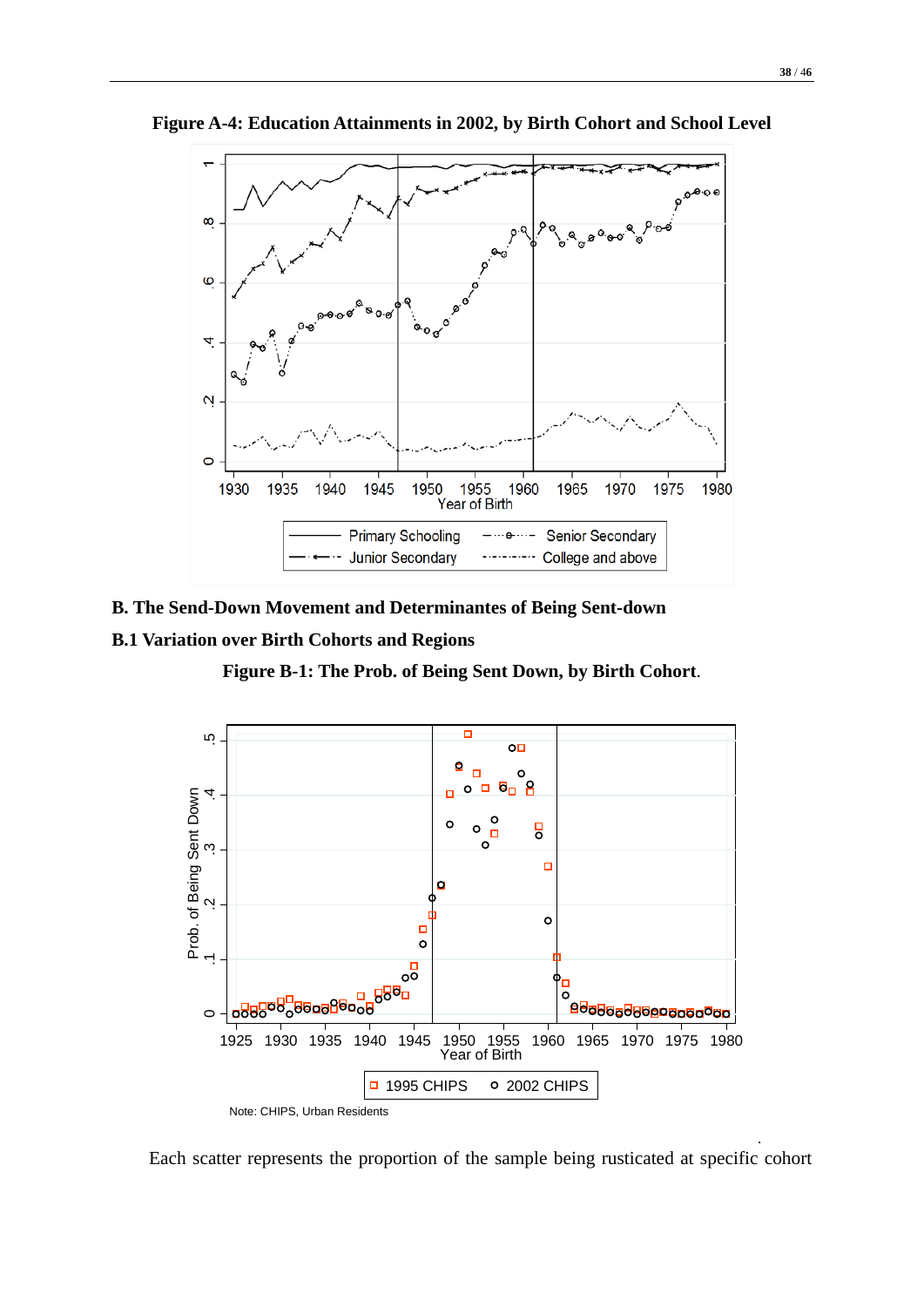level in Figure B-1. The patterns over birth cohorts are consistent based on datasets of CHIPS 1995 and CHIPS 2002. The bumps indicates that the interested birth cohorts, 1946-1961, were more likely to be rusticated during the Cultural Revolution.



**Figure B-2: The Length of Staying in the Rural, by cohort CHIPS 2002**



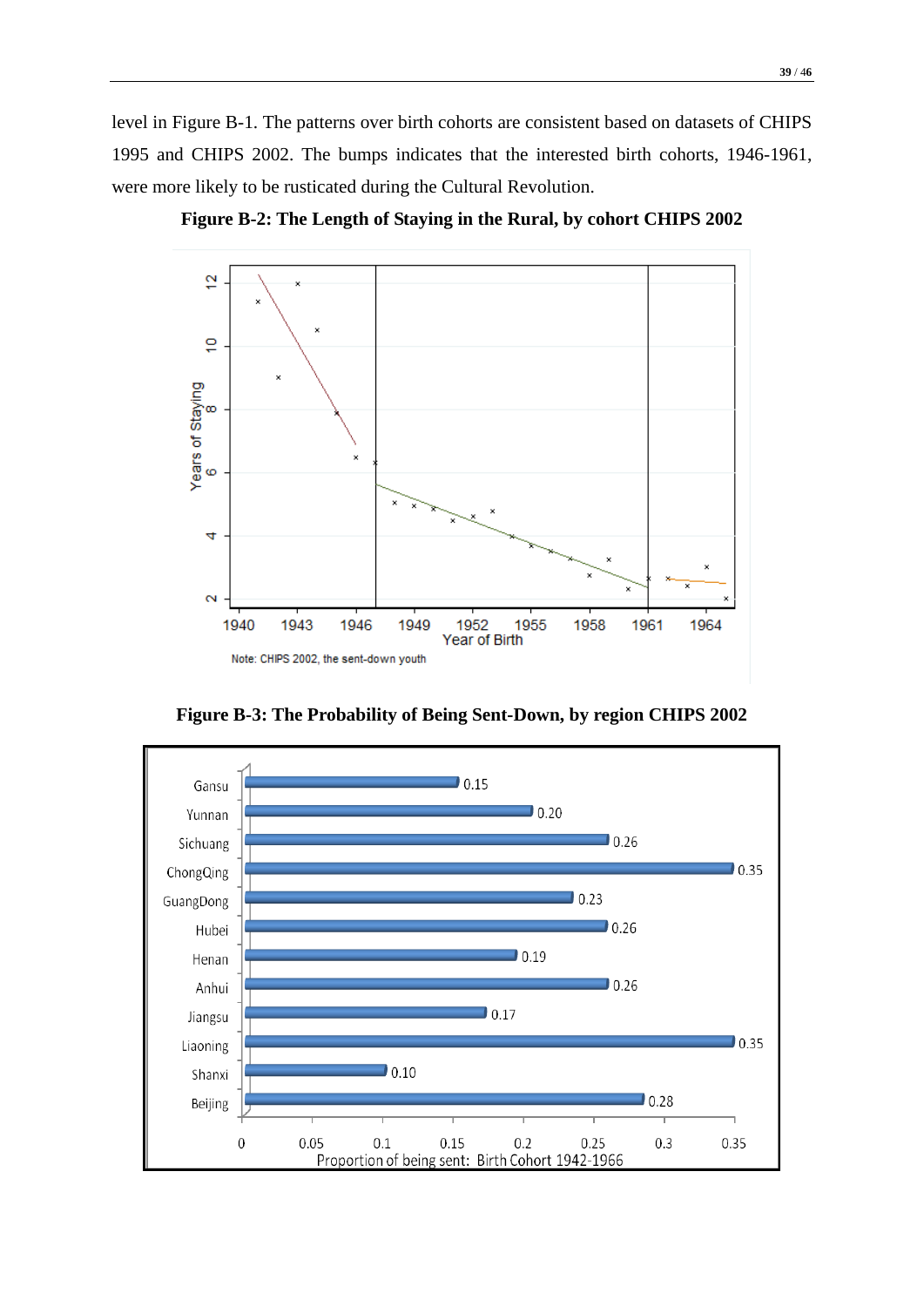

**Figure B-4: The Probability of Being Sent-Down over regions and cohorts**

## **B.2 Timing for Being Sent and Returning**

**Figure B\_5: The Year of Being Sent to Rural Areas, by Birth Cohort** 

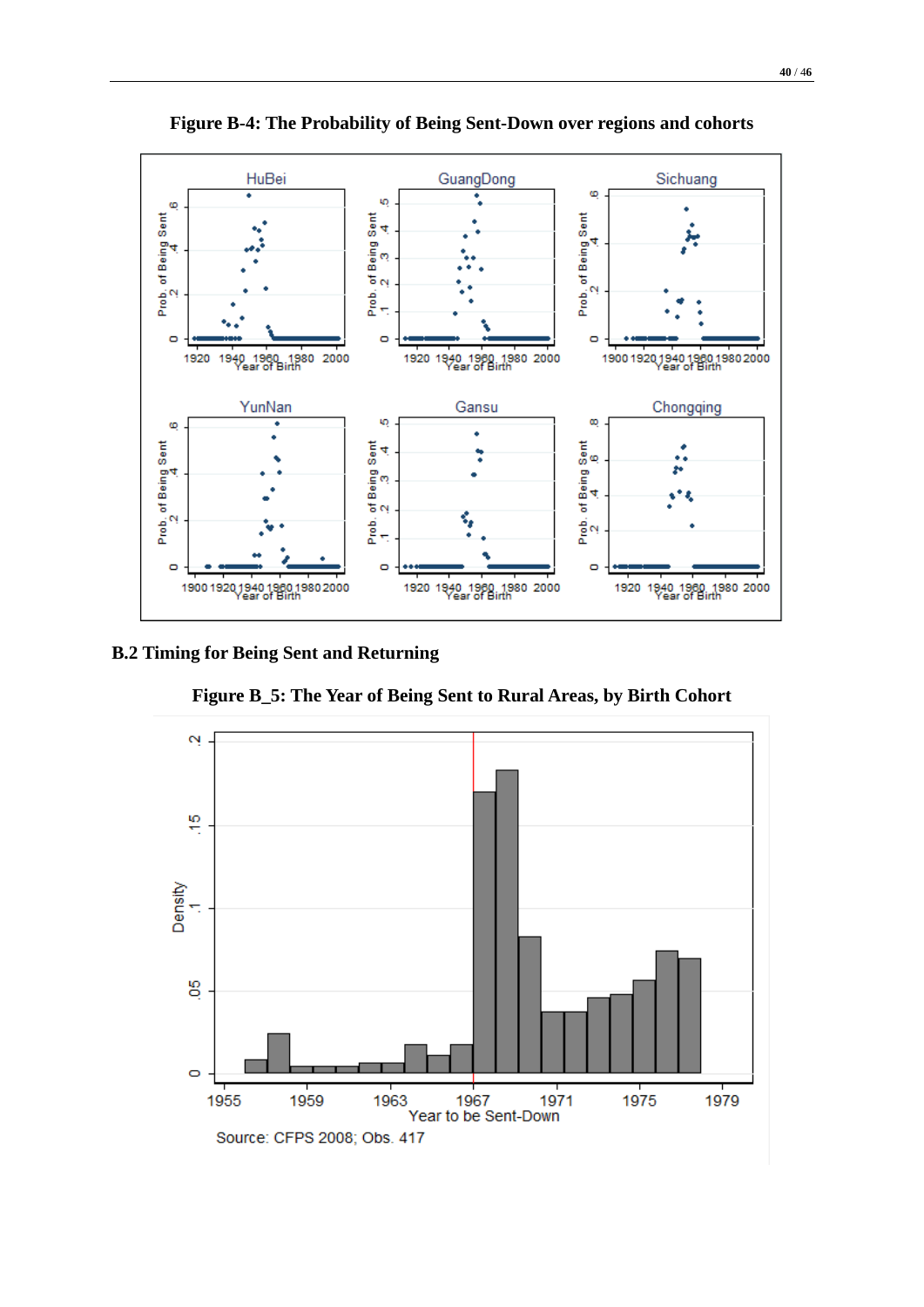

**Figure B\_6: The Year of Returning to Urban Areas**

## **B.3 The Selection Problem**

In Table B\_1, I examine determinants of being sent-down for the interested cohorts 1946-1961. They were graduates or current students during the Cultural Revolution. The results show that predetermined factors, for example: parents' social status (Cheng fen) and parents' education attainments, play significant role in determining the probability of being sent-down for those children. Firstly, if parents were with higher education background, their kids were more likely to be sent-down. Secondly, if parents belong to some particular social status ("chengfen"), for example, rich peasants, office workers, petty proprietor and revolutionary cadre, their children were more likely to be sent-down to the rural areas. Thirdly, some regions have higher probabilities to send the youth to the rural areas. Additionally, I also explore their length of staying as the dependent variables. And their length of staying also to some extent significantly correlated with some characteristics of their family backgrounds. During the 1960s to 1980s, China was a planned economy and family income differences were trivial. Therefore without controlling family income will not bias our estimation. As discussed in the section 2, selection problem and heterogeneities among sent-down youth both cast doubts on the liability of the positive effects of the Send-Down Movement through simply comparing the sent-down and non-sent-down youth in the existing literature.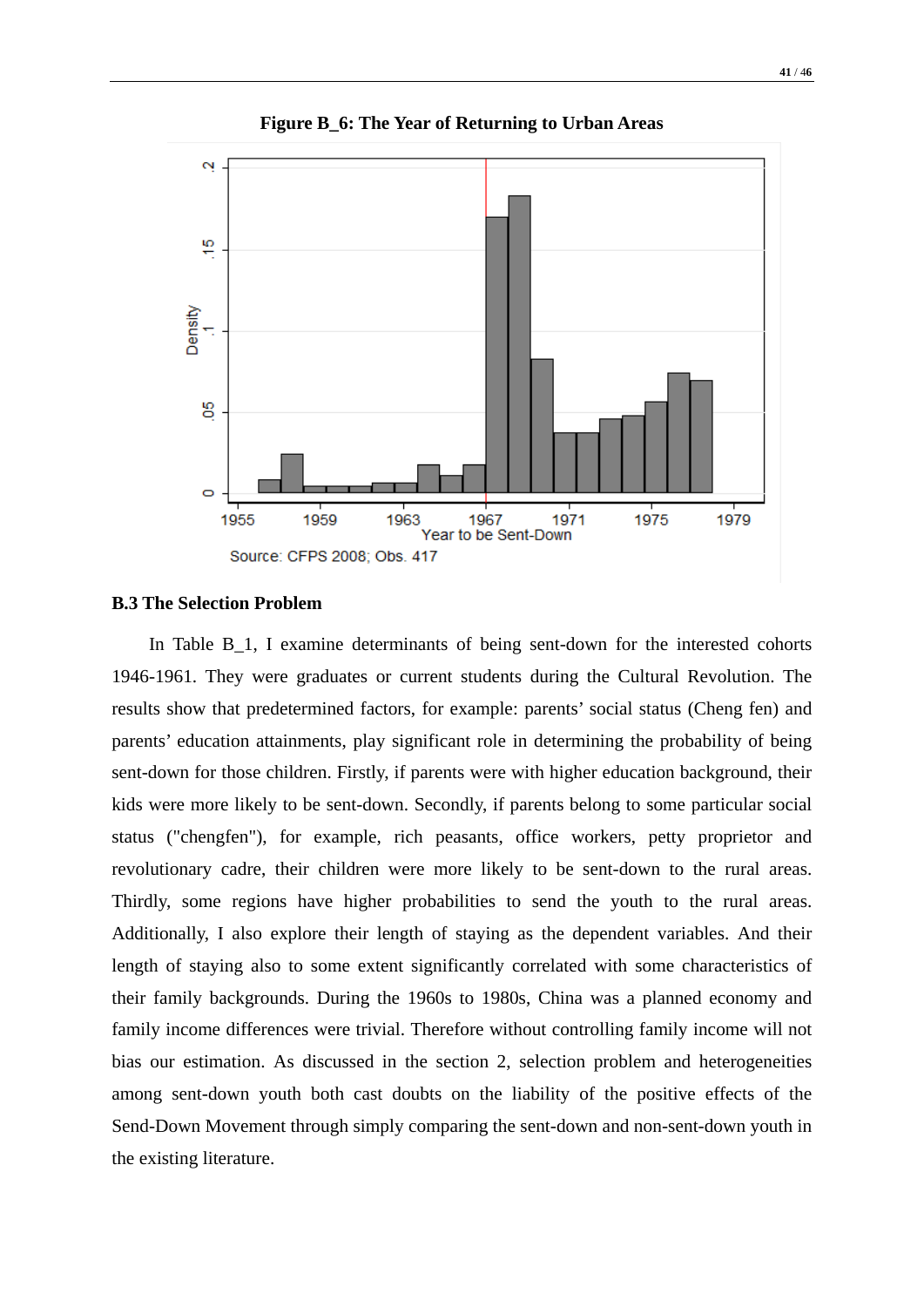| <b>Father's Education</b><br><b>Mother's Education</b><br><b>Base Group: Below Primary</b><br>$0.062***$<br>$-0.0081$<br>Primary<br>(0.02)<br>(0.021)<br>$0.057**$<br>$0.064*$<br>Junior high<br>(0.025)<br>(0.033)<br>$0.133***$<br>$-0.033$<br>Senior high<br>(0.037)<br>(0.042)<br>$0.167***$<br>$0.074*$<br>College and above<br>(0.044)<br>(0.077)<br><b>Father's "Cheng Fen"</b><br>Base Group: poor peasant or landless<br>$-0.079*$<br>Lower-middle peasant<br>(0.034)<br>$0.083*$<br>rich-middle peasant<br>(0.048)<br>$0.131***$<br>manual worker<br>(0.043)<br>$0.139***$<br>office worker<br>(0.051)<br>$0.269***$<br>petty proprietor | <b>Dependent Variable</b> |  | <b>Sent-Down</b> |  |  |
|----------------------------------------------------------------------------------------------------------------------------------------------------------------------------------------------------------------------------------------------------------------------------------------------------------------------------------------------------------------------------------------------------------------------------------------------------------------------------------------------------------------------------------------------------------------------------------------------------------------------------------------------------|---------------------------|--|------------------|--|--|
|                                                                                                                                                                                                                                                                                                                                                                                                                                                                                                                                                                                                                                                    |                           |  |                  |  |  |
|                                                                                                                                                                                                                                                                                                                                                                                                                                                                                                                                                                                                                                                    |                           |  |                  |  |  |
|                                                                                                                                                                                                                                                                                                                                                                                                                                                                                                                                                                                                                                                    |                           |  |                  |  |  |
|                                                                                                                                                                                                                                                                                                                                                                                                                                                                                                                                                                                                                                                    |                           |  |                  |  |  |
|                                                                                                                                                                                                                                                                                                                                                                                                                                                                                                                                                                                                                                                    |                           |  |                  |  |  |
|                                                                                                                                                                                                                                                                                                                                                                                                                                                                                                                                                                                                                                                    |                           |  |                  |  |  |
|                                                                                                                                                                                                                                                                                                                                                                                                                                                                                                                                                                                                                                                    |                           |  |                  |  |  |
|                                                                                                                                                                                                                                                                                                                                                                                                                                                                                                                                                                                                                                                    |                           |  |                  |  |  |
|                                                                                                                                                                                                                                                                                                                                                                                                                                                                                                                                                                                                                                                    |                           |  |                  |  |  |
|                                                                                                                                                                                                                                                                                                                                                                                                                                                                                                                                                                                                                                                    |                           |  |                  |  |  |
|                                                                                                                                                                                                                                                                                                                                                                                                                                                                                                                                                                                                                                                    |                           |  |                  |  |  |
|                                                                                                                                                                                                                                                                                                                                                                                                                                                                                                                                                                                                                                                    |                           |  |                  |  |  |
|                                                                                                                                                                                                                                                                                                                                                                                                                                                                                                                                                                                                                                                    |                           |  |                  |  |  |
|                                                                                                                                                                                                                                                                                                                                                                                                                                                                                                                                                                                                                                                    |                           |  |                  |  |  |
|                                                                                                                                                                                                                                                                                                                                                                                                                                                                                                                                                                                                                                                    |                           |  |                  |  |  |
|                                                                                                                                                                                                                                                                                                                                                                                                                                                                                                                                                                                                                                                    |                           |  |                  |  |  |
|                                                                                                                                                                                                                                                                                                                                                                                                                                                                                                                                                                                                                                                    |                           |  |                  |  |  |
|                                                                                                                                                                                                                                                                                                                                                                                                                                                                                                                                                                                                                                                    |                           |  |                  |  |  |
|                                                                                                                                                                                                                                                                                                                                                                                                                                                                                                                                                                                                                                                    |                           |  |                  |  |  |
|                                                                                                                                                                                                                                                                                                                                                                                                                                                                                                                                                                                                                                                    |                           |  |                  |  |  |
|                                                                                                                                                                                                                                                                                                                                                                                                                                                                                                                                                                                                                                                    |                           |  |                  |  |  |
|                                                                                                                                                                                                                                                                                                                                                                                                                                                                                                                                                                                                                                                    |                           |  |                  |  |  |
|                                                                                                                                                                                                                                                                                                                                                                                                                                                                                                                                                                                                                                                    |                           |  | (0.05)           |  |  |
| $0.163**$<br>revolutionary cadre                                                                                                                                                                                                                                                                                                                                                                                                                                                                                                                                                                                                                   |                           |  |                  |  |  |
| (0.065)                                                                                                                                                                                                                                                                                                                                                                                                                                                                                                                                                                                                                                            |                           |  |                  |  |  |
| NO/Yes<br>Parents' Occupations                                                                                                                                                                                                                                                                                                                                                                                                                                                                                                                                                                                                                     |                           |  |                  |  |  |
| Yes<br>Mother's "Cheng Fen"                                                                                                                                                                                                                                                                                                                                                                                                                                                                                                                                                                                                                        |                           |  |                  |  |  |
| 0.1<br>R-Square                                                                                                                                                                                                                                                                                                                                                                                                                                                                                                                                                                                                                                    |                           |  |                  |  |  |
| 3287<br>Obs,                                                                                                                                                                                                                                                                                                                                                                                                                                                                                                                                                                                                                                       |                           |  |                  |  |  |

**Table B\_1 Determinants for Being Sent-Down**

Note: 1. The sample includes the urban residents born between 1946 and 1961; 2. \*\*\* and \*\* represent significance at 1% and 5%, respectively; 3. The standard error is reported in the parenthesis. Only significant coefficients are reported in the table; 6. The dependent variable is a dummy represents whether one had been sent to the rural or not. Independent variables: father's age, mother's age, father's occupation, mother's occupation, father's social status, mother's social status and province fixed effect; 7. considerable models specifications have been applied. The conclusion is consistent. Results of regression are consistent with or without controlling parents' occupations.

#### **C. More Evidences on the Channels in the Mechanism**

#### **C.1 The Channel of Education Attainment**

#### **Comparison across Countries**

Since the channel of education attainment is the most important channel, I further make placebo tests across asian countries to show the causal loss in human capital caused by the Cultural Revolution. In Figure C-1 the average schooling years obtained for different countries are graphed against different birth cohorts on the x-axis. The patterns of education attainment in Indonesia and Malaysia are without such obvious deep as China for birth cohorts from 1947 to 1961. The data resources and samples are urban residents from CHIPS (1995) for China, Census (1991) for Malaysia and Census (1995) for Indonesia.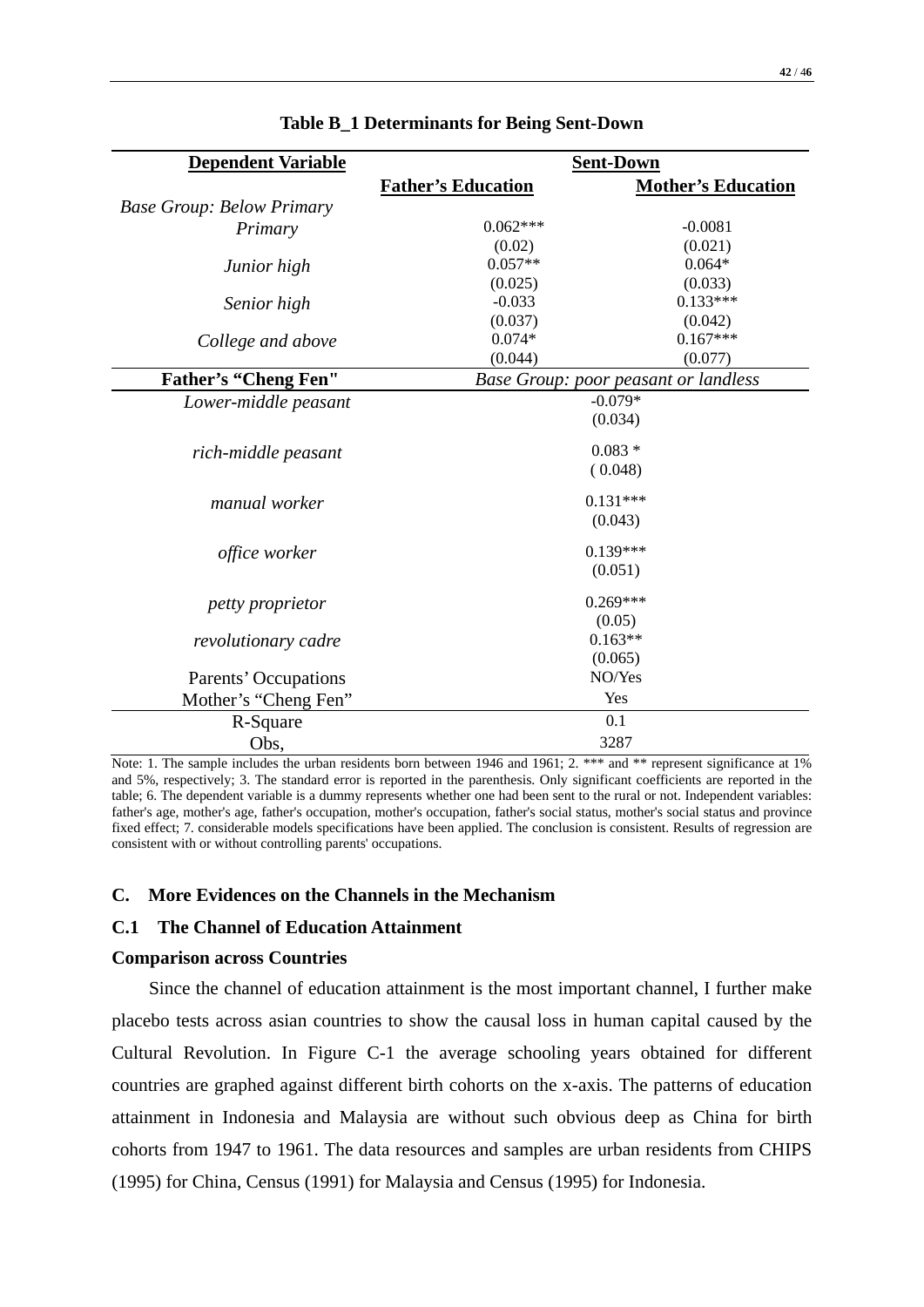

**Figure C-1: Average Schooling Year, by Country**

I further make a comparison between different groups across countries. The two-two table above (Table C\_1) illustrates a basic idea of difference in difference to identify the effect of Cultural Revolution on urban citizens' education attainment in China. Three groups of cohorts and three countries are explored . On general, China have higher education attainment than Indonesia across unaffected cohorts(left half of the table). In the lower half of the left part of table a control experiment is applied. Difference in diffence in the last row and the fifth collumn presents the difference of the economic performance between two countries without any disturbance. China were better developed compared with Indonesia (1.24 years of schooling more on average in China). Similarly, in the upper half, A comparison between China and Indonesia shows that the treated cohorts(1947-1961) obtained lower schooling years comparing with the before after cohorts in both countries. However, when look the difference in difference in the upper half of the left part of table F, There is a significant change of the sign of the differences in differences and it is shown that there exists a negative impact of Cultural Revolution(-0.42 years of schooling). At the right side of Table C\_1, I construct comparisons between Indonesia and Malaysia. Those two countries for sure haven't been affected by Cultural Revolution. By contrary, in both experiments, urban residents in Indonesia obtained more education attainments . The difference in difference terms exhit the same sign keeping tracking the basic difference of economic development between the two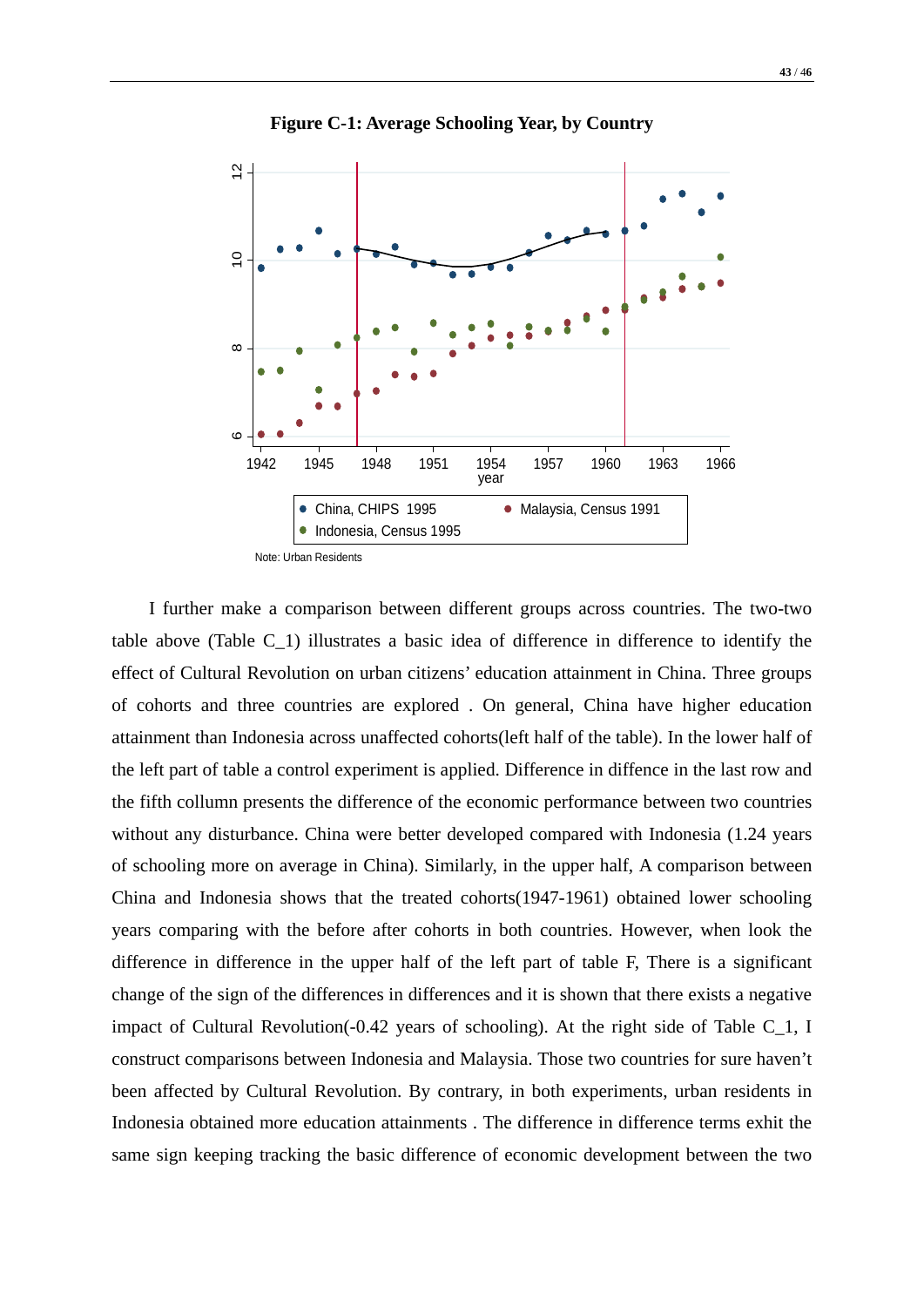countries(-0.17 and -0.034). It gives us an idea of the lost in schooling caused by Cultural revolution for the affected cohorts and strengthens the validity of the main possible channel examined.

| <b>Years of</b>                               | <b>Experiment of Interest</b> |                    |                    |                      |                    | <b>Control Experiment</b> |                       |  |
|-----------------------------------------------|-------------------------------|--------------------|--------------------|----------------------|--------------------|---------------------------|-----------------------|--|
| <b>Schooling</b>                              | <b>Cohorts</b>                | China              | <b>Indonesia</b>   | <b>Diff</b>          | <b>Indonesia</b>   | <b>Malaysia</b>           | Diff                  |  |
| <b>Experiment</b>                             | 1947-1961                     | 10.16              | 8.41               | 1.75<br>(0.051)      | 8.41               | 8.15                      | 0.26<br>(0.026)       |  |
| <b>Of Interest</b><br>1942-1946<br>&1962-1966 | 11.06                         | 8.9                | 2.16<br>(0.086)    | 8.9                  | 8.47               | 0.43<br>(0.034)           |                       |  |
| <b>Difference</b>                             |                               | $-0.9$<br>(0.046)  | $-0.49$<br>(0.028) | $-0.42**$<br>(0.075) | $-0.49$<br>(0.028) | $-0.32$<br>(0.029)        | $-0.17***$<br>(0.041) |  |
| Control                                       | 1942-1946<br>&1962-1966       | 11.06              | 8.9                | 2.16<br>(0.086)      | 8.9                | 8.47                      | 0.43<br>(0.034)       |  |
| <b>Experiment</b>                             | 1967-1972                     | 11.31              | 10.39              | 0.92<br>(0.11)       | 10.39              | 9.93                      | 0.46<br>(0.029)       |  |
| <b>Difference</b>                             |                               | $-0.25$<br>(0.108) | $-1.49$<br>(0.029) | $1.24***$<br>(0.11)  | $-1.49$<br>(0.029) | $-1.46$<br>(0.031)        | $-0.034$<br>(0.042)   |  |

**Table C\_1: Comparison of Education Attainment by Country**

Note: 1. the sample includes the urban residents born in three Asian countries; 2. \*\*\*, \*\*, and \* represent significance at 1%, 5%, and 10%, respectively; 3. the standard error is reported in the parenthesis.

#### **Comparison across Regions**

Compared with Table A-1 in the main context, we can see the rural residents' annual income has increased from 1990s to 2000s which is consistent with urban areas. But the average schooling years of treated group were not affected obviously by the Cultural Revolution. We can even see that the treated cohorts obtained more schooling years in 2002 Compared with the younger and older control cohorts.

| <b>Outcome Variables</b>                                                             | <b>Mean</b> | Older Group <sup>a</sup> | <b>Birth Cohorts</b> | Younger Group <sup>b</sup> |
|--------------------------------------------------------------------------------------|-------------|--------------------------|----------------------|----------------------------|
|                                                                                      |             |                          | 1946-1961            |                            |
| <b>Permanent Rural Residents</b> (obs. 3819/the wave of 1995; 7369/the wave of 2002) |             |                          |                      |                            |
| Average Income                                                                       | 994.253     | 730.651                  | 1036.981             | 1082.03                    |
| (1995)                                                                               | (4161.42)   | (3243.73)                | (4473.56)            | (4079.10)                  |
| Average Income                                                                       | 1670.721    | 1161.642                 | 1467.783             | 1925.508                   |
| (2002)                                                                               | (3634.72)   | (3658.62)                | (3474.78)            | (3760.21)                  |
| Income Growth                                                                        | 68%         | 60%                      | 41.5%                | 78%                        |
| <b>Schooling Years</b>                                                               | 5.757       | 4.554                    | 5.606                | 6.846                      |
| (1995)                                                                               | (3.16)      | (3.19)                   | (3.17)               | (2.77)                     |
| <b>Schooling Years</b>                                                               | 6.846       | 5.74                     | 7.536                | 6.78                       |
| (2002)                                                                               | (2.77)      | (2.86)                   | (2.47)               | (2.77)                     |
| <b>Rural-urban Migrants</b> (obs. 3407)                                              |             |                          |                      |                            |
| Average Income                                                                       | 9766.91     | 6522.632                 | 9958.875             | 9769.68                    |
| (2002)                                                                               | (11905.14)  | (7338.86)                | (17812.39)           | (9903.76)                  |
| <b>Schooling Years</b>                                                               | 7.665       | 6.615                    | 6.652                | 7.958                      |
| (2002)                                                                               | (2.81)      | (3.50)                   | (3.16)               | (2.63)                     |

**Table C-2: Income and Education Attainment in Rural Areas**

<sup>a</sup> Older group includes birth cohorts of 1935-1945 for wave of CHIPS 1995 and birth cohorts of 1942-1945 for wave of CHIPS 2002 respectively.

Younger group includes birth cohorts of 1962-1970 for wave of CHIPS 1995 and birth cohorts of 1962-1977 for wave of CHIPS 2002 respectively. Means of variables are shown with the standard deviation reported within the parentheses.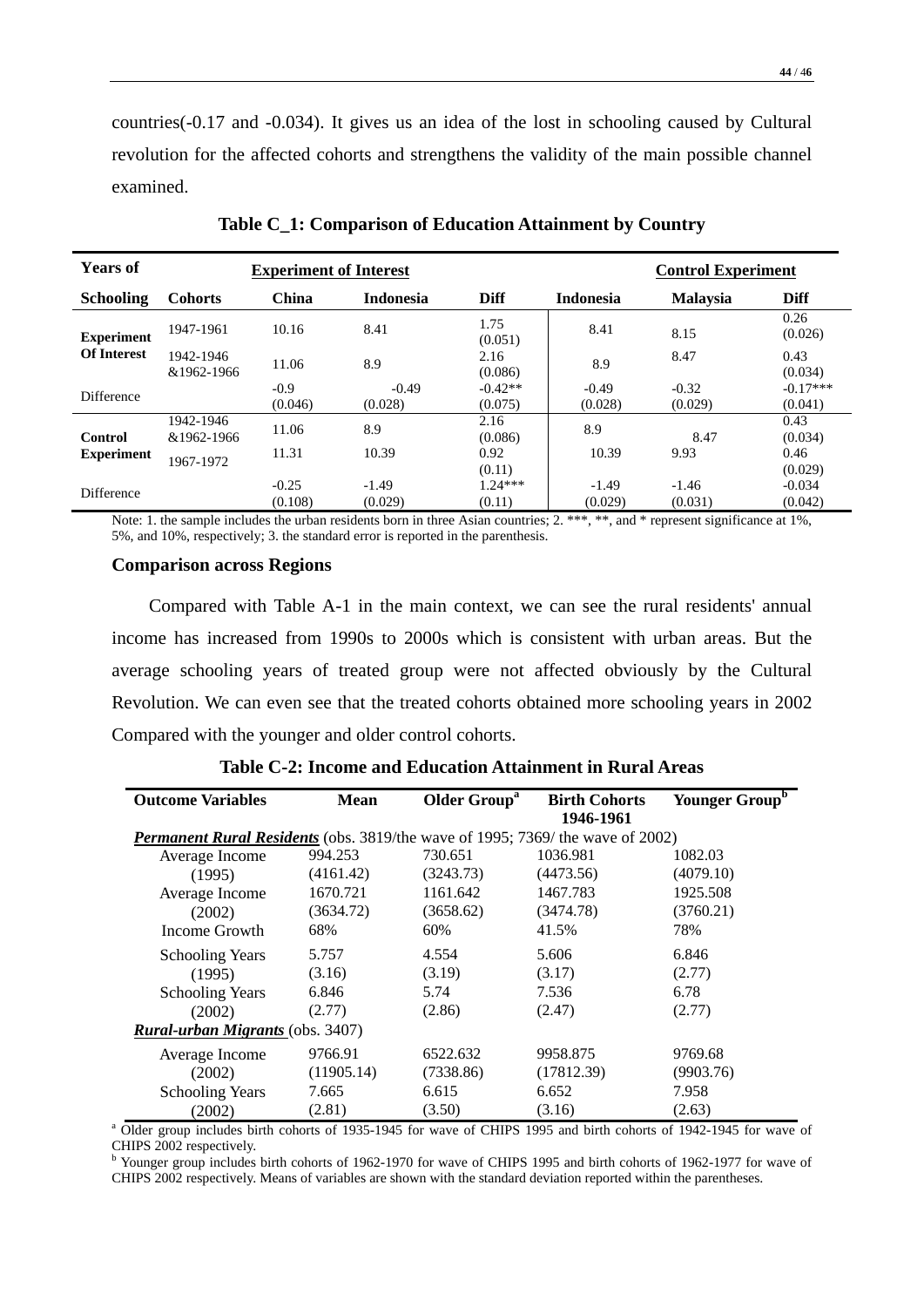## **C.2 Channel of Working Experience and Employment Status**



**Figure C-2: The Age out of Labor Force, by Birth Cohort and Gender**

Data resource is from world health organization(WHO) Study on Global Ageing and Adult Health (SAGE) survey 2007-2010.

#### **C.3 Health Habit**



**Figure C-2-1: The Proportion of Smokers, by Birth Cohort**

Data resource is from world health organization(WHO) Study on Global Ageing and Adult Health (SAGE) survey 2007-2010.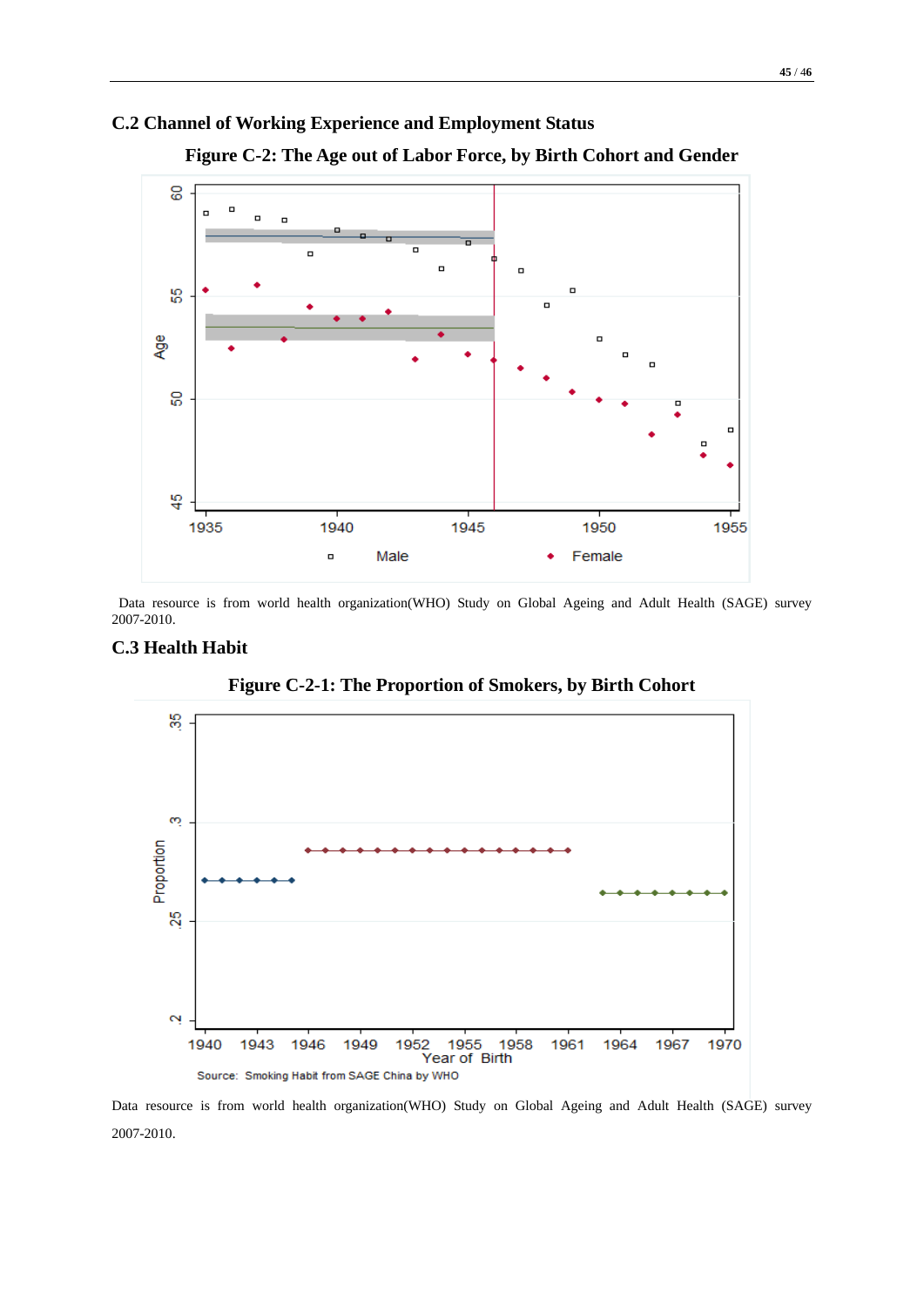

**Figure C-2-2: Attitudes for the Importance of Educational Factor in Personal Success, by Birth Cohort**

Note: The vertical axis labels the relative importance of education to the other factors when observations reveal their attitudes for different determinants in personal success. It is graphed based on the numerical information from CPF studies in 2008.

#### **D. More Robustness Checks**

#### **D.1 Placebo Tests for the Impacts on Income**

In Table D\_1, I examine the life cycle profile using census datasets of other countries. For example, large developing countries with rapid growth after 2000 (India and Canada) and stable developed countries ( Canada and US). All the placebo tests show that there is no similar pattern found in our countries.

In Figure D-1, The scatters are the coefficients of the cohort indicators in the regression of income as well as schooling years on cohort indicators, gender and region indicators based the empirical sample. Two vertical lines highlight the interested generation. The right axis and hollow diamond scatter represents the information about education attainment. The left axis and the hollow circle scatter convey information for the regression of income. The results of urban China shows an unique deviation from the life cycle profile for the interested cohorts.

These results provide suggestive evidences that the impact of the Cultural Revolution on Chinese urban residents is not driven by inappropriate identification assumpations and not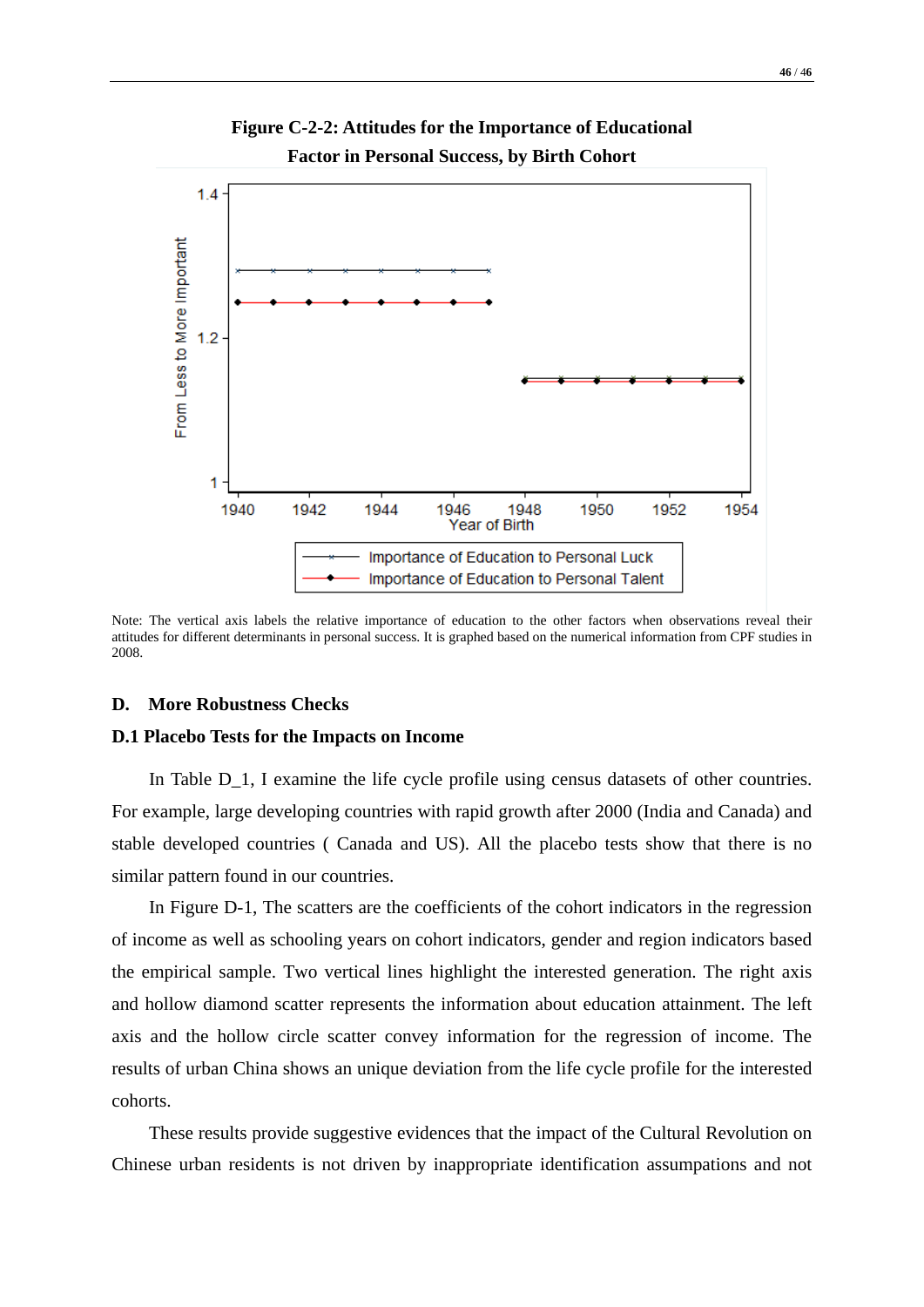simply partial variations across different cohorts.

| Variables      | <b>Placebo Tests across Countries (Census)</b> |            |          |                |               |         |
|----------------|------------------------------------------------|------------|----------|----------------|---------------|---------|
|                | <b>Brazil 2000</b>                             | India      | India    | <b>US 2005</b> | US 2000       | Canada  |
|                | Urban                                          | Urban      | Urban    | Nation         | <b>Nation</b> | Nation  |
|                | 0.005                                          | $0.354***$ | $-0.045$ | $0.056***$     | $0.058*$      | 0.012   |
| <b>CR</b>      | (0.007)                                        | (0.08)     | (0.074)  | (0.014)        | (0.032)       | (0.022) |
| <b>Closure</b> | $0.004***$                                     | $0.067***$ | $-0.005$ | $0.012***$     | $0.017***$    | 0.004   |
|                | (0.001)                                        | (0.02)     | (0.012)  | (0.002)        | (0.004)       | (0.003) |
| R-squared      | 0.14                                           | 0.17       | 0.2      | 0.09           | 0.074         | 0.08    |
| Obs.           | 2518052                                        | 84690      | 105441   | 1150173        | 6943678       | 347613  |

**Table D\_1 Placebo Tests across Countries** 

Data Sources: Census data from different countries.





Note: blue scatters represents the coefficients of natural log of income regression while the red scatters represents the coefficients of education attainment regression.